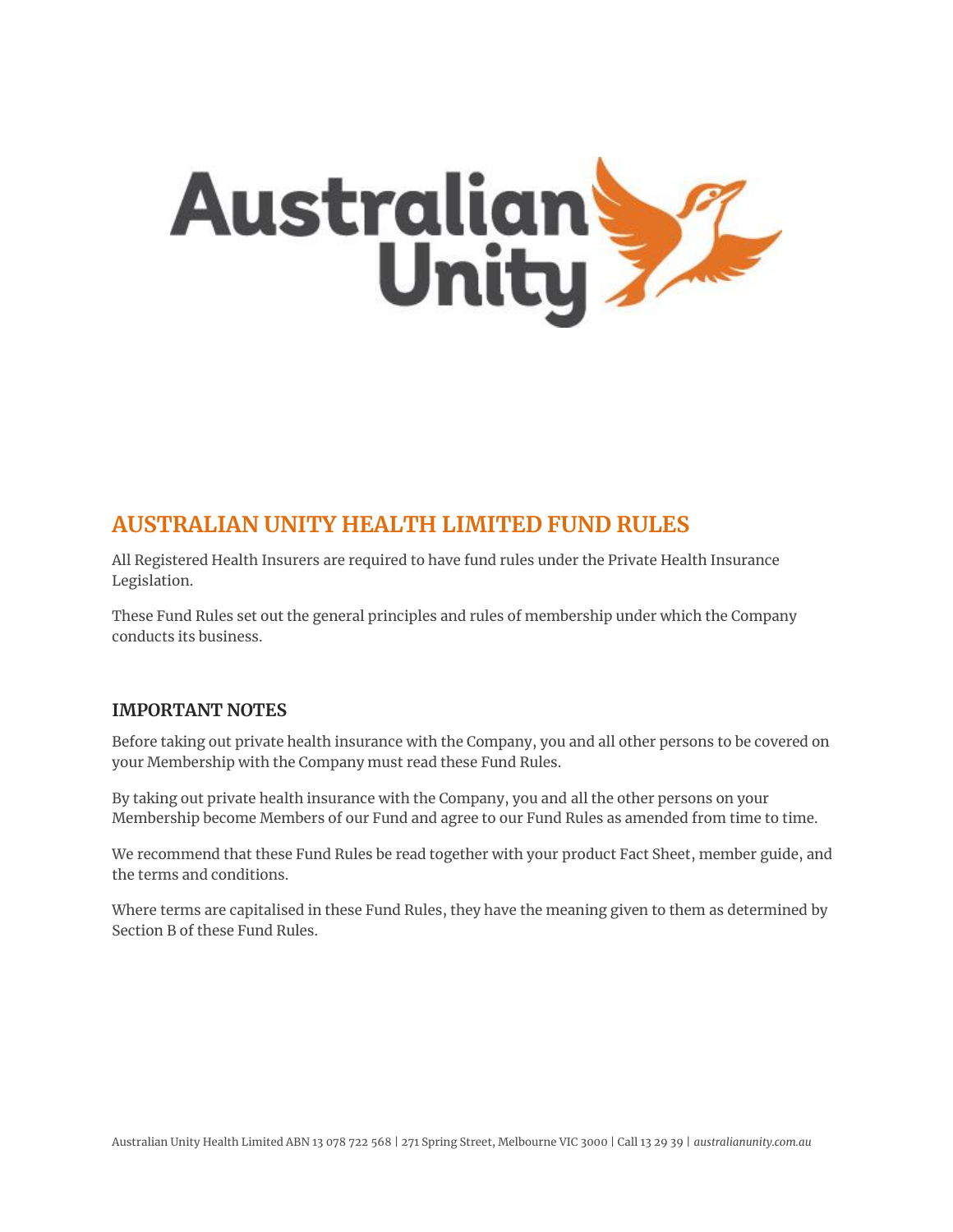

# **A INTRODUCTION**

# **A1 Rules Arrangement**

**A.1.1 The Fund Rules** 

These Fund Rules consist of:

- a. the General Conditions; and
- b. the Schedules.

#### **A.1.2 Application of the Fund Rules**

These Fund Rules apply to all Products and govern the rights and obligations of Members and the Company in relation to the Fund.

**A.1.3 Order of Precedence**

In the event of any inconsistency between the General Conditions, any provision in the Schedules and/ or the Constitution, then such inconsistency shall be resolved and prevail in the following order of precedence:

- a. the Constitution;
- b. the General Conditions; and
- c. the Schedules.

A copy of the Fund Rules (General Conditions) and Constitution are available at *australianunity.com.au*/*importantdocuments*. A copy of the Schedules can be made available by contacting Australian Unity on 13 29 39.

# **A2 Health Benefits Fund**

#### **A.2.1 Establishment and operation of the Fund**

The Company is a for-profit organisation incorporated under the Corporations Act 2001 (Cth) and has established the Fund in accordance with the Private Health Insurance Legislation.

#### **A.2.2 Object of the Fund**

The object of the Fund is to provide financial assistance to Members towards the cost of Hospital Treatment and / or Hospital Substitute Treatment and /or General Treatment in accordance with the Private Health Insurance Legislation and these Fund Rules.

**A.2.3 Entitlement to Benefits**

A Member will be entitled to Benefits and rights provided under the Member's Membership provided that the Membership is not in Arrears.

#### **A.2.4 No entitlement to reserves or surplus of Fund**

Subject to Fund Rule A.10 a Member is not entitled to share in any reserves or surplus of the Fund.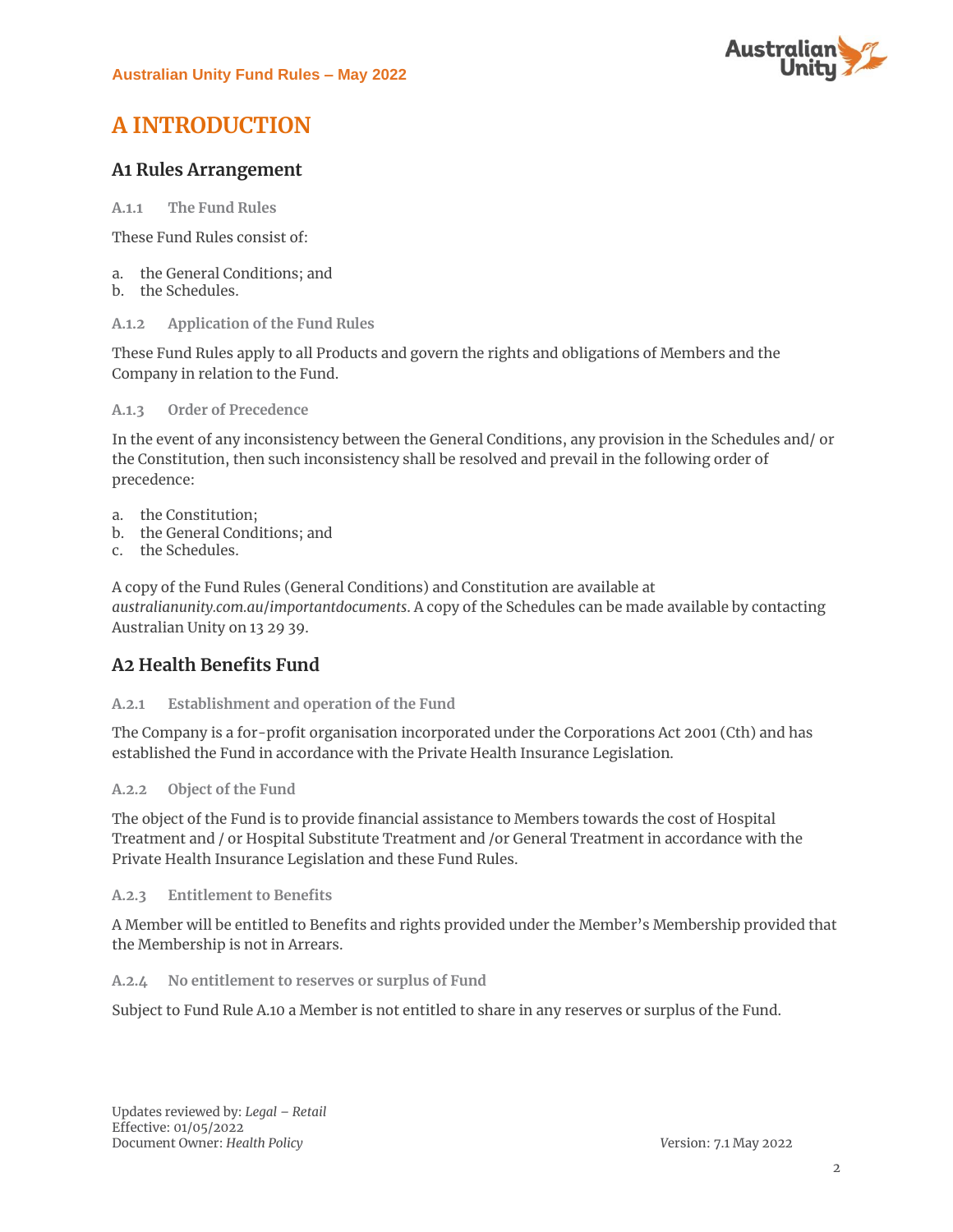

### **A.2.5 Fund Policies**

Where required, the Company will supplement these Fund Rules with Fund Policies that will not be inconsistent with these Fund Rules. All Members are bound by the Fund Policies.

## **A3 Obligations to Insurer**

#### **A.3.1 Members bound to Fund Rules**

Members of the Fund shall be bound by these Fund Rules and Fund Policies, which the Company may amend from time to time in accordance with Fund Rule A7.

**A.3.2 Acceptance of Fund Rules**

An application to become a Member shall constitute an acceptance by the Member of all terms and conditions in these Fund Rules.

# **A4 Governing Principles**

In addition to these Fund Rules, the rights and obligations of Members and the Company will be governed by:

- a. the Private Health Insurance Legislation including subordinate legislation;
- b. the Health Insurance Act and the National Health Act 1953 (Cth);
- c. the Australian Consumer Law;
- d. any conditions imposed or any directions made by the Minister for Health under the Private Health Insurance Legislation;
- e. the rules of the Australian Government's Department of Health or its successor, as they apply to Registered Health Insurers;
- f. the rules of the Australian Prudential Regulation Authority or its successor; and
- g. the Constitution.

# **A5 Use of Funds**

**A.5.1 Fund assets to be kept distinct and separate**

The Company must keep the assets of the Fund distinct and separate from assets of its other health benefits funds (if any) and from all other money, assets or investments of the Company.

**A.5.2 Applying or dealing with assets of the Fund**

The Company must not apply, or deal with, assets of the Fund, whether directly or indirectly, except in accordance with the Private Health Insurance Legislation. The Company must credit the following amounts in respect of the Fund, to the Fund:

- a. Contributions payable under policies of insurance that are referable to the Fund;
- b. income from the investment of assets of the Fund;
- c. money paid to the Company under a judgment of a court relating to any matter concerning the business of the Fund;
- d. any other money received by the Company in connection with its conduct of the business of the Fund; and
- e. any other amounts that the Private Health Insurance Legislation specify.

Updates reviewed by: Legal - Retail Effective: 01/05/2022 Document Owner: *Health Policy V*ersion: 7.1 May 2022 Payments from the Fund may not be made for any purpose other than to;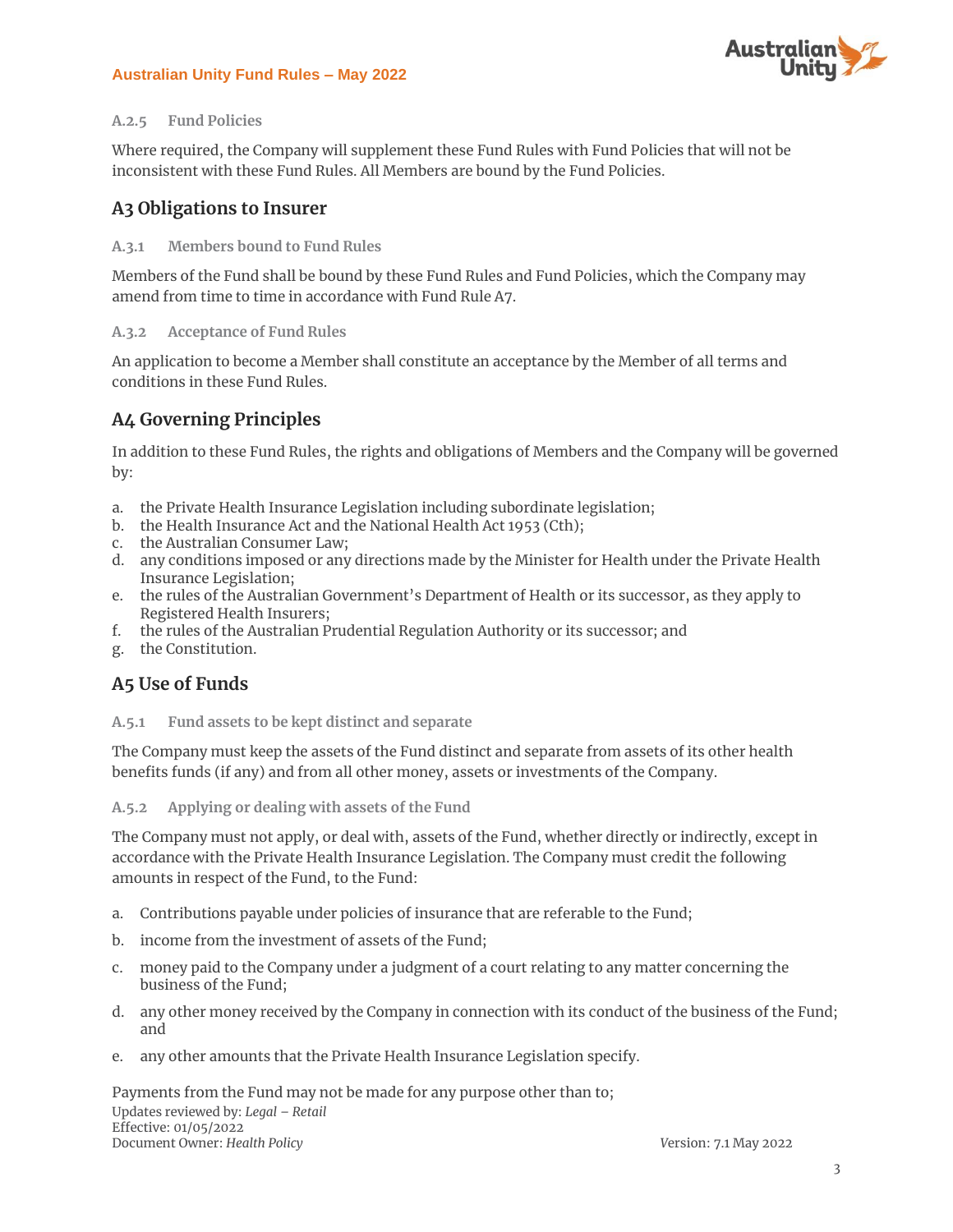

- a. meet the Membership liabilities in accordance with these Fund Rules;
- b. meet other liabilities or expenses incurred for the purposes of the business of the Fund; and
- c. make distributions, investments and for any other purpose allowed under the Private Health Insurance Legislation.

## **A6 No Improper Discrimination**

When operating the Fund and making decisions in relation to persons applying for Membership or Members, the Company will not have regard to the following matters:

- a. the suffering by the person from a chronic disease, illness or other medical condition or from a disease, illness or medical condition of a particular kind; or
- b. the gender, race, sexual orientation or religious belief of a person; or
- c. the age of a person, except in relation to the calculation of lifetime health cover loading; or
- d. where a person lives, except in relation to different risk equalisation jurisdictions; or
- e. any other characteristic of a person (including, but not just, matters such as occupation or leisure pursuits) that is likely to result in an increased need for Hospital Treatment or General Treatment; or
- f. the frequency with which the person needs Hospital Treatment or General Treatment; or
- g. the amount or extent of the Benefit to which the person becomes entitled during a period under his or her Membership, except to the extent allowed under the Private Health Insurance Legislation; or
- h. any other matter set out in the Private Health Insurance Legislation as being improper discrimination.

# **A7 Changes to Rules**

#### **A.7.1 The Company may amend these Fund Rules**

The Company may amend these Fund Rules at any time in a manner consistent with the Private Health Insurance Legislation and other applicable law.

#### **A.7.2 Overriding Waiver**

The Company may waive the application of a Fund Rule, in its discretion, provided that such a waiver does not reduce a Member's entitlement to Benefits.

The waiver of a particular Fund Rule in a given circumstance does not require the Company to waive the application of that Fund Rule in any other circumstance.

#### **A.7.3 The Company to provide Contributors notice of change**

Where the Company amends or proposes to amend these Fund Rules, and the amendment is or might be detrimental to the interests of a Member, the Company will provide reasonable prior notice of the amendment to the Contributor on the affected Policy. For the avoidance of doubt, any such notice must comply with any relevant requirements of the Private Health Insurance Legislation, the Australian Consumer Law and the Code.

Where a Member became entitled to receive a Benefit at a time when a previous Fund Rule applied, the Benefit specified in that earlier Fund Rule will be payable.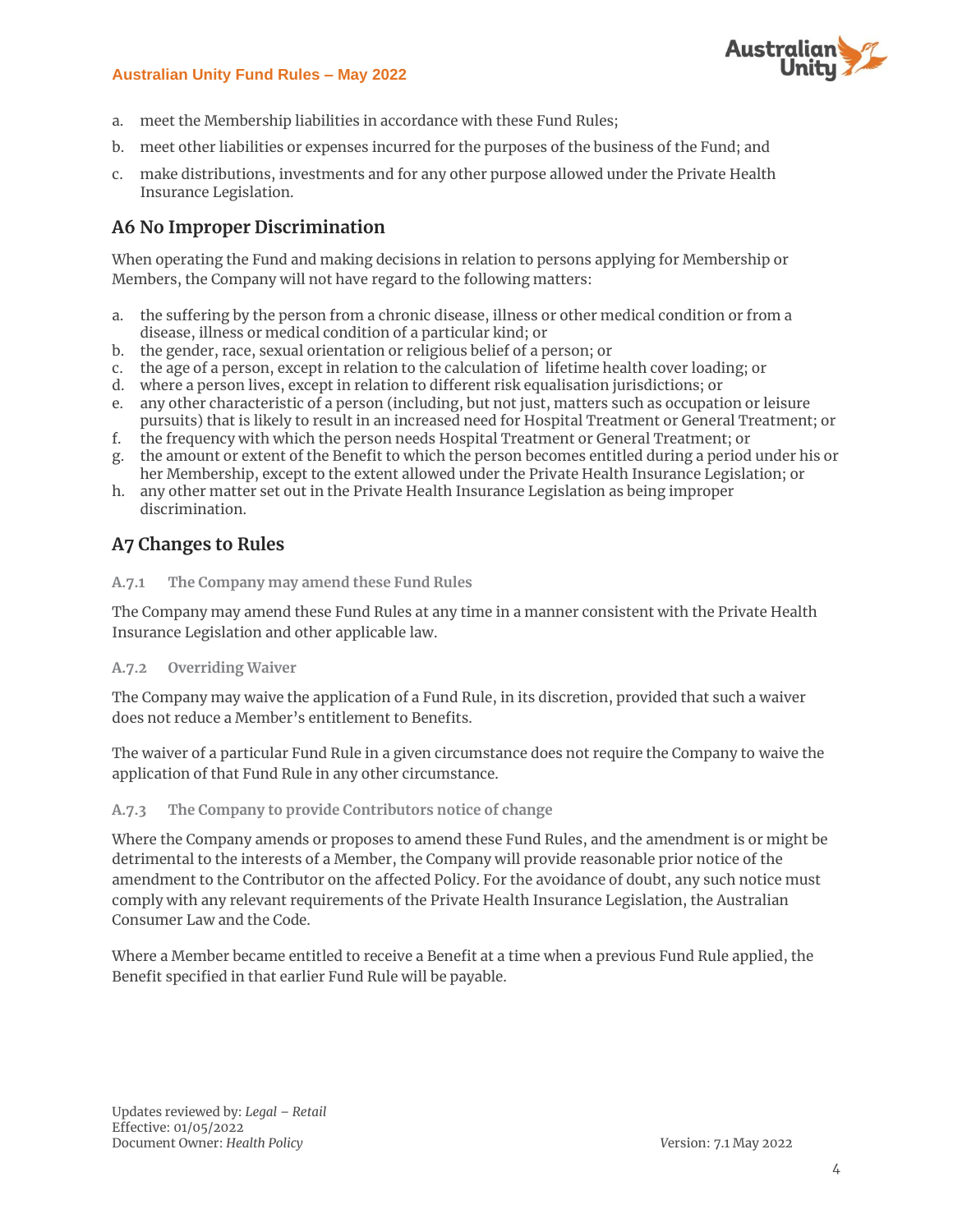

# **A8 Dispute Resolution**

#### **A.8.1 Internal Dispute Resolution process**

A Member may at any time make a complaint to the Company in connection with the Fund or any matter relating to a Contributor's Membership or Product. Such complaints may be made orally or in writing by the Member. The Company will use reasonable endeavours to respond to the complaint quickly and efficiently and in accordance with its internal dispute resolution process.

#### **A.8.2 Private Health Insurance Ombudsman**

A Member may contact the Private Health Insurance Ombudsman at any time in relation to any issue with the Fund and nothing in these Fund Rules restricts such contact.

## **A9 Notices**

#### **A.9.1 Service of notices**

Any notice required to be provided by the Company to a Contributor under these Fund Rules (Notice), unless otherwise prescribed by the Private Health Insurance Legislation, will be:

- a. in writing, explaining in plain English;
- b. delivered to the address (including any electronic address) last nominated by the Member to the Company; and
- c. an obligation by the Contributor to inform members within that membership of change and shall notify any adult insured under that Product of the change within a reasonable period.

#### **A.9.2 Private Health Information Statements**

In accordance with the Private Health Insurance Legislation the Company will make available up to date Private Health Information Statements:

- a. to all persons on request;
- b. to the Contributor of every Membership that is commenced with the Company, along with details of what the Membership covers and how Benefits under it will be paid, and a statement identifying that the Membership is referable to the Fund operated by the Company;
- c. to the Contributor of every Membership when a change to the Fund Rules that is or might be detrimental to the interests of a Member requires an update to the Standard Information Statement for that Member's Product;
- d. to the Contributor of every Membership at least every 12 months; and
- e. to the Contributor of every Membership that is transferred from another Product or Registered Health Insurer.

#### **A.9.3 Contributor to inform the Company of changes**

A Contributor must inform the Company as soon as reasonably possible after a change of address of any Member under the Membership.

#### **A.9.4 Availability of Fund Rules to Members**

These Fund Rules (General Conditions) are available on the Company's website at *australianunity.com.au/importantdocuments*. The Schedules can be made available by contacting Australian Unity on 13 29 39.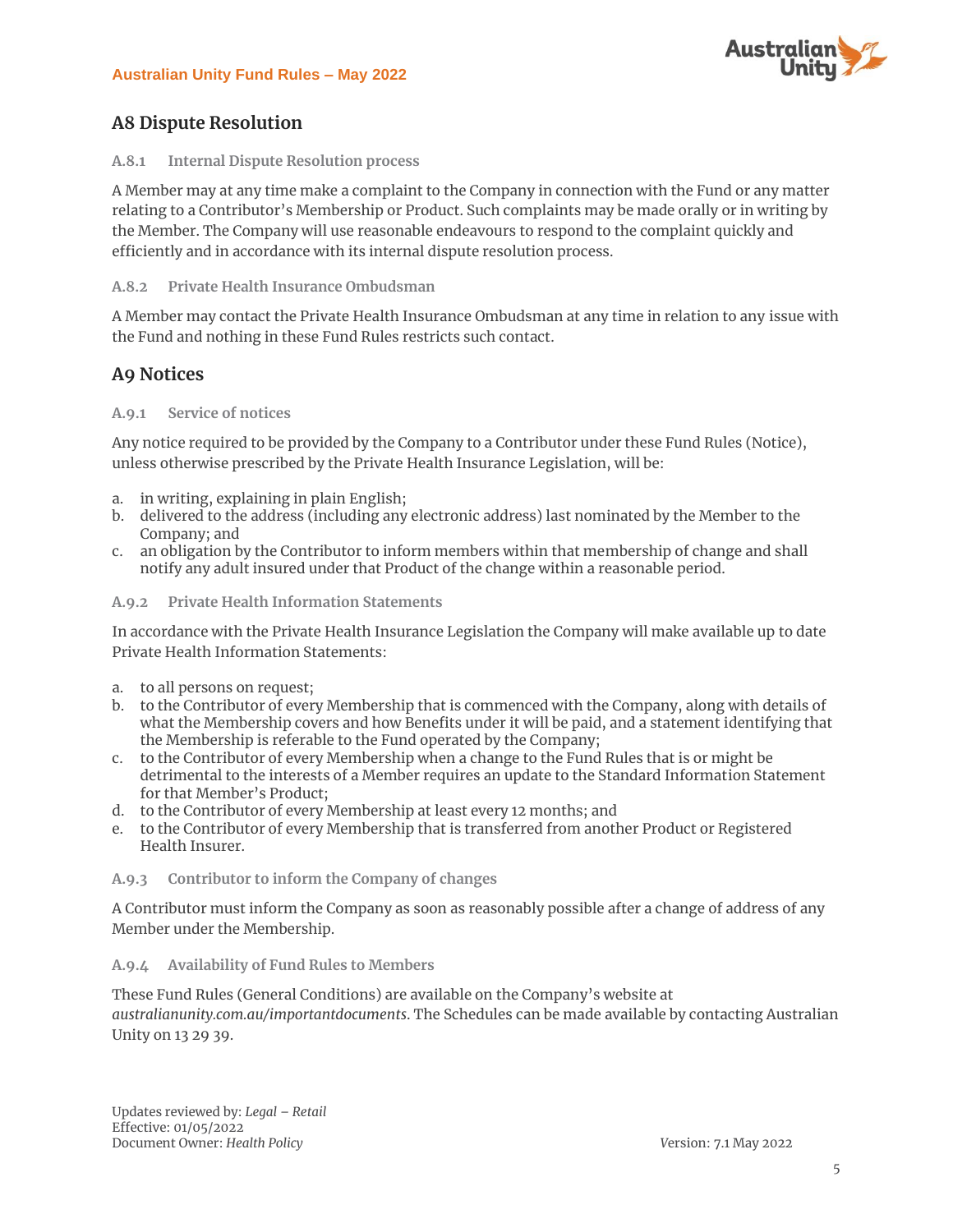

# **A10 Winding Up**

Where the Fund ceases to be registered under the Private Health Insurance Legislation:

- a. the Fund will be wound up according to the requirements of the Private Health Insurance Legislation; and
- b. any credits or outstanding liabilities of the Fund shall be utilised as determined by the Board of Directors of the Company, in accordance with the Constitution and the Private Health Insurance Legislation.

### **A11 Other**

Subject to you meeting the membership eligibility criteria determined by the Board of Australian Unity Limited ('AUL') the Board of AUL may determine that you will become a member of AUL. By becoming a Member of the Fund, you consent on behalf of yourself and the other Members on your policy, to become a member of AUL and agree to be bound by the Constitution of AUL, in particular, you agree to contribute an amount not exceeding \$1 to the property of AUL in the event of AUL being wound up while you are a member of AUL or within 1 year afterwards as set out in the Constitution of AUL. A copy of the AUL Constitution is available on the Company's website at *australianunity.com.au/importantdocuments.*

# **B INTERPRETATION AND DEFINITIONS**

# **B1 Interpretation**

In these Fund Rules, except where the context otherwise requires:

- a. the singular includes the plural and vice versa, and a gender includes other genders;
- b. another grammatical form of a defined word or expression has a corresponding meaning;
- c. a reference to A\$, \$A, dollar or \$ is to Australian currency;
- d. a reference to a party includes the party's executors, administrators, successors and permitted assigns and substitutes;
- e. a reference to a statute, ordinance, code or other law includes regulations and other instruments under it and consolidations, amendments, re-enactments or replacements of any of them;
- f. a reference to a State includes a reference to a Territory;
- g. any part of these Fund Rules that may become illegal or unenforceable will be severed and interpreted in order to maintain the integrity of the Fund Rules as a whole;
- h. unless defined in Fund Rule B2, capitalised terms have the understanding to be reasonably understood by the private health insurance industry or Private Health Insurance Legislation as applicable;
- i. a reference to a Member receiving Compensation includes:
	- i Compensation paid to another person at the direction of the Member; and
	- ii Compensation paid to another Member on the same Membership in connection with a treatment, good or service received by the Member.

These Fund Rules are to be interpreted as far as possible in a manner that is consistent with the Private Health Insurance Legislation.

# **B2 Definitions**

**Accident** means an unplanned and unforeseen event, occurring by chance, and leading to bodily injuries caused solely and directly by an external force or object requiring treatment from a Medical Practitioner (defined here as a medical doctor who is not the member or a relative of the Member) within 7 days of the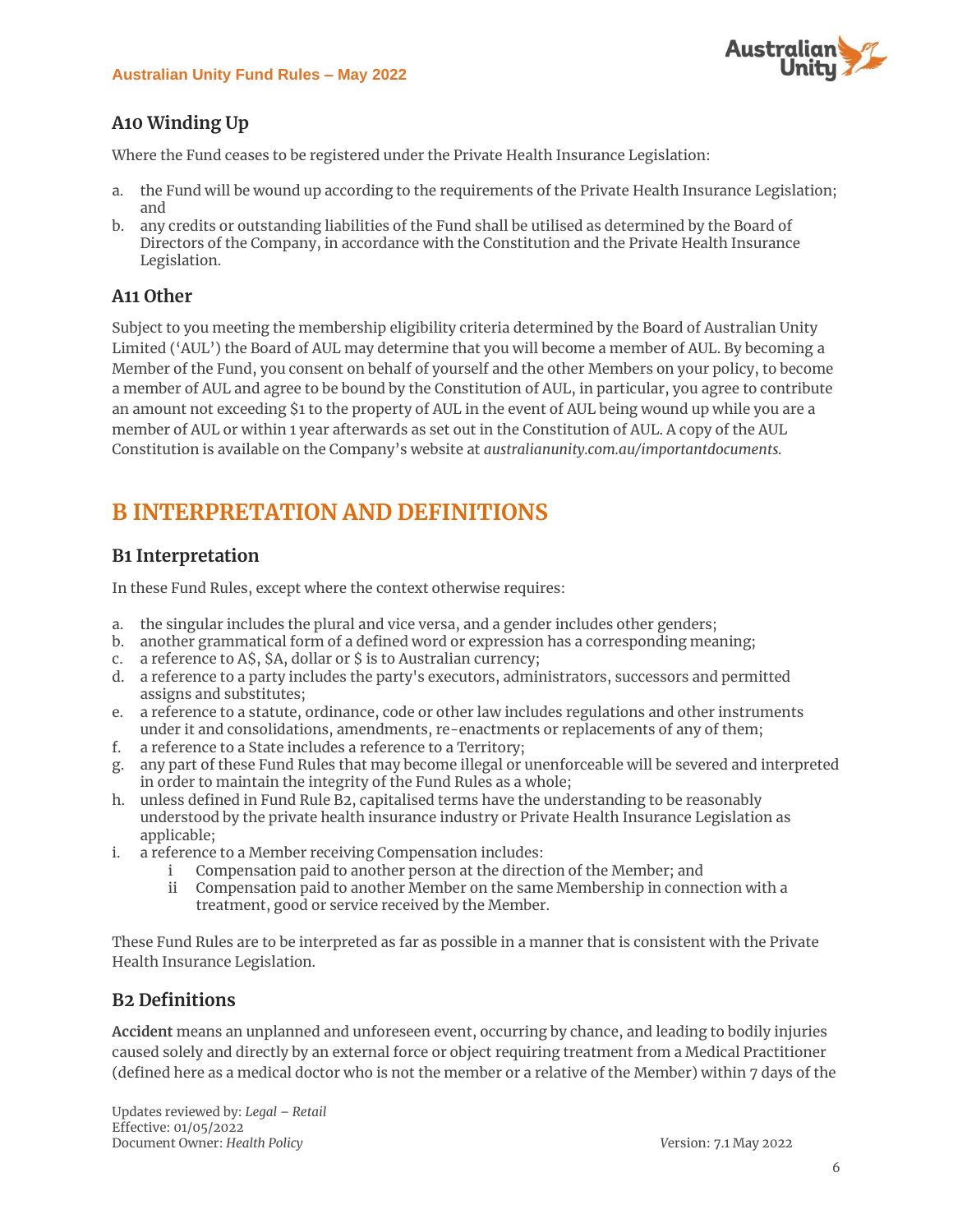

event, but excludes injuries arising out of: surgical procedures; unforeseen illness; pregnancy; drug use; and aggravation of an underlying condition or injury;

#### **Accredited Podiatrist** - See **Registered Podiatric Surgeon**

**Acute Care** means the provision of treatment for an ailment or disability which cannot be provided by a nursing home which includes (but is not limited to) care for admitted patients where the principal clinical intent is to do one or more of the following:

- Manage labour (obstetric);
- Cure illness or provide definitive treatment of injury;
- Perform surgery;
- Relieve symptoms of illness or injury (excluding palliative care);
- Reduce severity of illness or injury;
- Protect against exacerbation and/or complication of an illness;
- And/or injury which could threaten life or normal functions; or
- Perform diagnostic or therapeutic procedures;

**Acute Care Certificate** means a certificate that:

- has been completed by a Medical Practitioner;
- is in a form approved by the Company;
- is valid for a period of 30 days;
- to the effect that an Admitted Patient is in ongoing need of Acute Care; and
- is required to support any period of continuous hospitalisation exceeding 35 days;

**Admitted Patient** means a person who meets a certain medical criteria and undergoes a Hospital's formal admission process as either an Overnight Stay patient or a Same Day patient to receive a service under the required Episode of care;

**Agreement Hospital** means a private Hospital that has entered into a Hospital Purchaser Provider Agreement (HPPA) with the Company;

**Ambulance Attendance** means the arrival of an Ambulance and attendance and treatment of a patient by a paramedic, where the condition is stable enough that transportation to Hospital is not required;

**Ancillary Schedule** means a General Treatment Policy document, used by the Company, detailing claims assessment rules, Product benefits and claim eligibility criteria;

**Approved** in respect of a person, Medical Practitioner, organisation, Hospital, facility, treatment or procedure, means a person, Medical Practitioner, organisation, Hospital, facility, treatment or procedure which has been recognised or Approved by the Company for the purpose only of payment of Benefits and includes a Recognised Provider;

**Arrears** means, in respect of a Membership, where the Contributor fails to pay in full all Contributions due to be paid by him or her on or before the due date;

**Artificial Aids/Appliances** means any health aid or device designed to assist a Member's medical condition as Approved by the Company, excluding Prostheses;

**Banding System** means the methodology used to categorise Hospital procedures including for the application of accommodation and theatre charges;

**Base Rate** means the base rate of Contribution in relation to a Product set by the Company that would be payable if: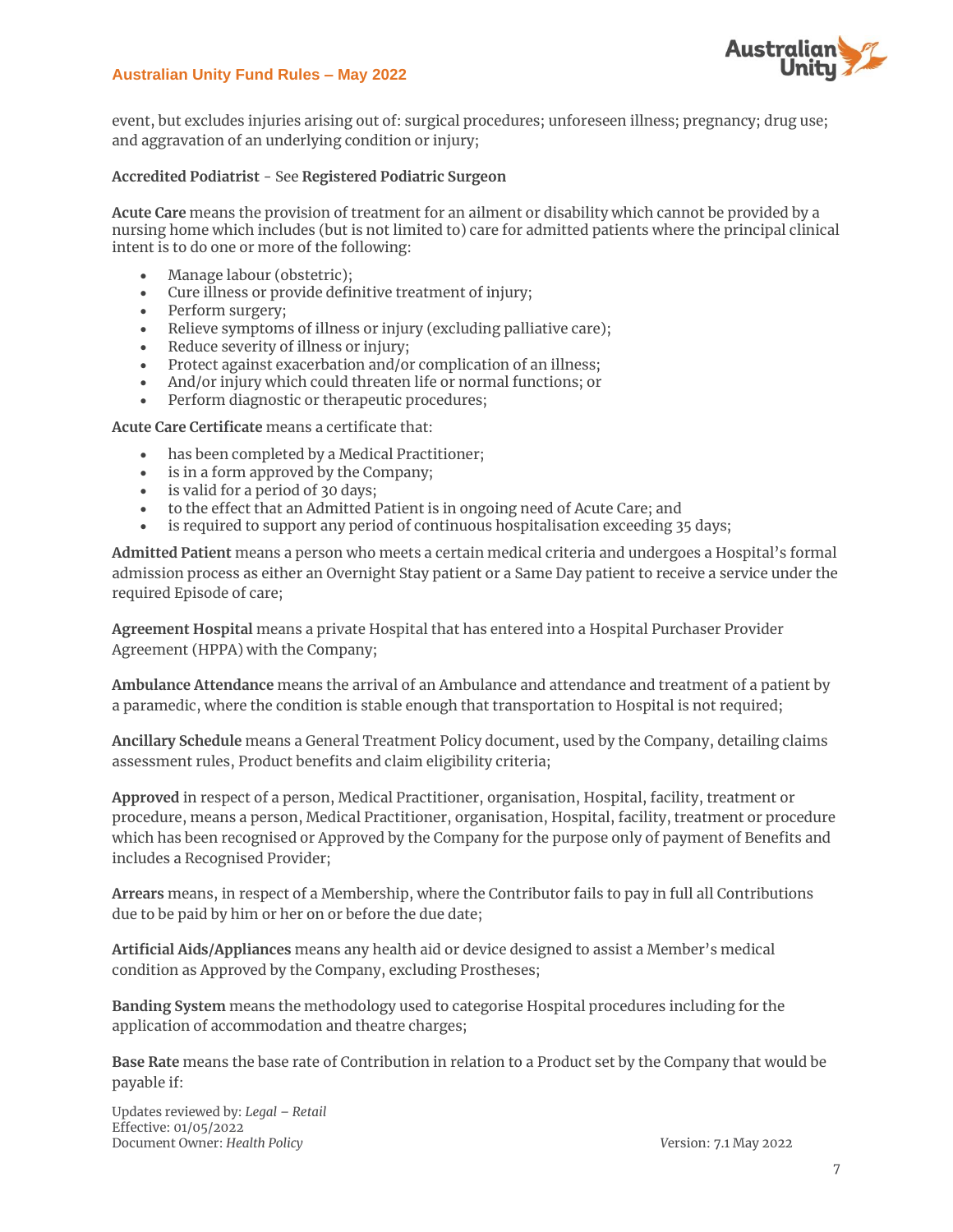

- the Contribution amount were not increased under Fund Rule D4; and
- there was no discount of the kind allowed under subsection  $66 5(2)$  of the Private Health Insurance Act 2007;

**Benefit** means an amount of money or service that may be provided to a Member, or on behalf of or for the benefit of a Member to a Recognised Provider, Medical Practitioner or Hospital by the Fund, in accordance with the terms of a Product and these Fund Rules;

**Benefit Replacement Period** means one of the following (as determined by the statement of the Benefit in the relevant Fact Sheet for a Product):

- a continuous period of time that must occur between any two purchases of the same type of Artificial Aid/Appliance item before Benefits are payable; or
- continuous period of time that must occur before the Benefit limit for a type of Artificial Aid/Appliance item resets following the initial purchase of that same type of Artificial Aid/Appliance item.

**Calendar Year** means the twelve month period commencing 1st January and finishing 31st December of the same year;

**Child Dependant** in respect of a Membership means a dependent child, legally adopted child or stepchild of the Contributor or of the Contributor's Partner who has not attained the age of 23 years and is not married or living in a De Facto Relationship;

**Chronic Disease Management Program** has the same meaning within the Private Health Insurance (Health Insurance Business) Rules 2017 contained in the Private Health Insurance Legislation;

**Clinically Relevant** means an appropriate course of treatment such as a procedure or service that is performed or rendered by a Medical Practitioner or Recognised Provider that is generally accepted within the relevant profession;

**Clinical Category** has the same meaning as that in the Private Health Insurance Legislation (for ease of reference see rule 4 of the Private Health Insurance (Complying Product) Rules 2015 as amended by the Private Health Insurance (Reforms) Amendment Rules 2018).

**Code** means the Private Healthcare Australia (PHA) Private Health Insurance Code of Conduct, as amended or replaced from time to time;

**Combined Hospital and General Treatment Product** means a Product referred to in the Schedules that provides Benefits towards all or some services defined as General Treatment and as Hospital Treatment through a single Product;

**Commencement Date** means the effective date of a Member's coverage under a Product as set out in Fund Rule C5.1;

**Community** means a group of people who meet the relevant criteria set out in a Community Arrangement;

**Community Arrangement** means an arrangement between the Company and an organisation regarding the provision of Community Products to persons who are members of, or otherwise associated with, the organisation and meet the criteria described in the arrangement;

**Community Product** means a Product set out in Schedules J 44 – 47 and I 35 – 38;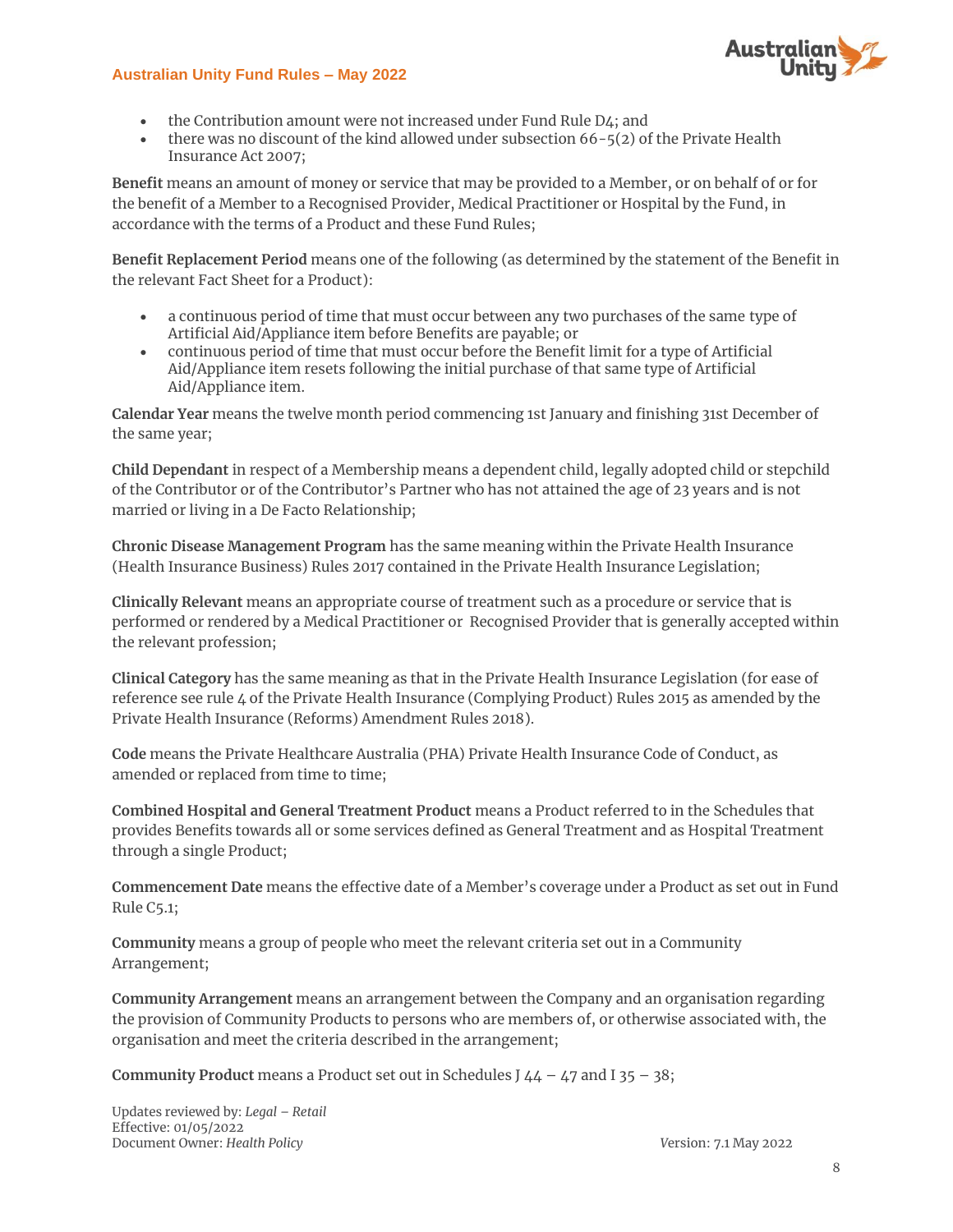

**Company** means Australian Unity Health Limited (ACN 078 722 568);

**Compensation** means any of the following:

- a payment of compensation or damages pursuant to a judgment, award or settlement;
- a payment in accordance with a scheme of insurance or compensation provided for by Commonwealth or State law (for example, workers compensation insurance);
- settlement of a claim for damages (with or without admission of liability);
- a payment for negligence; or
- any other payment that, in the opinion of the Company, is a payment in the nature of compensation or damages;

**Constitution** means the constitution of the Company;

**Continuous Hospitalisation** means where an Admitted Patient has an Overnight Stay, is then discharged and within seven (7) days is admitted to the same or different Hospital for the same or related condition;

**Contribution** means the amount payable by an individual Contributor in respect of the Product referable to his or her Membership;

**Contribution Group** means a group of Contributors Approved by the Company for the purpose set out in Fund Rule D.3.3;

**Contributor** means the person in whose name an application for Membership has been accepted and who is responsible for Contribution payments;

**Contributor's Partner** means a legally married spouse of, or a person in a De Facto Relationship with, the Contributor;

**Convalescent Care** refers to a short period of non-acute care provided to assist in a person's recovery from a serious illness, injury or surgery immediately following an acute hospital admission and includes (but is not limited to) non-weight bearing period, awaiting services to be put in place and maintenance care;

**Co-payment** means a daily amount of money the Contributor agrees to pay the Hospital for a Hospital stay for a Member before Benefits are payable under the relevant Hospital Treatment Product or Combined Hospital and General Treatment Product for that Hospital stay;

**Cosmetic Procedures** means any surgery, treatment or other procedures which are not allocated an item within the Medicare Benefits Schedule issued by the Medical Services Advisory Committee;

**Couples Membership** means a Membership that consists only of the Contributor and the Contributor's Partner;

**Couples Rate** means the rate of Contribution to a Couples Membership;

**Day Hospital** refers to a Hospital that does not provide overnight accommodation;

**De Facto Relationship** means a relationship between two people who are:

- not legally married, but live together as a couple in a marriage type relationship; and
- are otherwise as determined by relevant laws to be living in a de facto relationship;

**Dependant** means a Child Dependant or Student Dependant;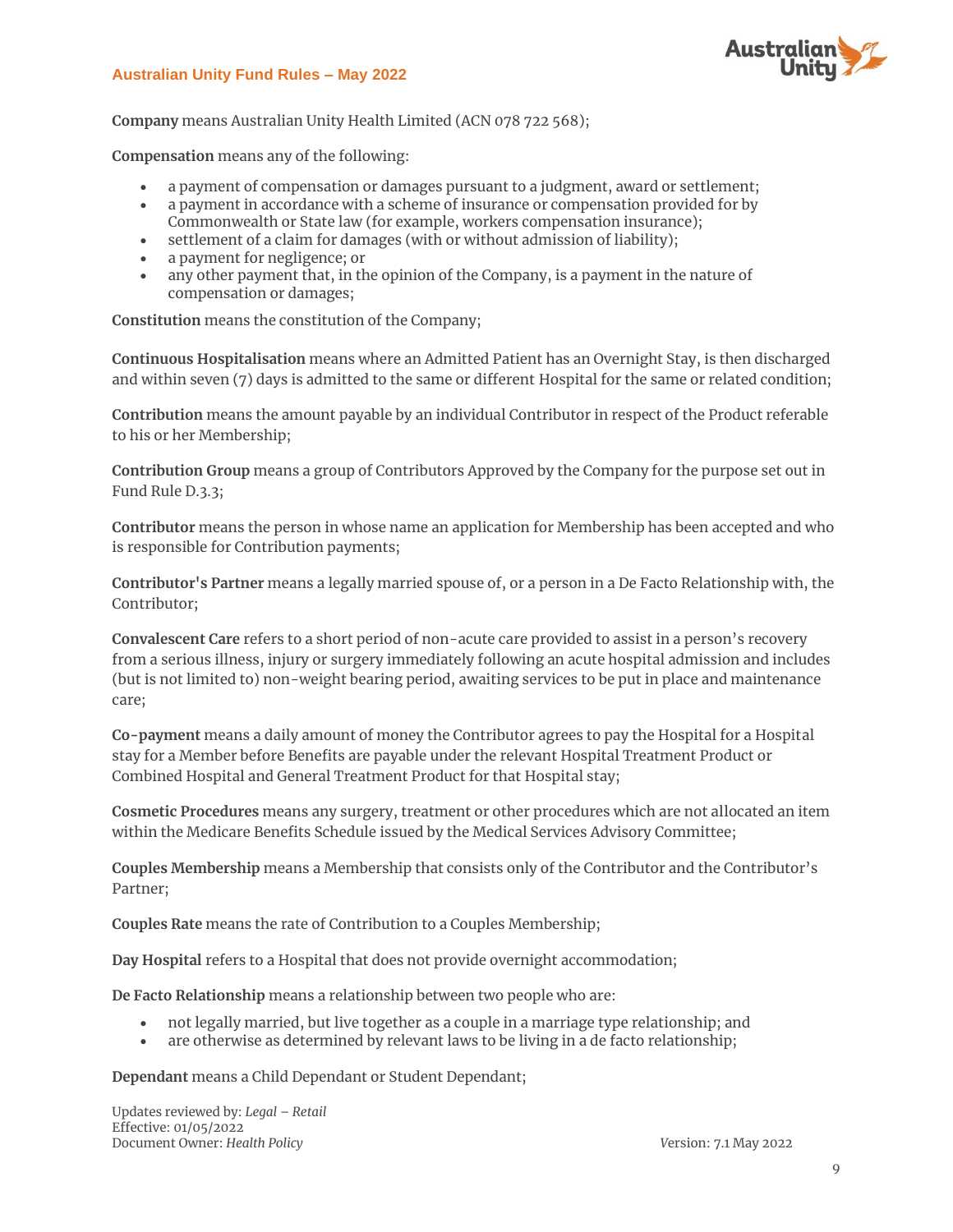

**Dental Schedule** means a General Treatment Policy document, used by the Company, detailing Australian Dental Association's glossary of treatment codes, the associated Benefit payable and claim eligibility criteria;

**Emergency Ambulance Transportation** means ambulance transportation where the ambulance provider codes and invoices the transportation as an 'emergency'. Benefits are not payable for ambulance transportation that is invoiced by the ambulance provider as non-emergency patient transport;

**Emergency Hospitalisation** means hospitalisation (excluding emergency department) which occurs as a result of a person presenting at a Hospital with or under at least one of the following conditions or circumstances:

- Significant pain;
- Shock;
- Significant infection;
- Acute trauma;
- Abuse;
- Committable mental illness;
- Significant haemorrhage or threat of haemorrhage;
- Vital sign or mental status change;
- Brought to Hospital by police; or
- Brought to Hospital by ambulance;

**Episode** is the period of care between an admission and separation such as discharge, characterised by only one care type;

**Excess** is an amount of money the Contributor agrees to pay the Hospital towards the accommodation costs of a Hospital admission before Benefits are payable under the terms of a Hospital Treatment Product or Combined Hospital and General Treatment Product;

**Excluded Treatment** refers to treatment under a Hospital Treatment Product or Combined Hospital and General Treatment Product for which Benefits are not payable;

**Fact Sheet** means a summary of material information applicable to a particular Product issued by the Company to Members, but is not an exhaustive statement of the Product's terms and conditions;

**Family Membership** means a Membership that consists of the Contributor, the Contributor's Partner and one or more Dependants only;

**Family Rate** means the rate of Contribution to a Family Membership;

**Flexi-Limit** means Benefits that can be allocated between included services specified in the relevant Product Schedule up to a limit. Some sub-limits may apply, within that limit, to some categories of included services;

**Fulltime Study** means undertaking:

• a course of education at a secondary school or tertiary institution, a trade apprenticeship or an industry, employer or government training scheme, which is accredited by a State or Federal Government, provided that the course of study results upon completion in the Student Dependant being qualified to seek or maintain gainful employment in the general workforce and that the Dependant is not, or will not remain, dependent upon the Contributor for personal care, domestic or social support after having attended the course of study; and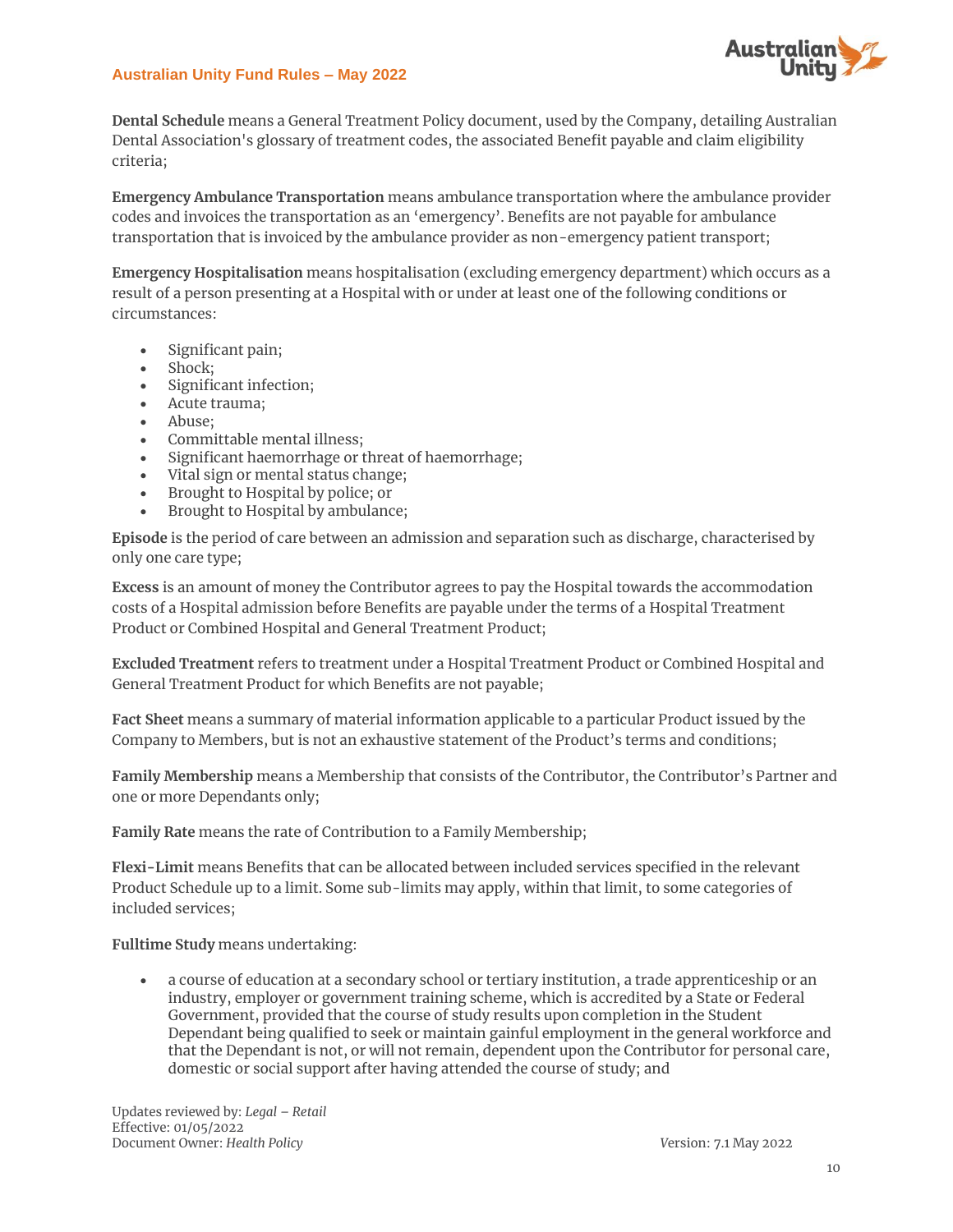

• at least three quarters of the normal full-time study workload or otherwise deemed by the Company as being full time study;

**Fund** means the health benefits fund established and operated by the Company in accordance with the Private Health Insurance Legislation;

**Fund Policies** means a collection of Policy documents relating to the operation of the Fund by the Company which supplements these Fund Rules;

**Fund Rules** means these rules relating to the operation of the Fund by the Company;

**Gap Benefits** refers to the amount of money payable above the Medicare Benefits Schedule payments pursuant to a Medical Purchaser-Provider Agreement (MPPA), Hospital Purchaser-Provider Agreement or Approved scheme;

**Gap Cover** means an arrangement where a Medical Practitioner agrees to participate in a scheme with the Company that covers Members on a patient by patient basis in excess of the Medicare Benefits Schedule for:

- all but a specified amount of the full cost of inpatient medical treatments; or
- the full cost of inpatient medical treatments;

**General Conditions** means Fund Rules A to G of these Fund Rules;

**General Treatment** means treatment (including the provision of goods and services) that is intended to manage or prevent a disease, injury or condition that is not Hospital Treatment. General Treatment includes Hospital Substitute Treatment;

**Health Insurance Act** means the Health Insurance Act 1973 (Cth);

**Health Insurance Business** means the business of providing insurance that relates to Hospital Treatment or General Treatment;

**Health Management Program** has the same meaning ascribed to that term in the Private Health Insurance Legislation;

**High Cost Drug** means Medicines which:

- Are not listed on the pharmaceutical benefits scheme under the National Health Act;
- Incur acquisition cost equivalent to or more than \$250 per dose to a member; and
- Is not covered by any other funding source;

**Home Nursing** means services provided by a Registered General Nurse in Private Practice at the home of the Member. Unless otherwise notified by the Company from time to time, a registered Medical Practitioner must have certified the Home Nursing services and that those services are/were in lieu of hospitalisation.

**Hospital** has the same meaning ascribed to that term under the Private Health Insurance Legislation and includes a day hospital facility;

**Hospital Benefit** means any benefit in respect of any Hospital as set out in the relevant Schedule;

Updates reviewed by: Legal - Retail **Hospital Care At Home** means a Hospital Substitute Treatment program and can include an early discharge or substitution from an acute Hospital care program. Members in consultation with their

Effective: 01/05/2022 Document Owner: *Health Policy V*ersion: 7.1 May 2022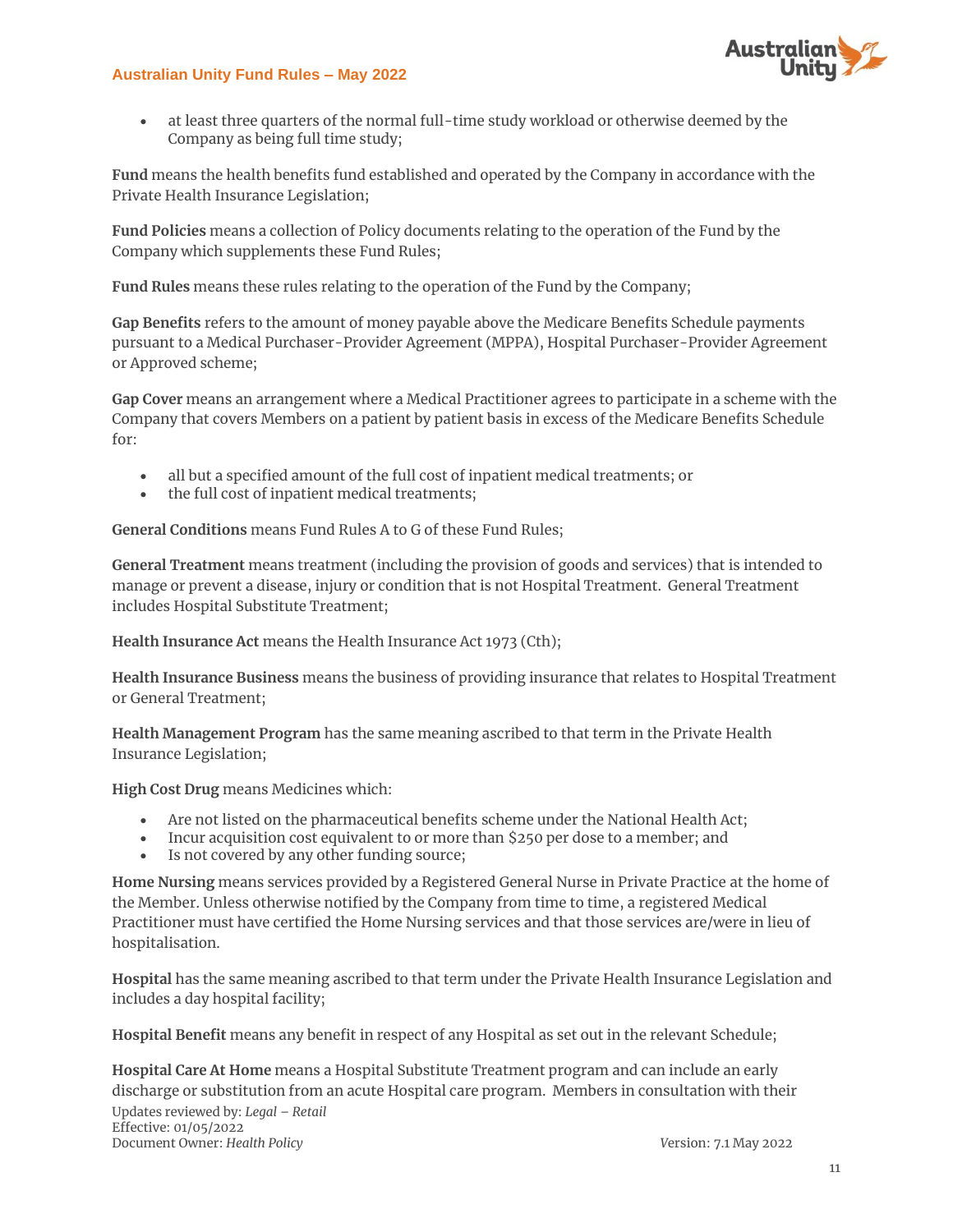

Medical Practitioner may choose to utilise these services to reduce or avoid acute Hospital accommodation or recovery as described in the Schedules;

**Hospital Purchaser-Provider Agreement** (HPPA) means an agreement entered into between the Company and a Hospital and as amended from time to time;

**Hospital Substitute Treatment** is treatment that substitutes for an Episode of Hospital Treatment and is any of, or any combination of, nursing, medical, surgical, podiatric surgical, diagnostic, therapeutic, prosthetic, pharmacological, pathology or other services or goods intended to manage a disease, injury or condition;

**Hospital Treatment** is treatment (including the provision of goods and services) that:

- a. is intended to manage a disease, injury or condition; and
- b. is provided to a person:
	- i by a person who is authorised by a Hospital to provide the treatment; or
	- ii under the management or control of such a person; and
- c. either:
	- i is provided at a Hospital; or
	- ii is provided, or arranged, with the direct involvement of a Hospital; and includes any other treatment, or treatment included in a class of treatments, specified in the Private Health Insurance Legislation as "hospital treatment";

**Hospital Treatment Product** means a Product referred to in the Schedules which include Benefits towards services that constitute Hospital Treatment only;

**Last Day of the Suspension Period** means the day on which a suspended Membership shall cease to be suspended for the purposes of calculating Contribution owing;

**Lifetime Health Cover Age** means, in relation to an adult who takes out hospital cover after his or her Lifetime Health Cover Base Day, the adult's age on the 1 July before the day on which the adult took out the hospital cover;

**Lifetime Health Cover Base Day** has the same meaning as set out in the Private Health Insurance Legislation;

**Loyalty Limit** means a yearly Benefit amount for a service that may increase in a Calendar Year with continuous Membership as set out in the relevant Product Schedule for an eligible General Treatment Product, and is not transferrable between Products;

**Medical Practitioner** means a person as defined in section 3(1) of the Health Insurance Act and as amended from time to time;

**Medical Purchaser-Provider Agreement** (MPPA) means an agreement entered into, between the Company and a Medical Practitioner, as described under section 172-5 (1) of the Private Health Insurance Act 2007 and as amended from time to time;

**Medicare Benefits Schedule** means the 'Medicare Benefits Schedule Book' published by the Department of Health and includes any updates to the Schedule published from time to time;

**Member** means a Contributor, Contributor's Partner or a Dependant;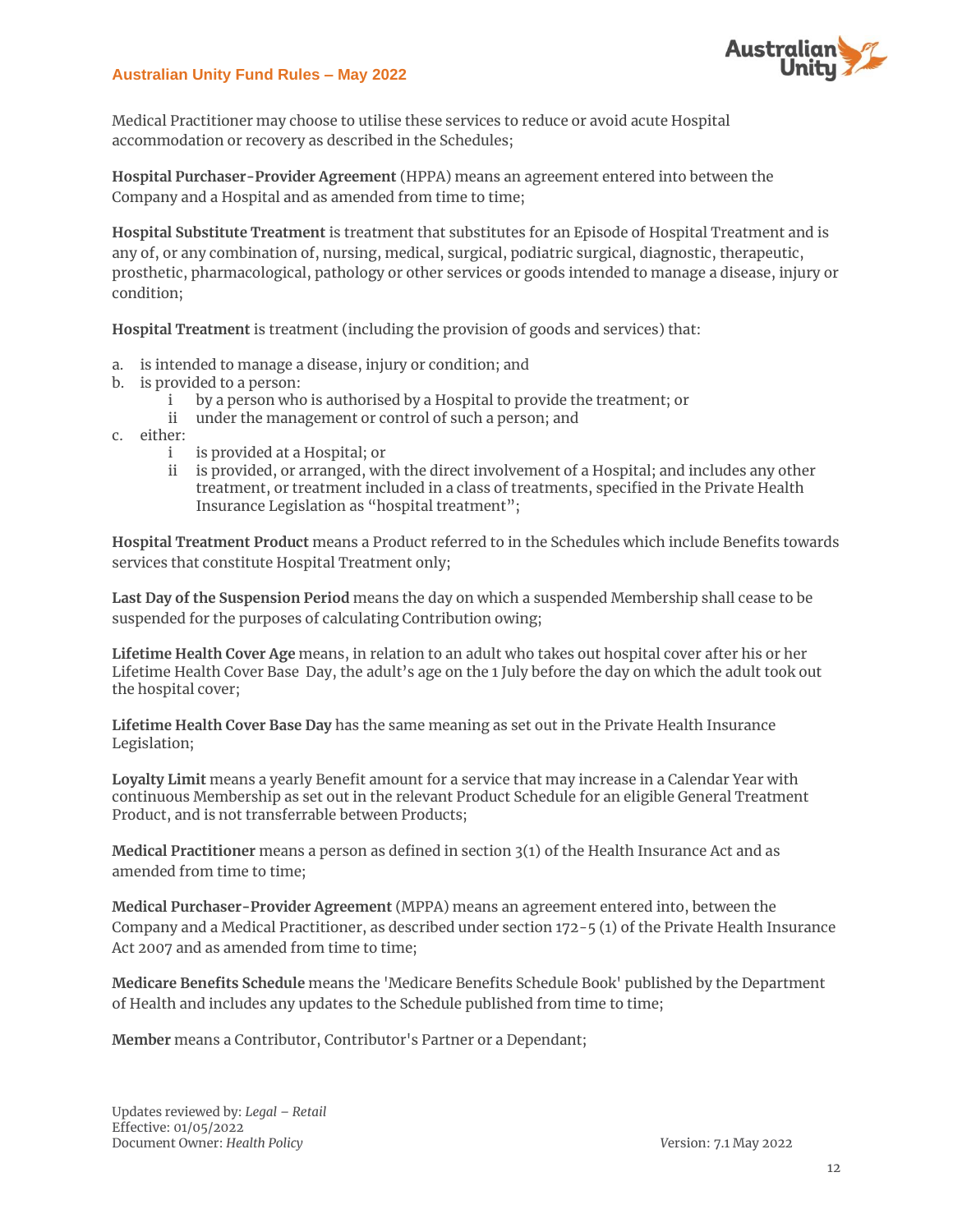

**Membership** means the collection of rights and obligations that apply to Members under these Fund Rules arising out of the purchase of a Product;

**Mental Health Waiver** means the once-in-a-lifetime waiver of the Waiting Period for an upgrade for inhospital psychiatric Treatment in accordance with the Private Health Legislation.

**Minimum (default) Benefit** means for the purpose of Hospital Treatment the minimum benefits payable by the Company as required in the Private Health Insurance Legislation;

**New Product** has the meaning given to that term in Fund Rule C.6.1;

**Non-Agreement Hospital** means a Hospital either public or private that does not have a Hospital Purchaser-Provider Agreement with the Company;

**Non-Surgical Prosthesis** in respect of General Treatment benefits means any external appliance or device Approved by the Company that is associated with the physical replacement of some part of the human body such as a limb, eye or wig;

**Nursing Home Type Patient** (or "**NHTP**") a patient becomes a NHTP after they have received hospital treatment at a hospital for a continuous period of hospitalisation exceeding 35 days and are then receiving accommodation and nursing care as an end in itself;

**Old Product** has the meaning given to that term in Fund Rule C.6.1;

**Overnight Stay** means a period of time in a Hospital that spans both daylight hours and midnight;

**Overseas Visitor Product** means a Product that offers hospital and medical insurance to people who are not citizens of Australia and, or are not eligible to full Medicare entitlements;

**Palliative Care** in respect of Hospital Treatment means Hospital care provided to a patient where the patient's condition has progressed beyond the stage where curative treatment is effective and attainable or, where the patient chooses not to pursue curative treatment. Palliative care provides relief of suffering and enhancement of quality of life. Interventions such as radiotherapy, chemotherapy, and surgery are considered part of the palliative care if they are undertaken specifically to provide symptomatic relief;

**Permitted Days** refers to time where a person does not incur any lifetime health cover penalty due to not being covered by a Policy that covers Hospital Treatment;

**Pharmaceutical** means any medicine listed in the Pharmaceutical Benefits Schedule that is dispensed to the Member;

**Pharmaceutical Benefits Schedule** or PBS means the "Schedule of Pharmaceutical Benefits" published by the Department of Health;

**Policy** means an insurance policy that covers Hospital Treatment or General Treatment or both (whether or not it also covers any other treatment or provides a Benefit for anything else);

**Pre-existing Condition** (PEC) means an ailment, illness or condition that in the opinion of a Medical Practitioner appointed by the Company, the signs or symptoms of that ailment, illness or condition existed at any time in the period of six months ending on the day on which the Member became insured under the Policy. In forming their opinion, the Medical Practitioner must have regard to any information in relation to the ailment, illness or condition that the: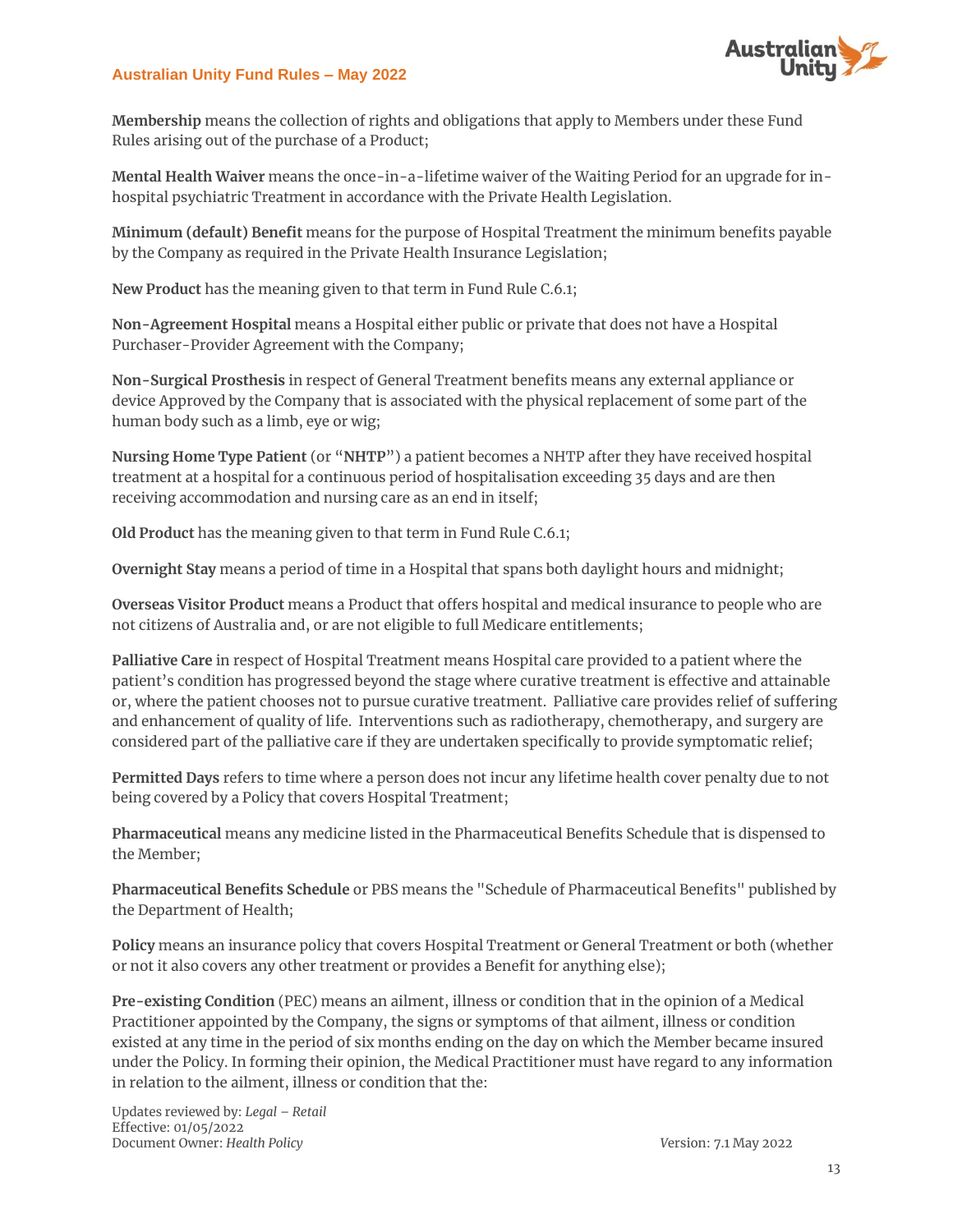

- Medical Practitioner who treated the Member for the ailment, illness or condition; and
- the Company,

gives him or her.

**Private Health Information Statement** means a brief summary of the key features of a Product that contains the information, and is in the applicable form, set out in the Private Health Insurance Legislation;

**Private Health Insurance Legislation** means the Private Health Insurance Act 2007 (Cth), Private Health Insurance (Prudential Supervision) Act 2015 (Cth) and their regulations, rules and other instruments under them and consolidations, amendments, re-enactments or replacements of any of them, and other related laws;

**Private Practice** means a professional practice (whether sole, partnership or group) that operates on an independent and self-supporting basis. This means that its accommodation, facilities and/or services are not provided or subsidised by another party such as a public Hospital or publicly funded facility;

**Private Room** means in relation to a Hospital patient a room in which a person occupies the sole bed in the room but does not include a room normally fitted and furnished for multiple occupancy but occupied by one person;

**Product** means a collection of insurance policies issued by the Company:

- that cover the same treatments; and
- that provide Benefits that are worked out in the same manner; and
- whose other terms and conditions are the same as each other;

**Proper Officer** means a senior manager of the Fund authorised to make operational decisions on behalf of the Company and in line with these Fund Rules who is appointed by the Company from time to time and includes any delegate appointed by the Proper Officer to act on his or her behalf under these Fund Rules;

**Prosthesis** means a Surgical Prosthesis or a Non-Surgical Prosthesis;

**Recognised Provider** means a provider of General Treatment (whether the provider is an individual or an organisation) who:

- is Approved and registered by the Company as a provider of relevant treatment, goods or services;
- holds all necessary registrations, licences or approvals under relevant State legislation to render the relevant treatment, goods or services including in relation to the premises from which the treatment, goods or services are to be, or are being, provided; and
- complies with all other requirements of the Private Health Insurance (Accreditation) Rules;

**Registered Health Insurer** means an organisation that is permitted to provide, or is registered as a provider of, private health insurance in Australia under the Private Health Insurance Legislation;

**Registered Podiatric Surgeon** means a podiatric surgeon who holds specialist registration in the specialty of podiatric surgery under the Health Practitioner Regulation National Law Act 2009;

**Respite Care** means where the primary reason for admission is the short term unavailability of the patient's usual care. Examples may include: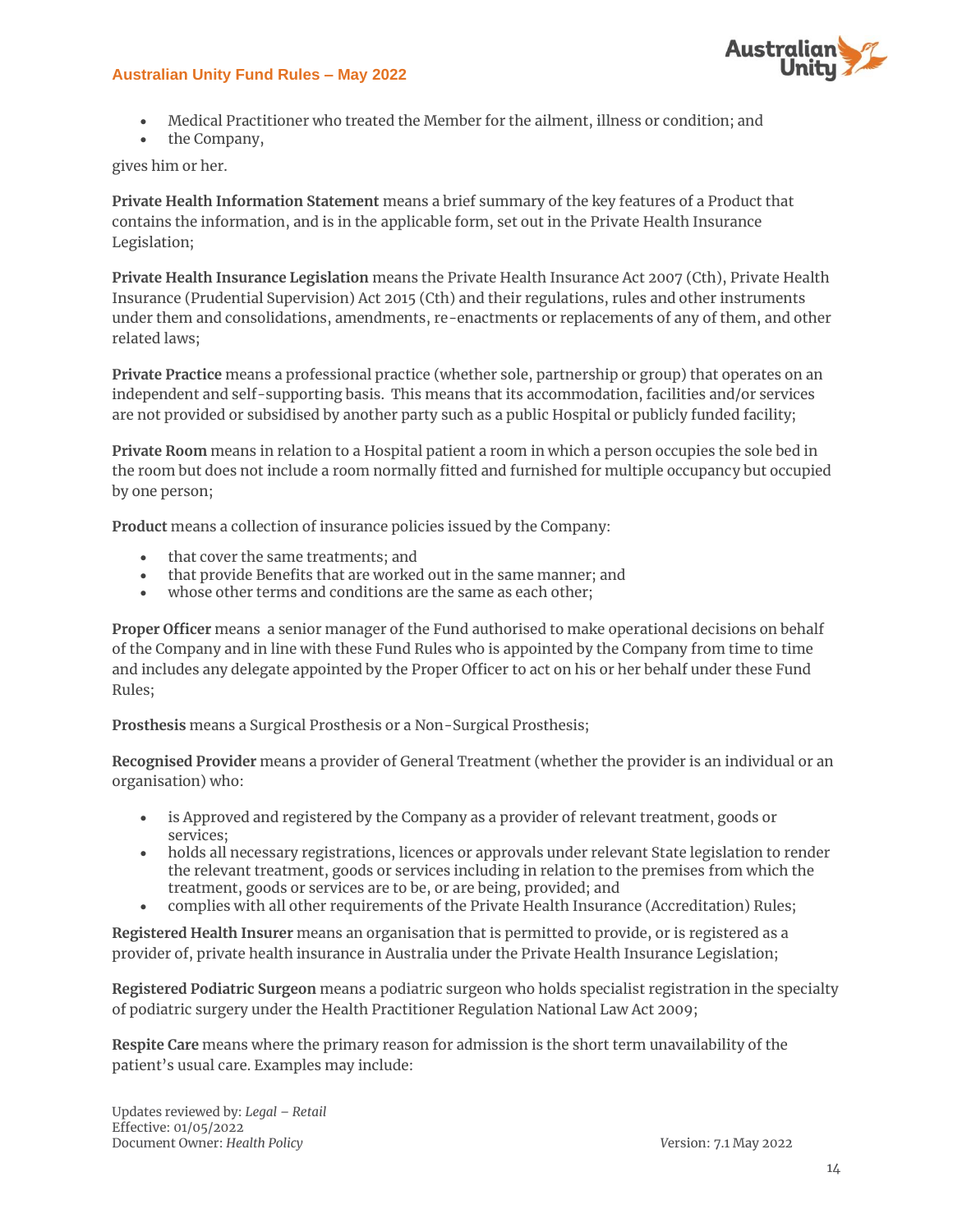

- Admission due to carer illness or fatigue;
- Planned respite due to carer unavailability;
- Short term closure of care facility;
- Short term unavailability of community services;

**Restricted Benefit** means the Minimum (default) Benefit that applies to a service or treatment under a Hospital product continuously for the life of the Product.

**Same Day** means a period of time in a Hospital that is not an Overnight Stay (i.e., that does not span midnight);

**Schedules** mean Fund Rules I to M of these Fund Rules;

**Second Tier Hospital** has the same meaning as the term; "second-tier eligible facility", used in the Private Health Insurance Legislation (for ease of reference see the Private Health Insurance (Benefit Requirement Rules 2011);

**Single Parent Family Membership** means a Membership that consists of the Contributor and one or more Dependants only;

**Singles Membership** means a Membership that consists of the Contributor only;

**Single Rate** means the rate of Contribution to a Singles Membership;

**Special Consideration** means the process specified in Fund Rule C8.4;

**Student Dependant** in respect of a Membership, is a child, legally adopted child or stepchild of the Contributor or of the Contributor's Partner, who has reached the age of 23 but is under 25 years of age, and is not married or living in a De Facto Relationship and who is dependent on the Contributor or the Contributor's Partner and is pursuing Fulltime Study;

**Surgical Prosthesis** in respect of Hospital Treatment Benefits is any implanted item that is listed on the Australian Government's Prosthesis schedule, as Approved by the Minister under the Private Health Insurance Legislation by which the minimum payable Benefit is determined;

**Transfer Certificate** means a certificate issued by a Registered Health Insurer detailing full health insurance cover details and claims histories of a person transferring from the fund operated by that insurer and meeting the required criteria as detailed in the Private Health Insurance Legislation;

**Transfer** means the process in which a person joins a Product from another Product of the Fund or joins a Product offered by the Fund from another Registered Health Insurer;

**Waiting Period** means a period during which a Member must hold continuous Membership under a particular Product before the Member has an entitlement to receive a Benefit at the level payable on that Product;

**Weight Loss Goal** is the amount of weight loss that the Member has agreed with the program consultant that they will endeavour to lose as a result of a Company Approved weight loss program that forms part of a Benefit under a Preventative Health Service;

**Year of Entitlement** means the number of Calendar Years of Membership with the Fund, less any applicable 12 month qualifying period.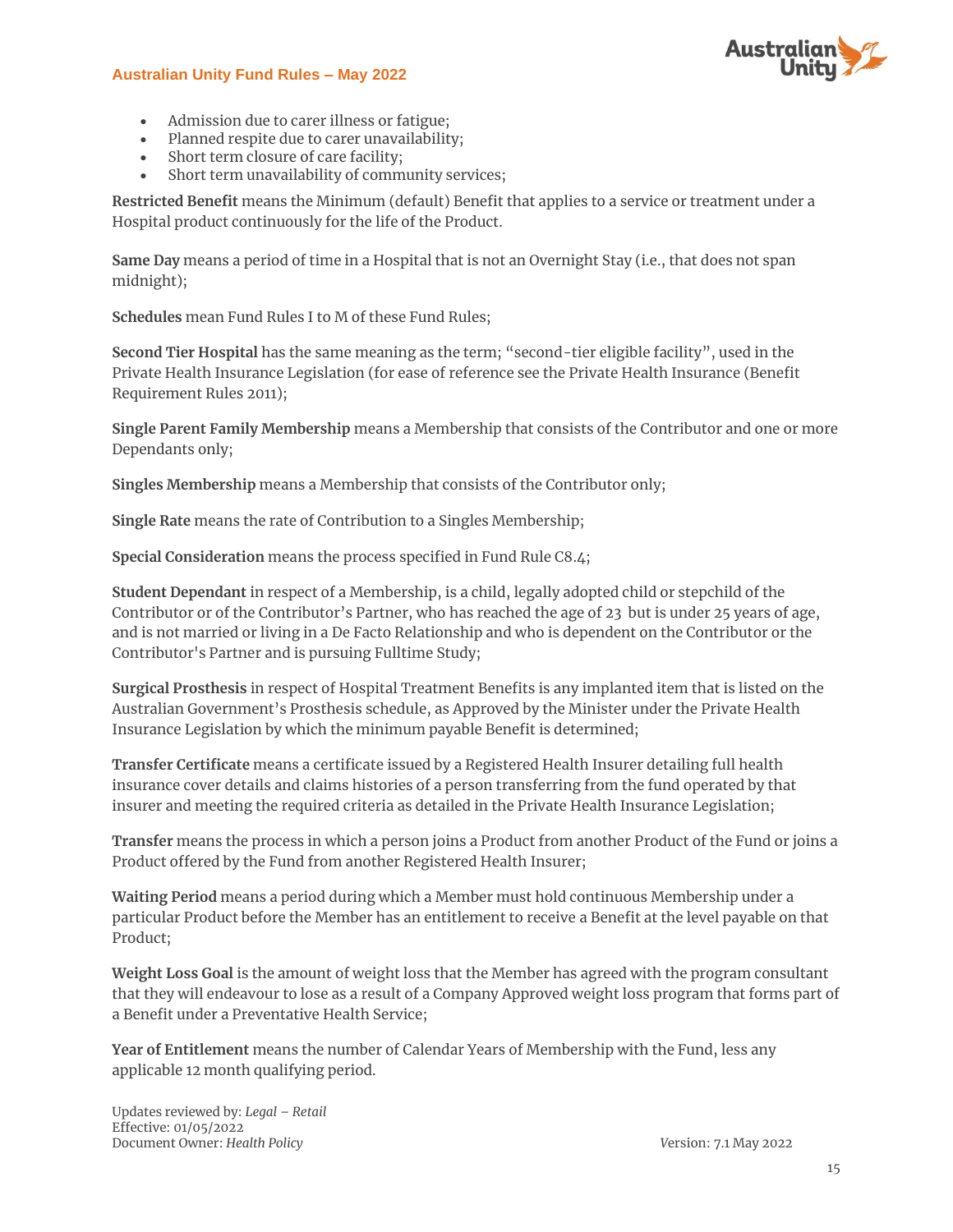

# **C MEMBERSHIP**

# **C1 General Conditions of Membership**

#### **C.1.1 Membership Categories**

The Company may offer four Membership categories of the Fund:

- a. Single Membership;
- b. Couples Membership;
- c. Single Parent Family Membership; and
- d. Family Membership

#### **C.1.2 Types of Products**

A person may be admitted to the Fund as a Member following the purchase of one of these Products and otherwise complying with the applicable Fund Rules:

- a. a Hospital Treatment Product;
- b. a General Treatment Product;
- c. any combination of a Hospital Treatment Product and General Treatment Product allowed to be purchased concurrently in the Schedules; or
- d. a Combined Hospital and General Treatment Product.

#### **C.1.3 Product availability**

The Company may from time to time offer a Product that is only available to purchase:

- a. by only one or more selected Membership categories as outlined in Fund Rule C.1;
- b. in the case of a General Treatment Product, where a particular Hospital Treatment Product must be purchased along with the General Treatment Product;
- c. in the case of a Community Product, on its own or with another Community Product.

#### **C.1.4 Rights of Contributors**

In relation to a Membership, provided the Contributor complies with eligibility criteria in Fund Rule C2, the Contributor may:

- a. submit claims on behalf of the Contributor, Contributor's Partner and Dependants on the Membership;
- b. request from the Company a statement of claims made by the Contributor, Contributor's Partner and/or any Dependants under the Membership, (unless the Contributor's Partner and Dependants have requested the Company to not disclose their personal claims history to the Contributor);
- c. request that their claims history and or any other personal information including address not be disclosed to any person, including the Contributor's Partner or Dependants under the Membership;
- d. change the contact/notice details on the Membership;
- e. change the payment method and frequency;
- f. register or de-register Contributor's Partner and/or Dependants on the Membership;
- g. change the Product(s) referable to the Membership;
- h. apply to receive the Federal Government Rebate and nominate a tier in relation to the Membership;
- i. cease being the Contributor on the Membership by nominating the Contributor's Partner (if named on the membership) as the Contributor;
- j. cancel and, subject to these Fund Rules, suspend or re-instate the Membership; and
- k. request Contribution records of the Membership.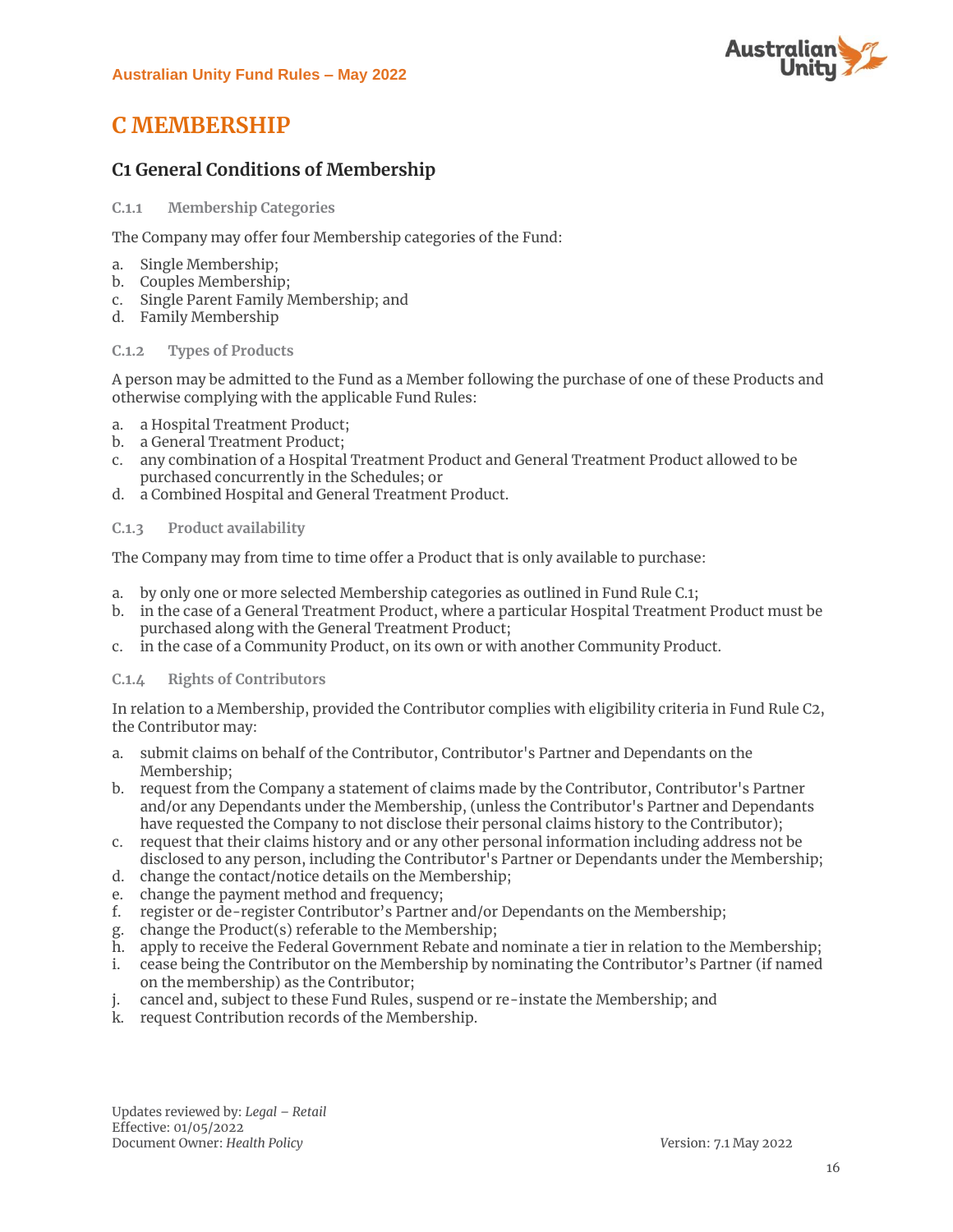

#### **C.1.5 Rights of Contributor's Partner and Dependants**

Subject to any greater authority granted under rule C.1.6, in relation to a Membership, the Contributor's Partner (if named on the Membership) or a Student Dependant may:

- a. pay Contributions
- b. request that their claims history not be disclosed to any person, including the Contributor;
- c. de-register themselves from the Membership (permanently not by suspension) without the approval of the Contributor;
- d. make enquiries in relation to their Product specifications; and
- e. submit claims under the Membership.

A Child Dependant who is under the age of 16 years cannot make any administrative decisions, including in relation to claims, with respect to the Membership or his or her registration under the Membership.

#### **C.1.6 Delegated Authority**

A person may be granted authority to access or make changes to the Membership, or otherwise act on behalf of the Contributor, as permitted and on terms determined by the Company.

#### **C.1.7 Restriction of outside coverage**

Unless otherwise expressly permitted by the Private Health Insurance Legislation, a person shall not be admitted as a Contributor, Contributor's Partner or Dependant or continue as a Contributor, Contributor's Partner or Dependant, to a Hospital Treatment Product or Combined Hospital and General Treatment Product if he or she is covered for Hospital Treatment under a private health insurance Policy provided by another Registered Health Insurer.

#### **C.1.8 Dual Membership**

- a. In the Company's discretion, a Member insured under a General Treatment Product of the Fund may be insured under a concurrent General Treatment Product of the Fund. Where this dual Membership exists, portability does not apply between either Membership.
- b. At the absolute discretion of the Company, where a Child Dependant(s) or Student Dependant(s) of a Contributor needs to be covered under both a Contributor's Membership and the Membership of an estranged Contributor's Partner, dual Memberships of Hospital Treatment Products, Combined Hospital and General Treatment Products and General Treatment Products will be accepted, for an agreed period of time, by the Company.

#### **C.1.9 Eligibility for Benefits**

Unless otherwise agreed to by the Company, only persons who are registered as Members on a Membership are eligible to receive Benefits under a Membership.

# **C2 Eligibility for Membership**

#### **C.2.1 Eligibility**

Subject to these Fund Rules, all natural persons are eligible to become Members of the Fund. The Fund shall consist of an unlimited number of Members.

#### **C.2.2 Minimum Age of Contributor**

Unless the Company otherwise determines, a person may be a Contributor at any age. In the case where the Contributor is under the age of 16 years of age however, the submission of an application for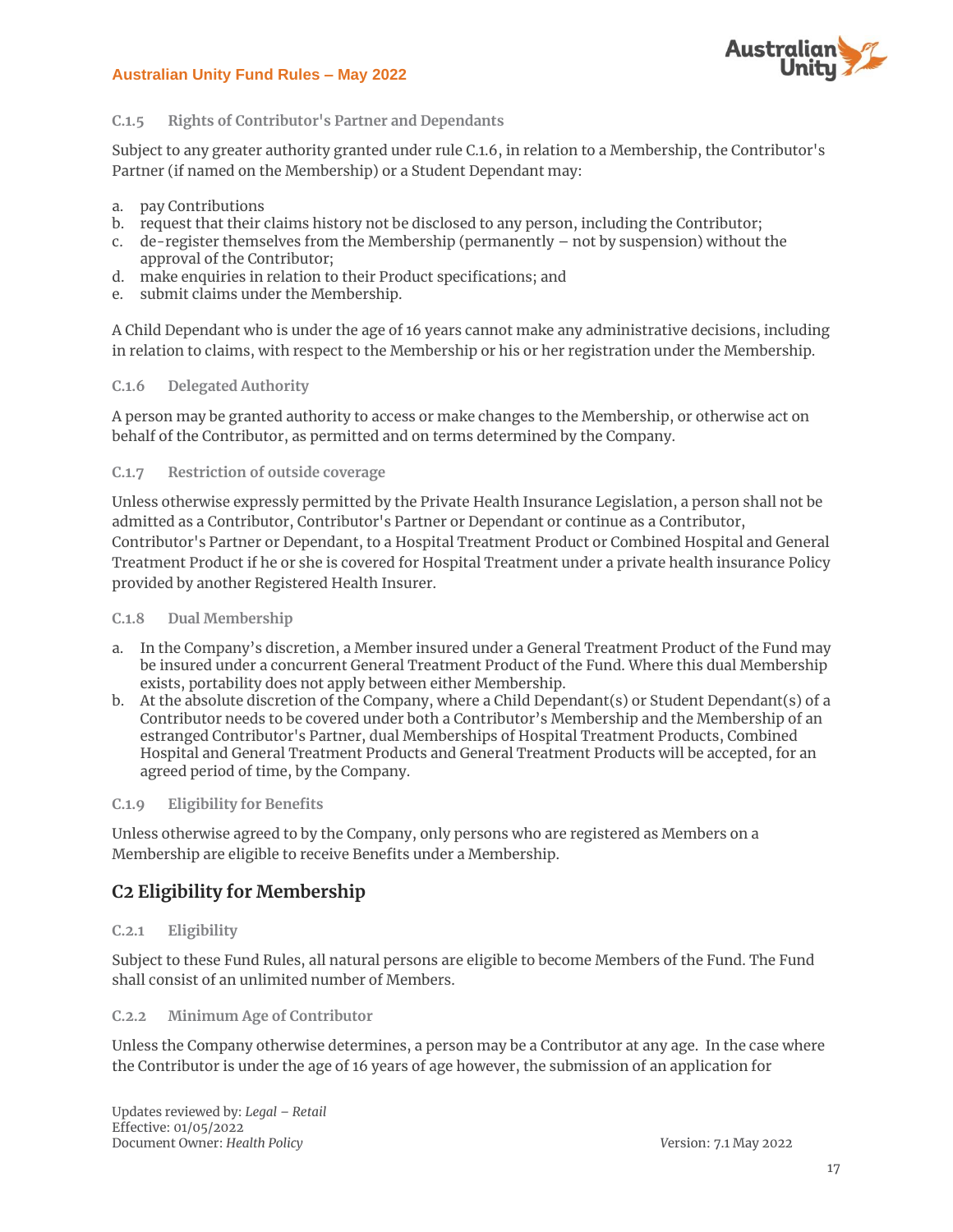

Membership must be by the legal parent/guardian who accepts all terms and conditions of Membership, including these Fund Rules, on behalf of the Contributor.

#### **C.2.3 State of Residence**

A Member may hold Membership for the version of the Product applicable to the Member's state of residence.

# **C3 Dependants**

**C.3.1 Types of Dependants**

The two types of Dependants are:

- a. Student Dependant; and
- b. Child Dependant.

#### **C.3.2 Registration of Dependants and Contributor's Partner**

Subject to the eligibility requirements in Fund Rule C2, a Contributor may register a person as a Dependant or Contributor's Partner on a Membership by providing the personal details of the person in the form and in the manner reasonably required by the Company.

Where the Membership was a Single Membership prior to a Dependant or Contributor's Partner being added, the Membership category (as described in Fund Rule C.1.1) will be amended from the date the Dependant or Contributor's Partner is added. Contributions for the Membership will be adjusted accordingly.

#### **C.3.3 Rights of Dependants and the Contributor's Partner**

In relation to a Membership, the rights of Dependants and the Contributor's Partner are set out in Fund Rule C.1.5.

#### **C.3.4 Continuity of cover - former Student and Child Dependants**

A Student Dependant or Child Dependant over the age of 16 years may transfer from a Family or Single Parent Family Membership to his or her own Product, becoming a Contributor and Member on his or her own right (Own Product) with no Waiting Periods applying to the Product, subject to the following:

- a. an application for cover must be received by the Fund within three months of the Dependant ceasing to be covered under the Family Membership or Single Parent Family Membership held with the Company;
- b. the applicant must transfer to a Product that offers an equivalent or lower level of benefits to that offered under the Family or Single Parent Family Membership;
- c. the applicant must have served all Waiting Periods that apply to the Family or Single Parent Family Membership; (where the Products offer comparable Benefits but the applicant has not served all applicable Waiting Periods under the Family or Single Parent Family Membership's Product, then the balance of any unexpired Waiting Period or Benefit Replacement Period for those Benefits must be served before the new Benefits are available);
- d. the Commencement Date of their Own Product must be the date following the Dependant's removal from the Family or Single Parent Family Membership; and
- e. Contributions are paid back to the date at which the Family or Single Parent Family Membership ceased.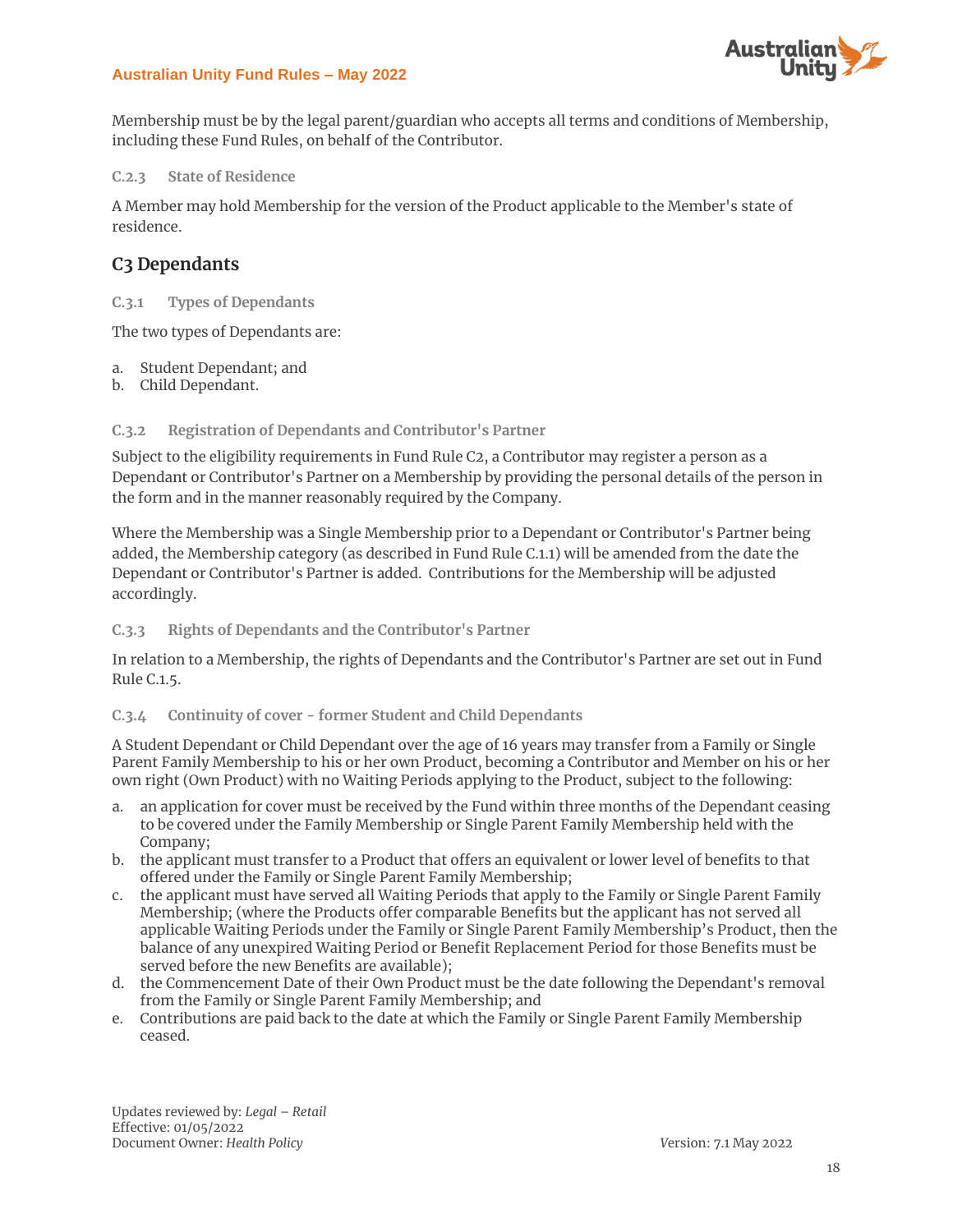

#### **C.3.5 Continuity of cover - former Contributor's Partner**

A Contributor's Partner may transfer from a Family, Single Parent Family or Couples Membership to his or her Own Product, with no Waiting Periods applying to the Own Product, subject to the following:

- a. an application for cover must be received by the Fund within 30 days of the Contributor's Partner ceasing to be covered under the Family, Single Parent Family or Couples Membership;
- b. the applicant must transfer to a Product that offers an equivalent or lower level of benefits to that offered under the Family/Couples Membership;
- c. the applicant must have served all Waiting Periods that apply to the Family, Single Parent Family or Couple Membership; (where the Products offer comparable Benefits but the applicant has not served all applicable Waiting Periods under the Family, Single Parent Family or Couples Membership's Product, then the balance of any unexpired Waiting Period or Benefit Replacement Period for those Benefits must be served before the new Benefits are available);
- d. the Commencement Date of their Own Product must be the date following the Contributor's Partner's removal from the Family, Single Parent Family or Couples Membership, and
- e. Contributions are paid back to the date at which the Family, Single Parent Family or Couples Membership ceased.

# **C4 Membership Applications**

#### **C.4.1 Application for Membership**

A person shall apply to be admitted to the Fund as a Contributor:

- a. by submitting a true and correct completed application form (in paper or electronic form) or verbal application via telephone providing information as required by the Company from time to time; and
- b. making a valid payment of the minimum required applicable Contribution or by completing the relevant documents or authorities that will facilitate a bank debit of the applicable Contribution.

#### **C.4.2 Obligations of person applying for Membership**

The person applying for Membership must:

- a. make full, true and proper disclosure in the application form as to all matters referred to therein;
- b. provide such evidence in support of any statement made in the application form as the Proper Officer may require; and
- c. unless otherwise agreed to by the Company, pay to the Company an amount which is not less than the first Contribution payable if accepted as a Member of the Fund.

#### **C.4.3 Adding a Child Dependant**

- a. A new-born or adopted child may be added to a Single Parent Family/Family Membership, from the date of birth or date of adoption (as relevant), provided that:
	- i if the Membership was a Single Parent Family/Family/Couple Membership as at the birth date or adoption date (as relevant):
		- A the application to add the child is received by the Fund within 12 months of the birth date or adoption date (as relevant); and
		- B if the Membership was a Couple Membership as at the birth date or adoption date (as relevant), the Membership is changed to a Single Parent Family/Family Membership, effective from the birth date or adoption date (as relevant)
		- C where the change in B. requires a change in Product because there is no Single Parent Family/Family Membership category available, then the change must be to a Product that offers the most equivalent level of Benefits, as determined by the Fund, and any difference in Contributions must be back-paid by the Contributor.
	- ii if the Membership was a Single Membership as at the birth date or adoption date (as relevant);

Updates reviewed by: Legal - Retail Effective: 01/05/2022 Document Owner: *Health Policy V*ersion: 7.1 May 2022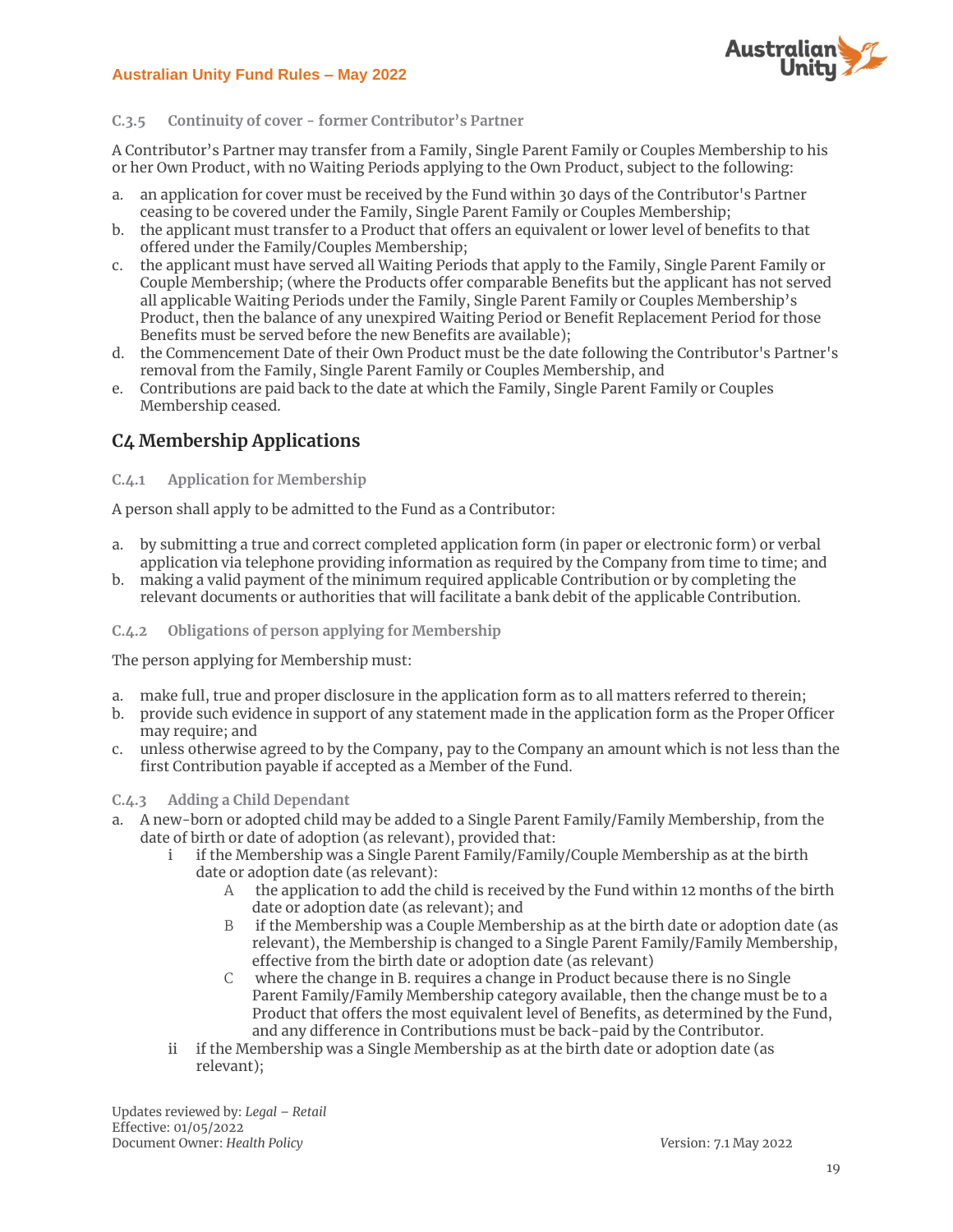

- A the application to add the child is received by the Fund within 30 days of the birth date or adoption date (as relevant); and
- B the Membership is changed to a Single Parent Family/Family Membership (which may require a change in Product), effective from the birth date or adoption date (as relevant), and any difference in Contributions is back-paid by the Contributor.
- b. A child who is added to a Membership outside of the timeframes in (a)(i) and (a)(ii) above can only be added from the date the application to add the child is made, or a later date.

Waiting periods may apply to the Child Dependant as set out in F.3.7.

#### **C.4.4 Right to reject application**

Subject to Fund Rule A6, the Company reserves the right to reject an application for admission to the Fund. If an application is refused by the Fund then any Contributions paid at the time of application will be refunded in full.

#### **C.4.5 Cooling Off Period**

- a. Without prejudice to the Contributor's right to cancel his or her Membership under Fund Rule C7, the Company may permit the Contributor to cancel his or her Membership at any time within 30 days of the Commencement Date with prior written notice to, or as otherwise agreed by, the Company.
- b. Should the Company permit a cancellation of the Membership in accordance with Fund Rule C.4.5(a), then the Contributor may seek a refund of Contributions paid towards the Membership, provided no event has occurred for which a claim is payable under the Membership.

#### **C.4.6 Reinstatement of a terminated Membership**

If a Membership has been terminated under the conditions outlined in Fund Rule C8 the Company has the discretion to reinstate the Membership under a request for Special Consideration from the Contributor. Continuity of Benefits will be subject to the back-payment of all outstanding Contributions by the Contributor.

# **C5 Duration of Membership**

#### **C.5.1 Commencement Date**

Subject to any applicable Waiting Periods as set out in these Fund Rules and without limiting any other provision of these Fund Rules, a person's cover under a Product commences on:

- a. in the case of the Contributor, the date and time at which the application form and first Contribution is received and accepted by the Company; or
- b. in the case of a Contributor's Partner or Dependant, when the Contributor validly registers that Contributor's Partner or Dependant on the Membership;
- c. where there is a change in Policy under Fund Rule C.5.3, the date such change takes effect in relation to the Member; or
- d. a date other than the date set out in Fund Rules C.5.1(a),(b) or (c) and as agreed between the Company and the Contributor.

Where the Contribution is received and accepted by the Company, the Company will provide to the Contributor:

- a. a Private Health Information Statement; and
- b. a Fact Sheet in relation to the Member's selected Product which provides the details of what the Product covers and how Benefits are calculated and a statement identifying that the Membership is referable to the Fund operated by the Company.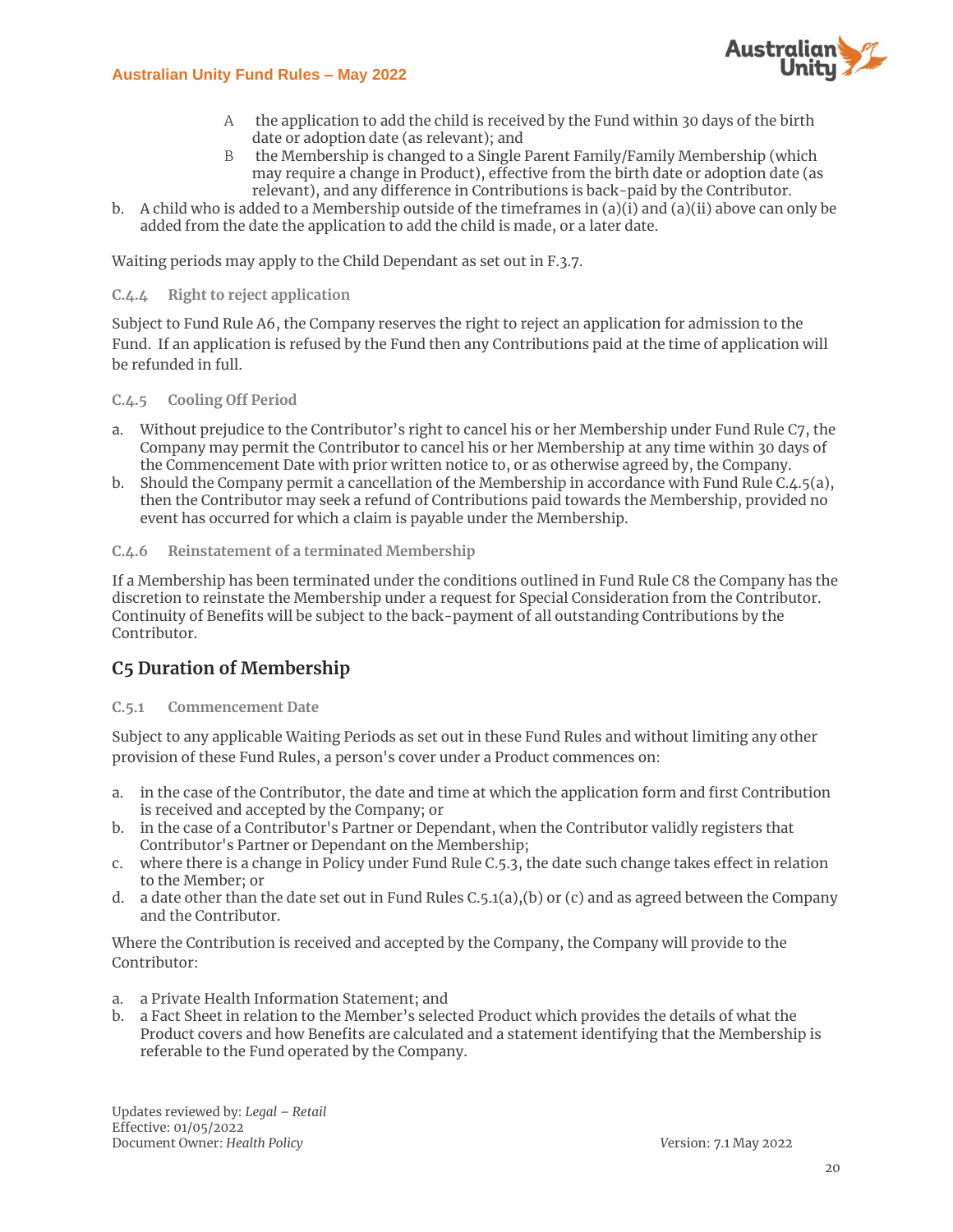

Prior to providing a Private Health Information Statement and Fact Sheet, however, the Company may, in its discretion, issue to the Contributor a cover note, specifying the proposed date of commencement of coverage and summarising the proposed terms and conditions attaching to a selected Product and Membership, which will be valid for fourteen days.

#### **C.5.2 Duration of Membership**

Coverage under the Membership will commence on the Commencement Date and will continue until cancelled or terminated in accordance with Fund Rule C7 or Fund Rule C8 (as applicable).

#### **C.5.3 Change of Policy**

A Contributor may apply to the Company to change the Product referable to his or her Membership. Such application for change will be made in the manner specified by the Company from time to time.

### **C6 Transfers**

#### **C.6.1 Transfers - Australian Registered Health Insurers**

An applicant for Membership may transfer from a Product issued by another Registered Health Insurer (Old Product) to a Product, or another Product, provided by the Company (New Product) and be accepted as a Member of the Fund subject to this Fund Rule C6.

#### **C.6.2 Transfers - Australian Registered Health Insurers when no Waiting Periods apply**

An applicant may transfer from an Old Product to a New Product with continuity of Benefits, subject to the following:

- a. the transfer must take place within thirty days of the applicant ceasing to be covered under the Old Product;
- b. the applicant must transfer to a New Product that offers an equivalent or lower level of Benefits to that offered under the Old Product;
- c. the applicant must have served all applicable Waiting Periods that apply to the Old Product; and

The above are subject to the receipt by the Company of the applicant's Transfer Certificate from the applicant's former Registered Health Insurer.

**C.6.3 Transfers - Australian Registered Health Insurers when Waiting Periods apply**

If an applicant transfers from an Old Product to a New Product, Waiting Periods apply in the following circumstances:

- a. where the applicant transfers to the New Product more than thirty days after the applicant ceased to be covered under the Old Product;
- b. where the New Product offers higher Benefits to that offered by the Old Product, then the Waiting Period for the higher Benefit must be served before Benefits at the higher level are available;
- c. where an Excess or Co-payment applied under the Old Product is higher than that which applies under the New Product, then the Waiting Period must be served before the new Excess or Copayment is payable;
- d. where Hospital Treatment is required for a Pre-existing Condition, Benefits will be applied with the higher Excess or Co-payment for a period no longer than allowed under the Private Health Insurance Legislation;
- e. where the Old Product and New Product offer comparable or lower Benefits but the applicant has not served all applicable Waiting Periods under the Old Product, then the balance of any unexpired Waiting Period or Benefit Replacement Period for those Benefits must be served before the new Benefits are available.

Updates reviewed by: Legal - Retail Effective: 01/05/2022 Document Owner: *Health Policy V*ersion: 7.1 May 2022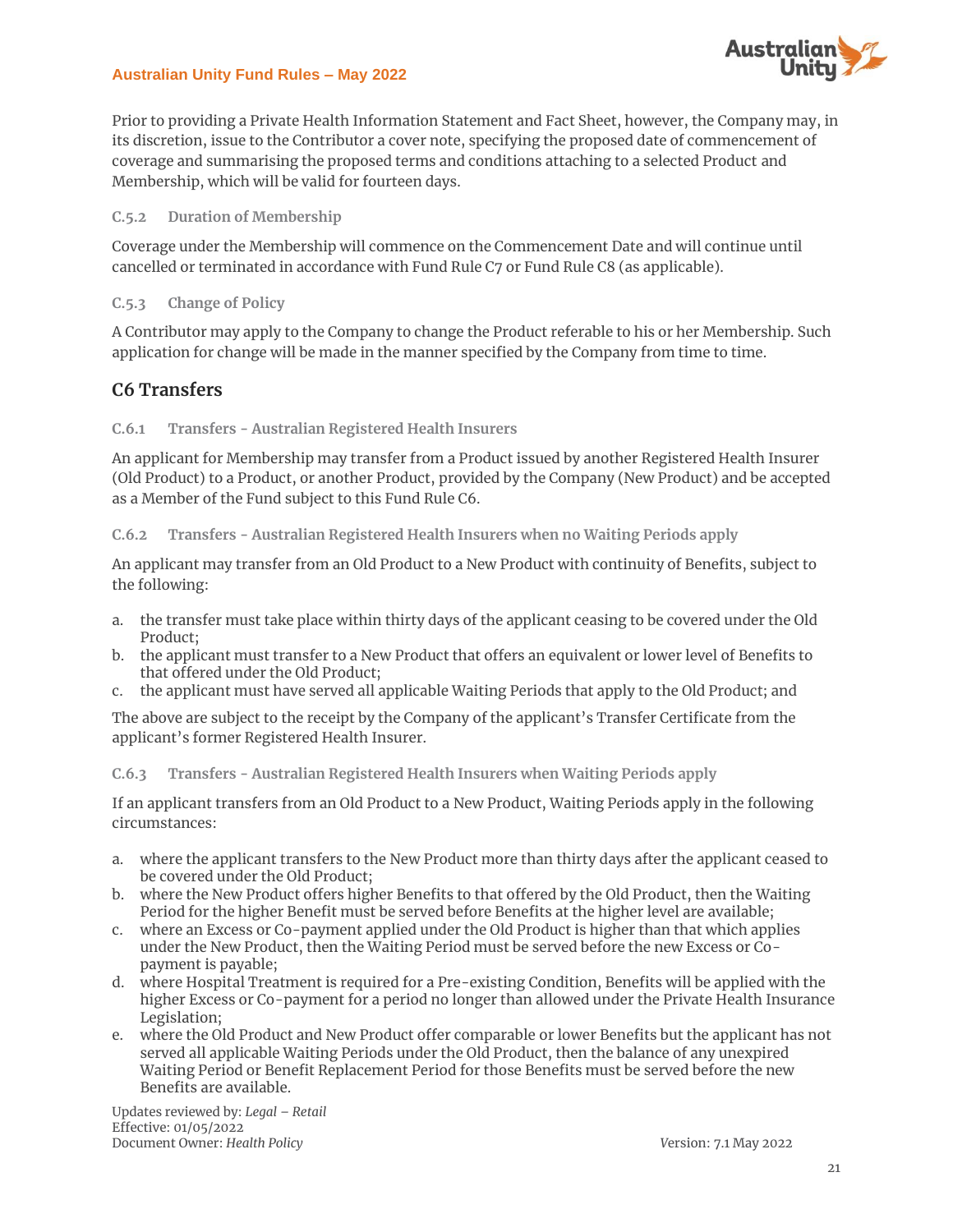

The above can be confirmed by the Company on the receipt of the applicant's Transfer Certificate from his or her former Registered Health Insurer.

#### **C.6.4 Requirement of Transfer Certificate**

Where the Company has not received a Transfer Certificate as required under Fund Rule C.6.2 (d) or C.6.3, the Company will request one from the Registered Health Insurer in accordance with the Private Health Insurance Legislation and the Code.

#### **C.6.5 Transfers between Products within the Fund**

- a. Where a Member transfers to the New Product more than one day after the Member ceased to be covered under the Old Product Waiting Periods will apply.
- b. Where a member transfers to the New Product the following day after the Member ceased to be covered under the Old Product the following will apply:
	- i a Member transferring from an Old Product offering lower Benefits to a New Product offering higher Benefits shall receive only the lower Benefits available under the Old Product until the Waiting Periods under the New Product have been served;
	- ii where the New Product has lower Benefits compared to the Benefits of the Old Product, then the Member shall receive the lower level of Benefits available under the New Product for services rendered as from the Transfer Date;
	- iii where Hospital Treatment is required for a Pre-existing Condition, Benefits will be applied with the higher Excess or Co-payment for a period no longer than allowed under the Private Health Insurance Legislation;
	- iv where the Old Product and New Product offer comparable Benefits but the applicant has not served all applicable Waiting Periods under the Old Product, then the balance of any unexpired Waiting Period or Benefit Replacement Period for those Benefits must be served before the new Benefits are available.

#### **C.6.6 Benefits paid under Old Product to be taken into account**

Benefits paid under an Old Product referred to in this Fund Rule C6 shall be deemed to be Benefits paid out of the Calendar Year Benefits limits or lifetime Benefit limits to which a Member or Membership may be entitled under the New Products including:

- a. Any unexpired portions of a Benefit Replacement Period or Benefit limit will be considered and that govern the supply or replacement of an Artificial Aid/Appliance or Prosthesis;
- b. Recognition by the Company of a period of coverage under the Old Product in determining yearly Benefit limits under the New Product.

#### **C.6.7 Transfers under Suspension**

Where an applicant transfers from an Old Product and that Product was suspended under a mechanism equivalent to Fund Rule C9, the Fund for the purposes of Lifetime Health Cover (Fund Rule D4) will recognise the person transferring to the New Product as having held the Old Product for the duration of that suspension, unless the Old Product was suspended for a continuous period of more than 24 months.

#### **C.6.8 Transfers from Overseas Visitor Products**

When a person transfers from an Overseas Visitor Product to any Product offered by the Company, the Company will apply all Waiting Periods as permitted under the Private Health Insurance Legislation to the Benefits available under the new Product. The Company may apply an exemption to the applicable Waiting Periods in this Fund Rule C.6.8 provided that:

a. Waiting Periods have been served under a comparable Overseas Visitor Product provided by the Company under comparable fund rules; and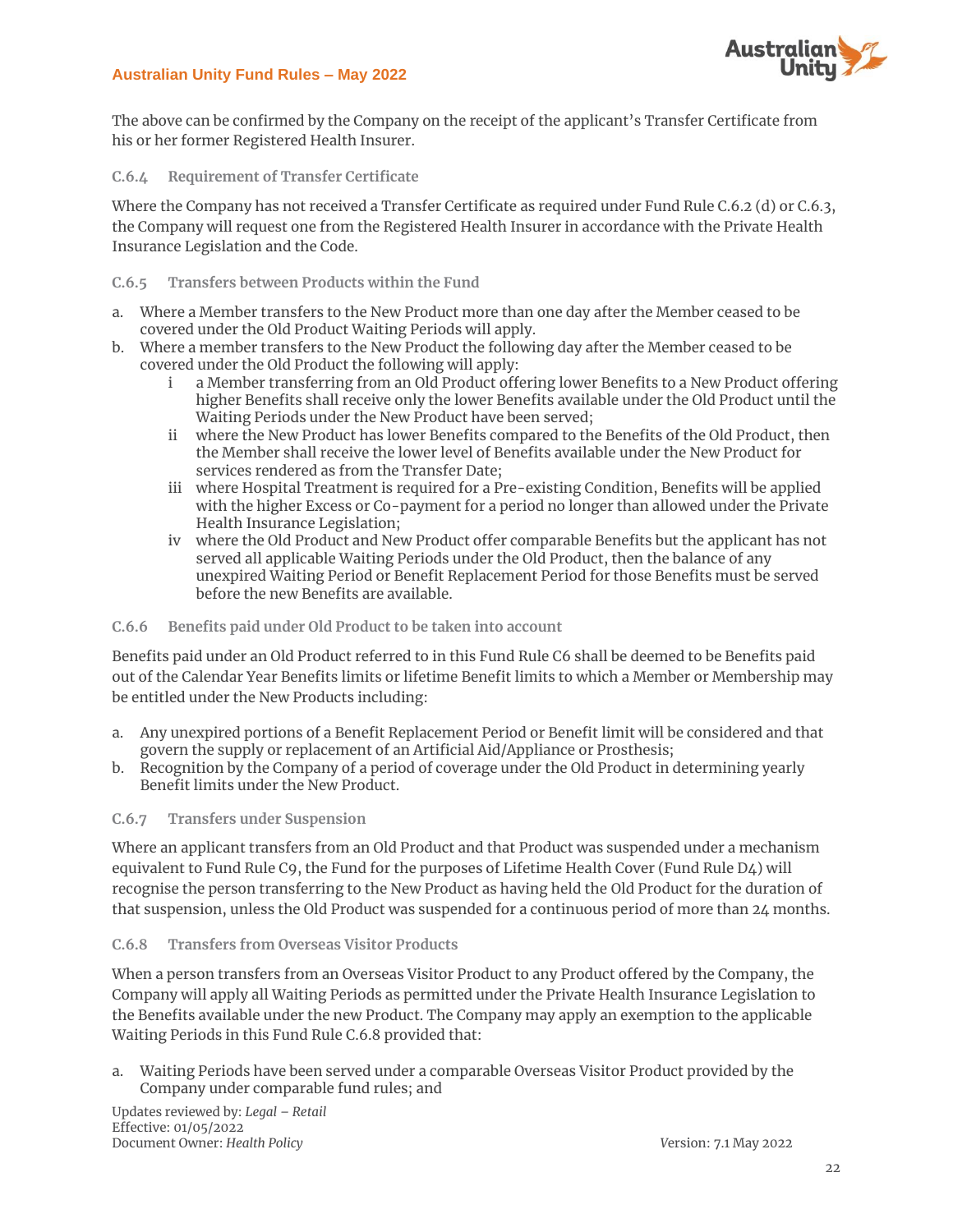

b. the applicant's premium payments under the Overseas Visitor Product were up to date at the Commencement Date of the New Product.

#### **C.6.9 Changes in Contributor**

Where the Contributor dies, the Member who is registered under the Membership as the Contributor's Partner (if named in the Membership) may continue that Membership (either at the Single Rate or Family Rate) in his or her own name as a Contributor with full continuity of Benefits, provided all applicable Waiting Periods have been served by the Contributor's Partner at such time.

# **C7 Cancellation of Membership**

#### **C.7.1 Cancellation by Contributor**

- a. The Contributor may cancel a Membership at any time with prior written notice to, or as otherwise agreed by, the Company. The cancellation will take effect on the day such notice is received by the Company or such later date as set out in the notice.
- b. Once a Membership is cancelled in accordance with Fund Rule C.7.1(a), and there is a gap in cover of greater than 1 day, all Members covered under the applicable Product shall cease to have any entitlements to all Benefits, and, if at a later date, a former Member wishes to reapply for Membership of the Fund, he or she will be required to enrol as a new Member and, subject to Fund Rule C6, be required to re-serve all Waiting Periods.
- c. Retrospective cancellation of a Membership from the day after the date of a Contributor's death will be accepted by the Company subject to, if reasonably required, receipt of official documentation issued by the relevant State agency providing confirmation of the Contributor's date of death.
- d. A Contributor may remove any Dependants from his or her Membership at any time.
- e. A Contributor's Partner or Dependants 16 years and over may remove themselves from a Membership at their own request at any time.
- f. Unless otherwise permitted by the Company, a Dependant who is under the age of 16 years may leave the Membership only with the Contributor's written consent.

#### **C.7.2 Refund of Contributions paid in advance**

If a Contributor desires to cancel a Membership and to seek a refund of any Contributions paid in advance. The Contributor will automatically be entitled to a refund of premiums paid in advance and any refund will be calculated from the date of cancellation of the Membership.

#### **C.7.3 Issue of Transfer Certificates**

The Company must, if a person ceases to be insured under a Product and does not become insured under another Product of the Fund, give the person a Transfer Certificate within the period required by the Private Health Insurance Legislation.

### **C8 Termination of Membership**

#### **C.8.1 Termination of Memberships in Arrears**

Without limiting Fund Rules C.8.2 or C.8.3, the Company may terminate a Membership that is in Arrears for a period of two months or longer.

#### **C.8.2 Cancellation by the Company**

Where in the opinion of the Company a Member may have engaged in fraudulent activity, misleads or deceives the Fund, materially or repeatedly breaches any of these Fund Rules or any other term of condition of Membership against the Fund, the Company may terminate or suspend a Contributor's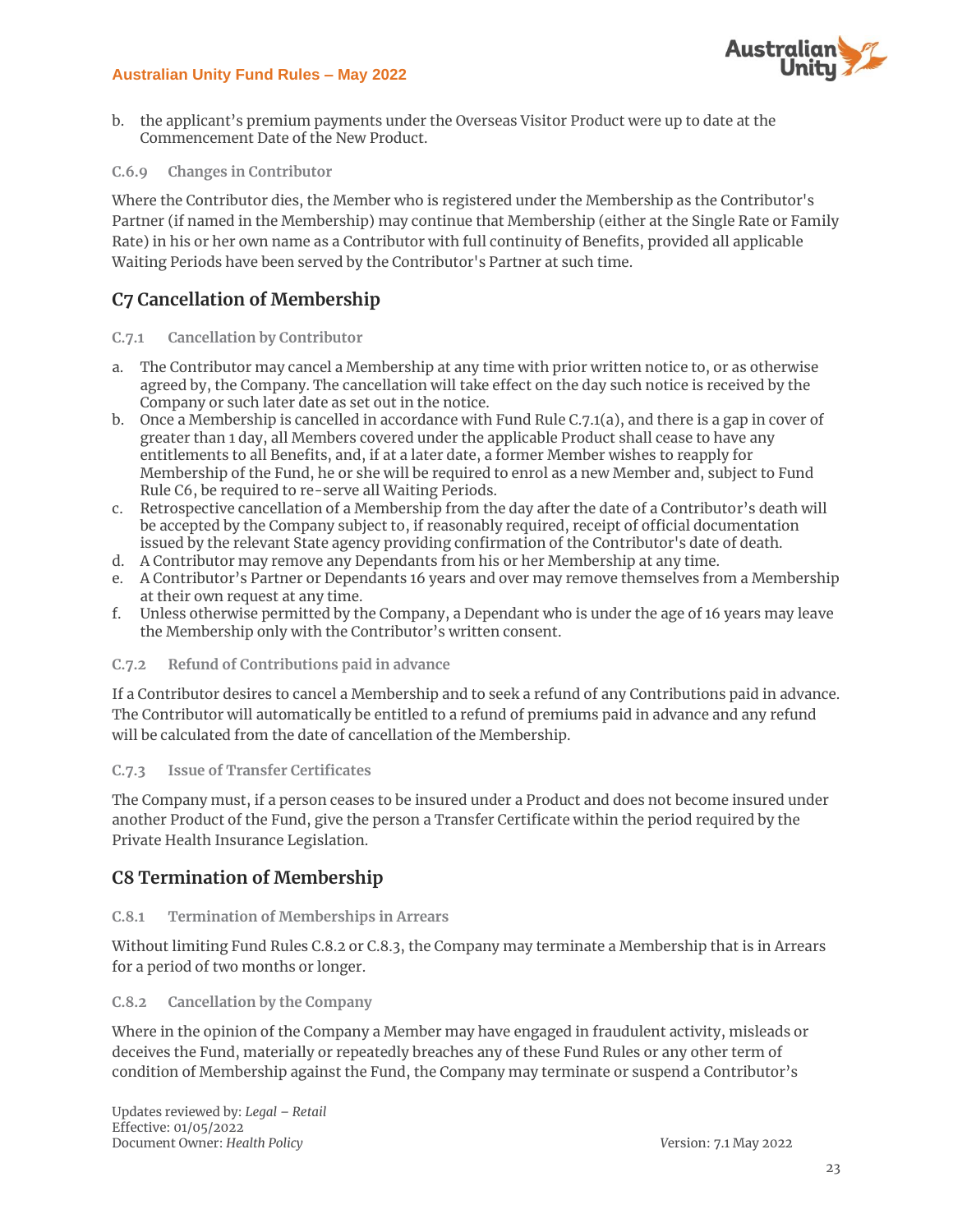

Membership at any time by giving reasonable notice in writing, describing the reason for the cancellation to the Contributor concerned and a refund of any Contributions paid in advance.

Neither the Fund nor the Company shall be under any liability on account of such termination or suspension of Membership.

#### **C.8.3 Retained rights**

The termination or cancellation of a Membership under Fund Rules C7 or C8 will not affect the right of the Company to recover from a former Member any monies payable or otherwise owing by that person to the Fund.

#### **C.8.4 Special Consideration**

Where a Membership is terminated under this Fund Rule C8 the Company may reinstate the Membership in its absolute discretion, upon written application by the Contributor in a form prescribed by the Company, stating valid reason why the Membership should accepted and reinstated by the Fund. Continuity of all applicable Benefit entitlements will apply subject to back-payment of all outstanding Contributions by the Contributor.

# **C9 Temporary Suspension of Membership**

#### **C.9.1 Application for suspension**

A Contributor may apply to the Company to suspend his or her Membership upon the terms and conditions set out under this Fund Rule C9. An application for suspension of Membership must be made in the form prescribed by the Company from time to time. The suspension shall apply to all registered Members and Products held under the Membership.

#### **C.9.2 Overseas suspension of Membership**

- a. The following eligibility rules apply to an application to suspend a Membership where the Contributor plans to travel overseas:
	- i the Membership must have a Hospital Treatment Product referable to it;
	- ii Memberships with a General Treatment Product only shall not be eligible for suspension of Membership under this Fund Rule C.9.2;
	- iii the Member will depart Australia for a period of no less than 2 months but no more than 2 years;
	- iv the Membership must have been active for at least a continuous period of 1 month prior to the application being made;
	- v a minimum period of 12 months must have elapsed since the Member's last suspension;
	- vi the Membership must be paid up to or in advance of the proposed effective date of suspension; and
	- vii the suspension period is no longer than 24 continuous months.
- b. A Member who travels frequently overseas may make application to the Company to allow overseas travel suspension for a lesser period or on more frequent occasions than these Rules otherwise allow.
- c. A Contributor with two different Products under a Membership may not suspend one Product without also suspending the other Product.
- d. The Company will assess an application under this Fund Rule C9.2 and Fund Rule 9.4 and provide a response in its absolute discretion.
- **C.9.3 Financial Hardship suspension of Membership**
- a. The following eligibility rules apply to an application for a financial hardship suspension: i the Membership must have a Hospital Treatment Product referable to it;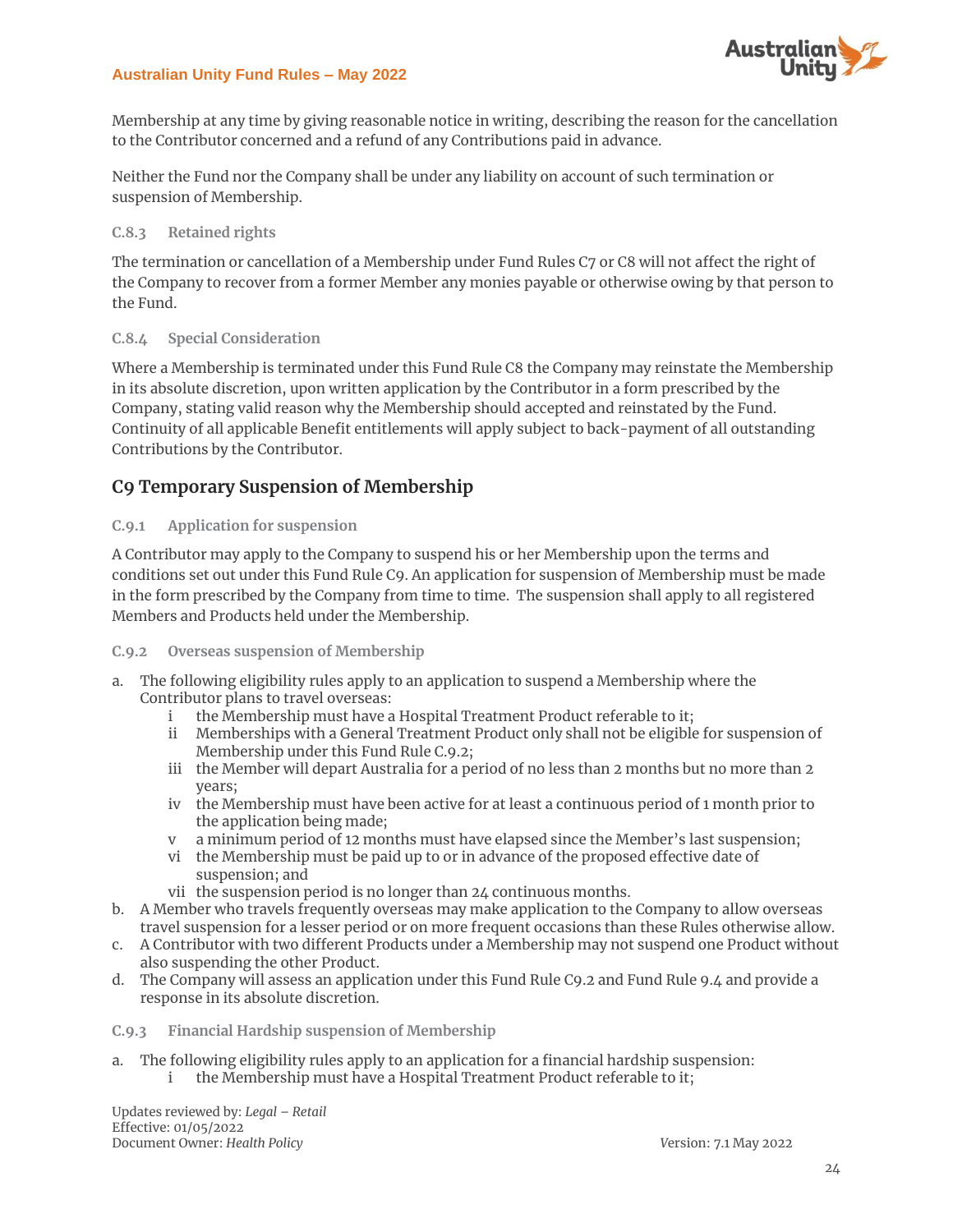

- ii Memberships with a General Treatment Product only shall not be eligible for suspension of Membership under this Fund Rule C.9.3;
- iii the Membership must have been active for at least a continuous period of 12 months prior to the application being made;
- iv a minimum period of 12 months must have elapsed since the Member's last suspension;
- v the Membership must be paid up to the effective date of suspension; and
- vi the suspension period may be for a maximum period of three months; and
- vii a Membership is permitted three periods of financial hardship suspension in a lifetime.
- b. A Contributor with two different Products may not suspend one Product without also suspending the other Product.
- c. The Company will assess an application under this Fund Rule C.9.3 and provide a response in its absolute discretion.

#### **C.9.4 Member to provide information**

For overseas suspension, it is a condition of application for suspension that Members produce evidence as reasonably required by the Company including documentation evidencing dates of departure and return to Australia.

#### **C.9.5 Acceptance of application at the Company's discretion**

If the application for suspension is accepted by the Company, the Company shall confirm in writing the term of the suspension to the Contributor. The suspension, once accepted by the Company, is effective from:

- a. the day after the date of departure of the Member from Australia or from the date of receipt of the application for suspension, whichever is later; or
- b. the day after the application has been Approved for financial hardship.

#### **C.9.6 Effect of Suspension**

- a. Benefits are not payable for any services rendered to any Member of the Membership whilst the Membership is suspended.
- b. The period of suspension does not count towards the serving of Waiting Periods , Benefit Replacement Periods or the length of Membership.
- c. The Membership will not be entitled to the Australian Government Rebate on Private Health Insurance and may not be exempt from the Medicare Levy Surcharge during this period.
- d. Pre-paid Contributions in respect of any part of the period of suspension are not refundable and shall be held to the credit of the Membership pending resumption of Membership. If the Membership is subsequently cancelled, refunds of pre-paid Contributions will be dealt with by the Company pursuant to Fund Rule C.7.2.

#### **C.9.7 Resumption of Membership**

- a. A suspended Membership resumes at the earlier of:
	- i the day after the Last Day of the Suspension Period as Approved by the Company; or
	- ii for a Membership suspended under C.9.2, the date the Member returns to Australia from overseas travel;
- b. Where the Member complies in full with the terms and conditions of the suspension, subject to Fund Rule C.9.7(e), the Membership shall be deemed to resume on the same Product with full continuity of Benefits at the end of the suspension period.
- c. Where the Member was covered under a Product that is no longer available at the time of resumption, the Company will offer a Product that is the closest equivalent, and waive any Waiting Periods for increased Benefits.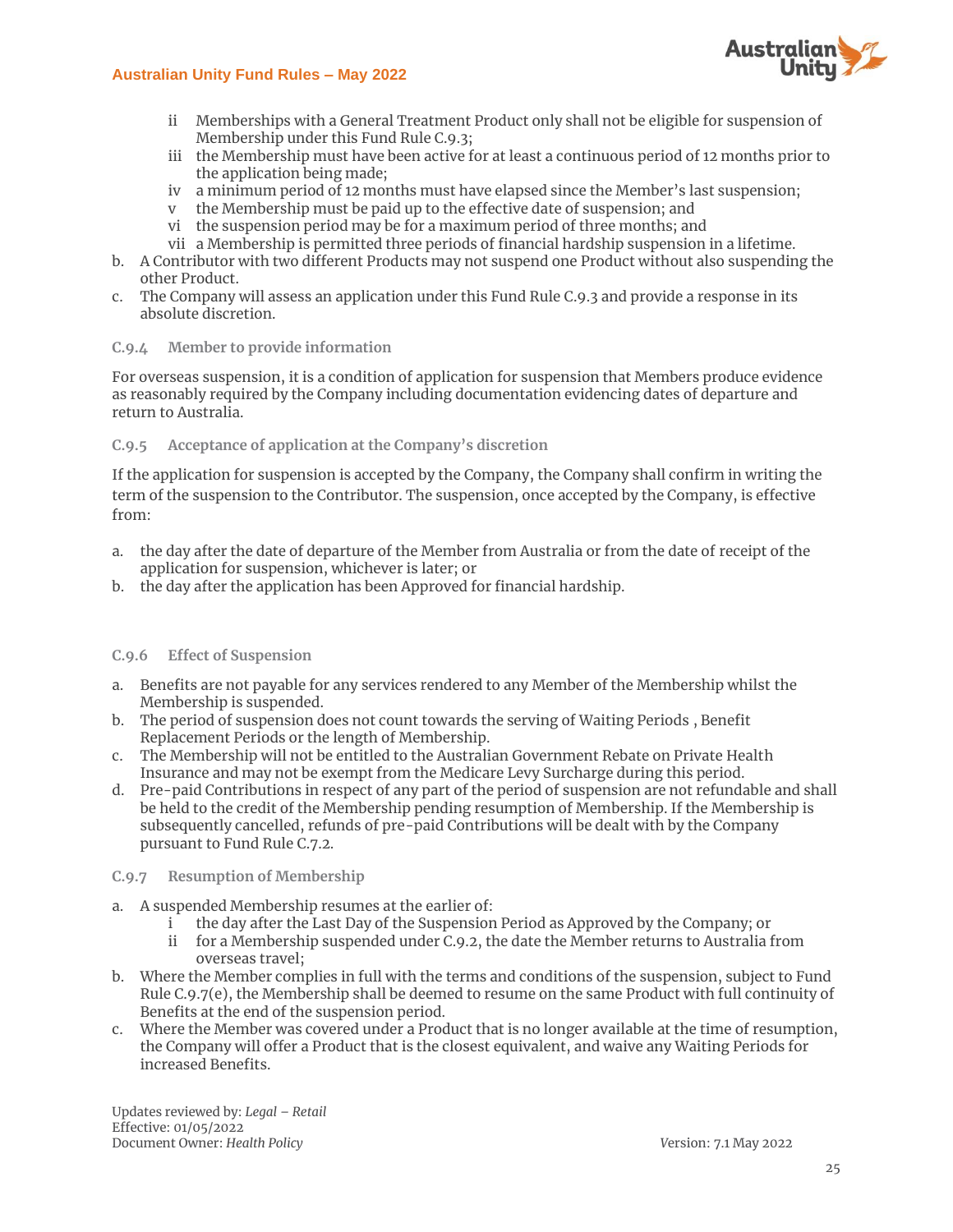

- d. All Contributions held in credit under Fund Rule C.9.6 (d) shall be applied to the Membership from the day after the Last Day of the Suspension Period. If the Membership is in Arrears due to the Member's failure to make a further Contribution payment, the Membership and all Benefit entitlements shall cease.
- e. Any outstanding Waiting Periods must be served upon resumption of the Membership.

# **D CONTRIBUTIONS**

# **D1 Payment of Contributions**

**D.1.1 Determining Contribution rates**

Subject to Fund Rule D4, the Contribution in relation to a Product is to be calculated with reference to the applicable Membership category, Product and state of residence of the applicant or Contributor (as applicable).

#### **D.1.2 Period for which Contributions can be made**

Subject to Fund Rule D.1.3, unless otherwise offered or agreed by the Company Contributions shall be payable monthly (or in monthly multiples) in advance. The Company at its discretion may not accept Contributions for a period exceeding 12 months from the date the payment is made.

Where Contributions have been paid for a period exceeding 12 months from the date the payment is made, the Fund at its discretion may refund the portion of Contribution exceeding 12 months.

#### **D.1.3 Group deductions**

Where Contributions are made through a group deduction scheme as referred in Fund Rule D.3.3, Contributions shall be payable at least one week in advance.

# **D2 Contribution Rate Changes**

- a. Contribution rates may be changed in accordance with these Fund Rules and any requirements set out in the Private Health Insurance Legislation.
- b. The Company may amend the Base Rates referable to a Product in a State as permitted by the Private Health Insurance Legislation and will provide Members notice of such amendments as set out in these Fund Rules and required by Private Health Insurance Legislation.
- c. Whereas at the date on which the Company sends a notice under Fund Rule D.2(b) the Company has received, in respect of a Membership, Contributions paid in advance, the amendment to the Base Rate in relation to that Membership does not take effect until the next due date of the Contributions for that Membership.
- d. Where the Company receives a request from the Contributor to change to a New Product of the Fund, the Contribution rate will be amended from the date of receipt of that request or future date as requested by the Contributor. Contributions paid in advance will automatically be adjusted to the new Contribution rate which may adjust the current financial date of the Membership.

# **D3 Contribution Discounts**

#### **D.3.1 Contribution Discounts**

Unless otherwise prescribed under the Private Health Insurance Legislation, the Contribution rate for Memberships may be discounted as described below, for any of the following reasons: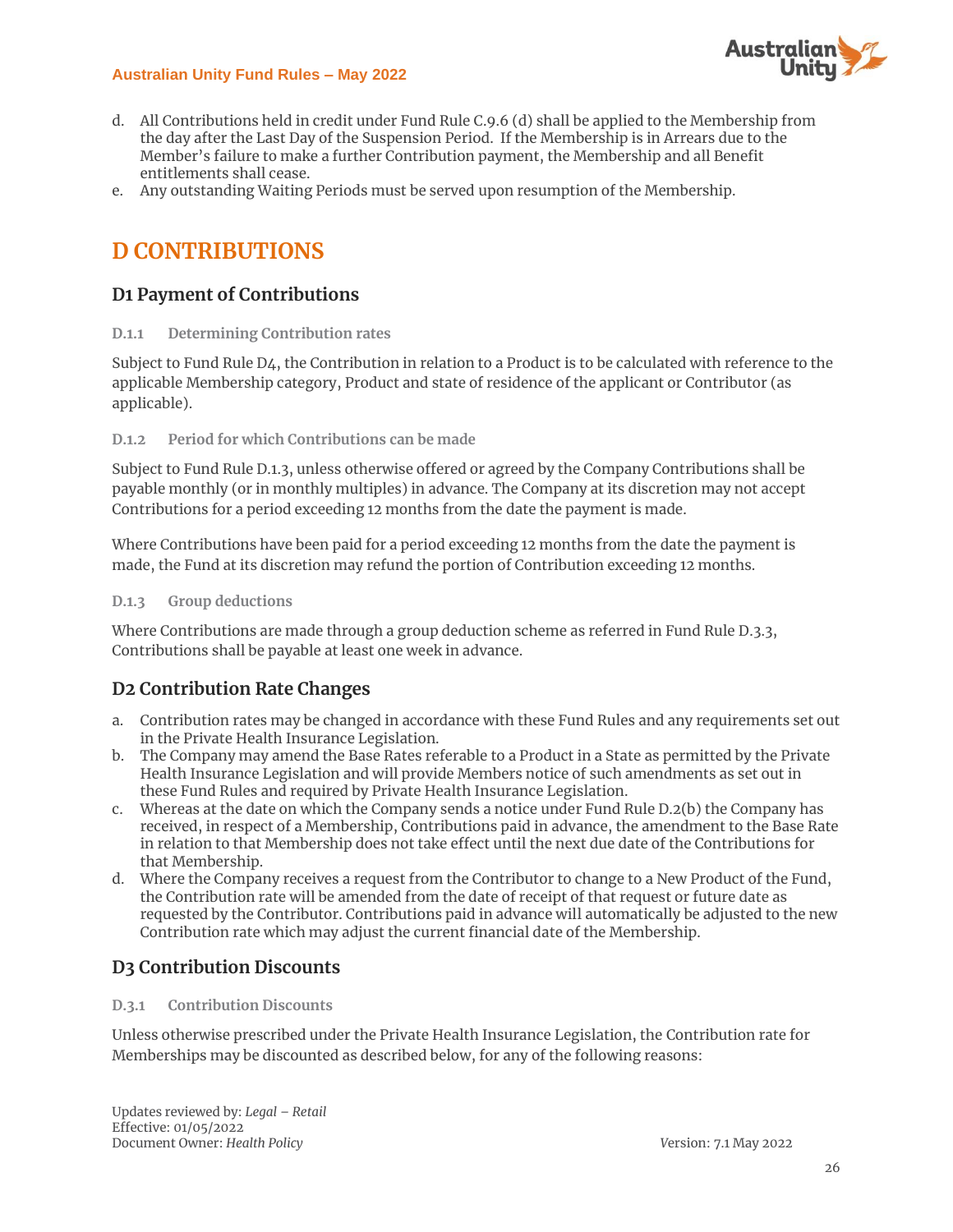

- a. because Contributions for Products other than Community Products are paid at least 12 months in advance -  $4\%$
- b. because Contributions for Products other than Community Products are paid at least 6 months in advance - 2%;
- c. because Contributions for Products other than Community Products are paid by payroll (group) deduction - at the Company's discretion;
- d. because Contributions for Products other than Community Products are paid by pre-arranged automatic transfer from an account at a bank or other financial institution  $-4\%$ ;
- e. because Members of the Membership (other than Community Products) have agreed to communicate with the Company, and make claims under the Membership, by electronic means only  $-4\%$ ;
- f. because the Members of the Membership are treated under these Fund Rules as belonging to a Contribution Group - at the Company's discretion;
- g. because the Company is not required to pay a levy in relation to the Membership under a law of a State - at the Company's discretion; or
- h. for a reason set out in the Private Health Insurance Legislation at the Company's discretion.

Where such discounts are available, a Membership is only entitled to one discount referred to above up to the maximum 12%. Where under the circumstances a Member shall qualify for more than one discount referred above, the highest discount will take precedence.

#### **D.3.2 Discount not to exceed prescribed maximum**

A Contribution rate may not be discounted greater than the maximum percentage allowed under the Private Health Insurance Legislation.

#### **D.3.3 Contribution Groups**

The Company may at its discretion approve any group of Contributors as a Contribution Group. A Contribution Group includes, but is not restricted to:

- a. employees of a body corporate, partnership, unincorporated body or other type of enterprise (either for profit or not for profit);
- b. members of a professional, industry or trade association; or
- c. members of a Community.

# **D4 Lifetime Health Cover**

#### **D.4.1 Application of lifetime health cover provisions**

- a. The Company shall increase the Base Rate for certain Members covered under a Hospital Treatment Product or Combined Hospital and General Treatment Product in the manner and where required under the lifetime health cover provisions of the Private Health Insurance Legislation.
- b. The amount of Contributions payable for Hospital Treatment Product in respect to an adult who did not have hospital cover on his Lifetime Health Cover Base Day will be increased by an amount worked out as follows:

(Lifetime Health Cover Age – 30) x 2% x Base Rate

#### **D.4.2 10 years continuous cover**

Notwithstanding Fund Rule D.4.1, the Company shall remove any loading on the Base Rate that is payable by a Member who has held a Hospital Treatment Product or Combined Hospital and General Treatment Product where a loading required by Fund Rule D.4.1 has been applied for a continuous period of 10 years, and has only been interrupted by Permitted Days as prescribed by the Private Health Insurance Legislation.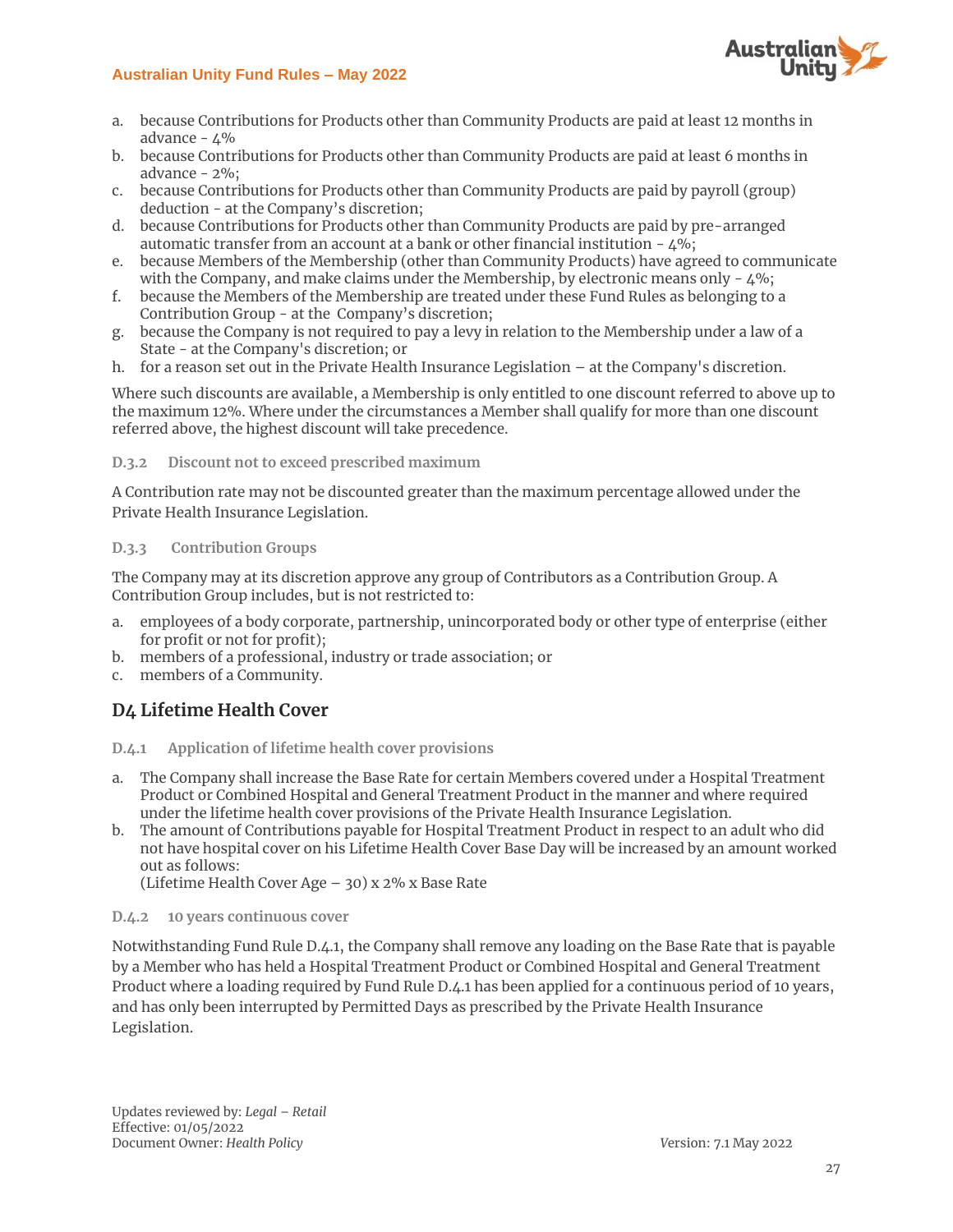

# **D5 Arrears in Contributions**

#### **D.5.1 Continuation of cover following Arrears**

Where a Membership is in Arrears for a period not exceeding two months and a Contributor pays such Arrears before the two-month period expires, the Membership will retain uninterrupted Benefit and Membership entitlements, provided the Contributor also complies with Fund Rule D.1.2.

#### **D.5.2 Termination of a Membership in Arrears**

Where the period of Arrears exceeds 2 months, Fund Rule C.8.1 will be applied and a Transfer Certificate will be issued to the Contributor.

#### **D.5.3 Treatment where Contributions are in Arrears**

Subject to Fund Rule D.5.1, if the Contributor does not pay Contributions due under the Membership by the due date, the Company will not pay Benefits towards any treatment received after the due date unless and until the Arrears are paid to the Company by the Contributor.

# **E BENEFITS**

# **E1 General Conditions**

#### **E.1.1 Payment of Benefits**

- a. Details of Benefits available under each Product are set out in the relevant Schedule to these Fund Rules.
- b. The Company will pay Benefits to Members out of the Fund in accordance with the terms and conditions of the Product referable to the Member's Membership and these Fund Rules. All Benefits and conditions of Benefits are those which are applicable at the date a service is received by a Member.
- c. Where a Member submits a claim for Benefits and the Member has paid the invoice of the provider, the Fund will make the Benefit payment directly into the financial institution account nominated by the Member in accordance with Fund Rule G.1.7.
- d. Where a provider's invoice is submitted with the claim and is unpaid, the Fund will pay the applicable Benefit into the provider's nominated financial institution account, or where the provider has not provided such an account to the Company, the Fund may, at its discretion:
	- i issue a cheque made payable to the provider and posted to the Member's address, or
	- ii make the Benefit payment directly into the financial institution account nominated by the Member.

#### **E.1.2 Benefits not to exceed charges**

- a. Any Benefits available under a Product shall not exceed the charge(s) raised for any treatment or services rendered. Accordingly, Benefits shall be limited to 100% of the amount charged for the service or the amount of the Benefit provided under the relevant Schedules to these Fund Rules for the service, whichever is the lesser amount.
- b. In the occurrence of Fund Rule C.1.8, where Benefits are payable from more than one source for the same treatment or service the Fund may amend the Benefit so that the total amount payable from all sources does not exceed the amount charged.
- c. Where a Benefit is calculated in reference to a percentage of a charge, if evidenced by the Company that a treatment or service charge is higher than the provider's usual charge for the service, the Proper Officer may assess the claim as if the provider's usual charge had applied.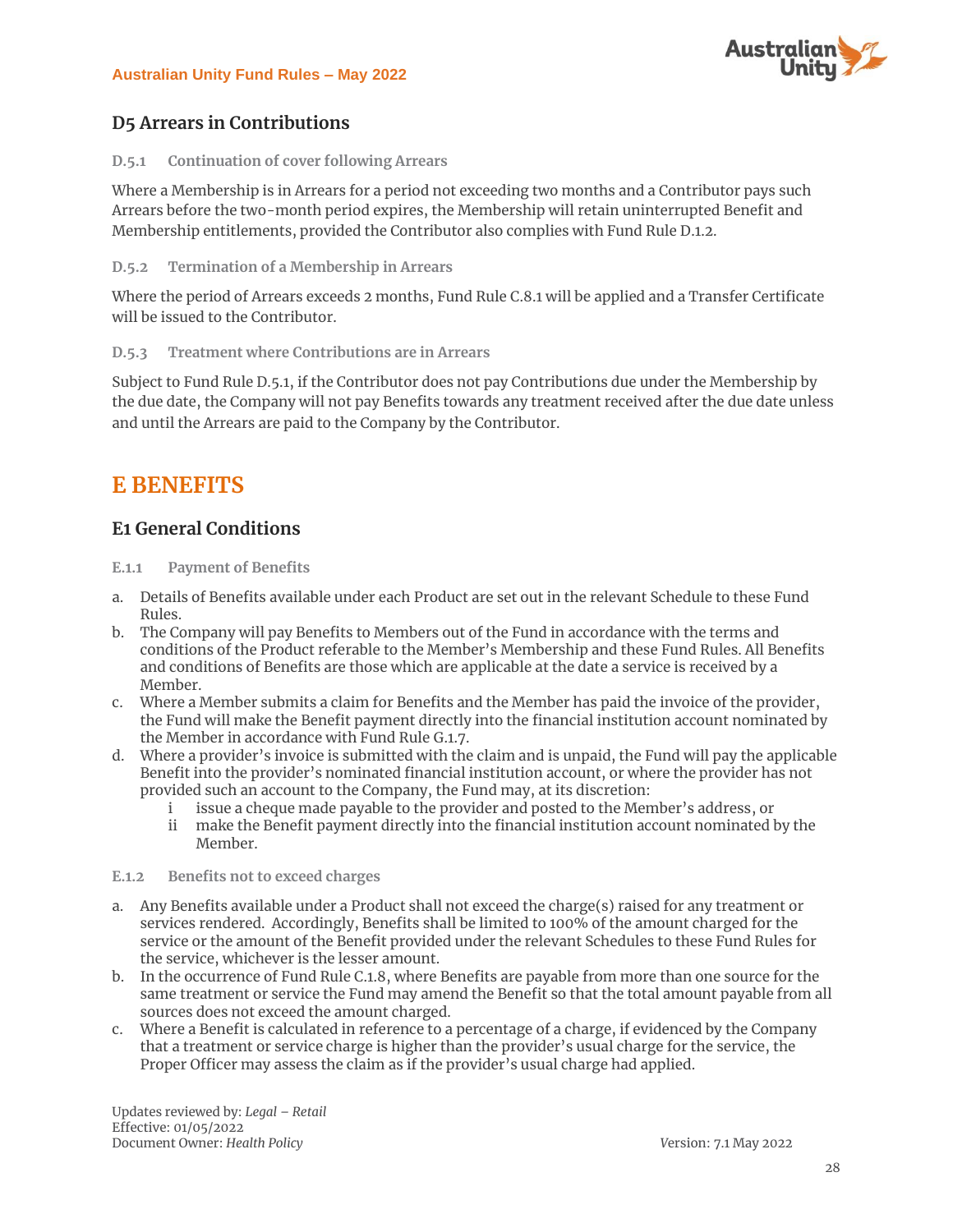

#### **E.1.3 When Benefits are not payable**

Notwithstanding any other provision of these Rules, the Fund shall have no liability in respect of a Member:

- a. for any aspect of a claim or higher Benefit in respect of services or treatment rendered during a Waiting Period;
- b. for any claim in respect of services or treatment rendered on or after the date on which a Membership is in Arrears;
- c. for any claim in respect of services or treatment rendered to a Member as a patient of a Hospital associated with the Department of Defence or Veterans Affairs, or by any practitioner acting on behalf of any Naval, Military, Veterans Affairs or Air Service Authority, unless the patient is a civilian and not entitled to treatment without charge;
- d. for any claim for General Treatment Benefits in respect of services rendered at a public Hospital by one of its salaried employees, where such employee has established a practice within or directly associated with that Hospital and raises charges in his or her own name;
- e. for any claim in excess of fees charged or where no charge is made;
- f. for any claim for professional services rendered by a practitioner in the treatment of themselves as an individual (or Member) or to the practitioner's partner/spouse or Dependants, or business partner, or the partner or Dependants of the practitioner's business partner, provided that, where the service includes a material cost the Fund may consider payment of Benefits toward the cost of purchase and supply of those materials;
- g. for any claim where a service was rendered outside of Australia;
- h. for any claim in respect of services or treatment rendered that primarily takes the form of sport, recreation or entertainment;
- i. for any claim where the service is not considered Health Insurance Business as prescribed under the Private Health Insurance Legislation;
- j. for treatment or services or an item where the expense was incurred by the employer of that Member or if the Member obtained that treatment, goods or services in connection with employment, application for employment, an industrial undertaking or profession, a life insurance examination or similar circumstances at the Company's discretion;
- k. where the provider is not:
	- i a Hospital, Medical Practitioner or Recognised Provider at the time the treatment, goods or services were provided to the Member;
	- ii or working in Private Practice;
- l. where the Member has received, or established a right to receive, Compensation for treatment, goods or services;
- m. if the Member does not have an Acute Care Certificate after 35 days of hospitalisation;
- n. where the Member has received, or has the right to receive, payment for the treatment, goods or services from a third party including another Registered Health Insurer;
- o. where the Member has:
	- i failed to make full and complete disclosure as to all matters relied upon in support of, or relevant to, a claim for Benefits; or
	- ii provided in support of any claim for Benefits information which is false, inaccurate or misleading, whether or not such information is contained in a claim form, given orally or provided in any other manner whatsoever; or
	- iii failed to provide such information or medical evidence in respect of a claim as may be required by the Proper Officer; or
	- iv failed to provide a signed authority authorising the obtaining of medical evidence concerning the Member from a Medical Practitioner or Recognised Provider of the Member as required by the Proper Officer.

**E.1.4 Recovery of Benefits**

Where: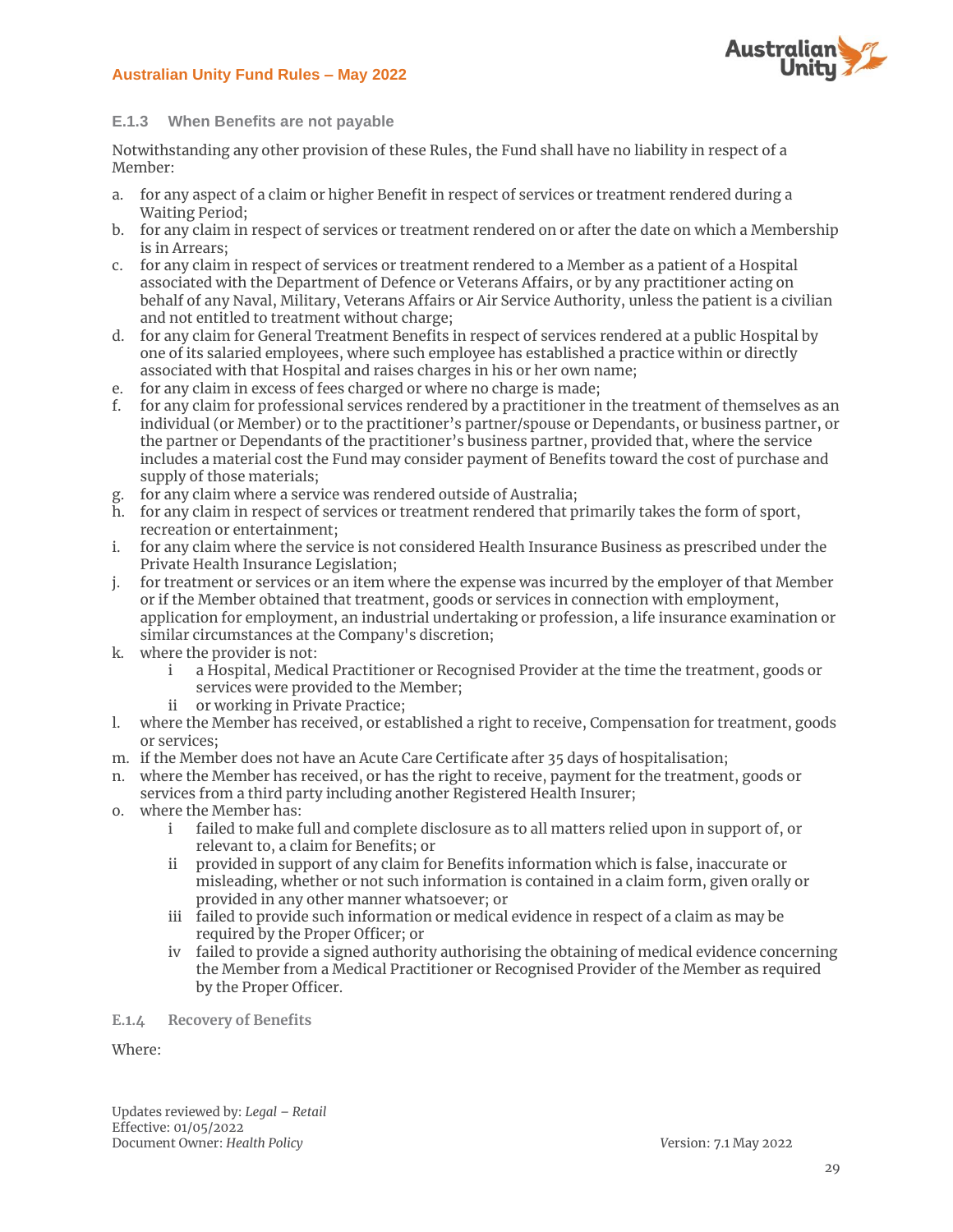

- a. an amount or any part of an amount has been paid to a Member which, by reason of an error, whether on the part of the Company, or any employee or agent of the Company, or the Member or any other person, was not in whole or in part lawfully due to the Member; and
- b. the Company has within a period of 24 months from the date of the payment, notified the Member of the error then the Company shall be entitled to recover from a Member the whole or that part of the said amount, as the case may be.
- c. For the purposes of this Fund Rule, the expression "error" includes:
	- i any mistake of fact or of law or of mixed fact or law;
	- ii an error of omission or calculation; and
	- iii an error of an administrative or clerical nature.
- d. Rule E.1.4 (b) and (c) do not include a claim for compensation or damages where the Company has the right to recover from a Member the whole or part of the benefits paid by the Company for services subject of the Compensation claim without regard to the limitation period of 24 months.

For the purposes of this Fund Rule, the expression "Member" where appearing in this Fund Rule includes the Member, his or her agents, executors, administrators and assigns.

Without prejudice to any remedy otherwise available, the Company shall be entitled to set off against and deduct from monies otherwise payable then, or thereafter, by it to the Member, any amount recoverable by it pursuant to these Fund Rules.

#### **E.1.5 Treatment standard requirements**

Notwithstanding anything to the contrary in these Rules, in respect of any Product, the Fund will not pay Benefits towards treatment or a person supplying treatment that does not meet the standards in the Private Health Insurance (Accreditation) Rules.

# **E2 Hospital Treatment**

#### **E.2.1 Hospital Treatment Benefits**

- a. Subject to the terms of a Product, Hospital Benefits shall only be available in respect of the cost of Hospital Treatment in a Hospital or other facilities as permitted by the Private Health Insurance Legislation.
- b. Where Benefits are payable in respect of admission for an Overnight Stay in a public or private Hospital, those Benefits will be paid according to patient classification and length of stay. Patients are classified according to the medical procedure they are admitted for and as per the guidelines issued by the Department of Health. The classifications are:
	- Surgical
	- ii Advanced Surgical
	- iii Obstetric
	- iv Other (Medical)
	- v Psychiatric Care, and
	- vi Rehabilitation.
- c. A procedure is identified by reference to the relevant item number within the Medicare Benefits Schedule or by reference to Private Health Insurance Legislation.
- d. Where Benefits are payable in respect of admission to Hospital for a Same Day procedure, those Benefits will be paid according to the Banding System as issued by the Commonwealth Department of Health from time to time plus (where relevant) any Benefits payable in respect of theatre fees, as listed in the Schedules.
- e. The Fund will pay the Benefit as set out in the Australian Government Prostheses List in respect of a surgically implanted prosthesis, human tissue item or other medical device that is provided as part of Hospital Treatment (or Hospital Substitute Treatment as applicable) where a Medicare benefit is payable for the associated professional service.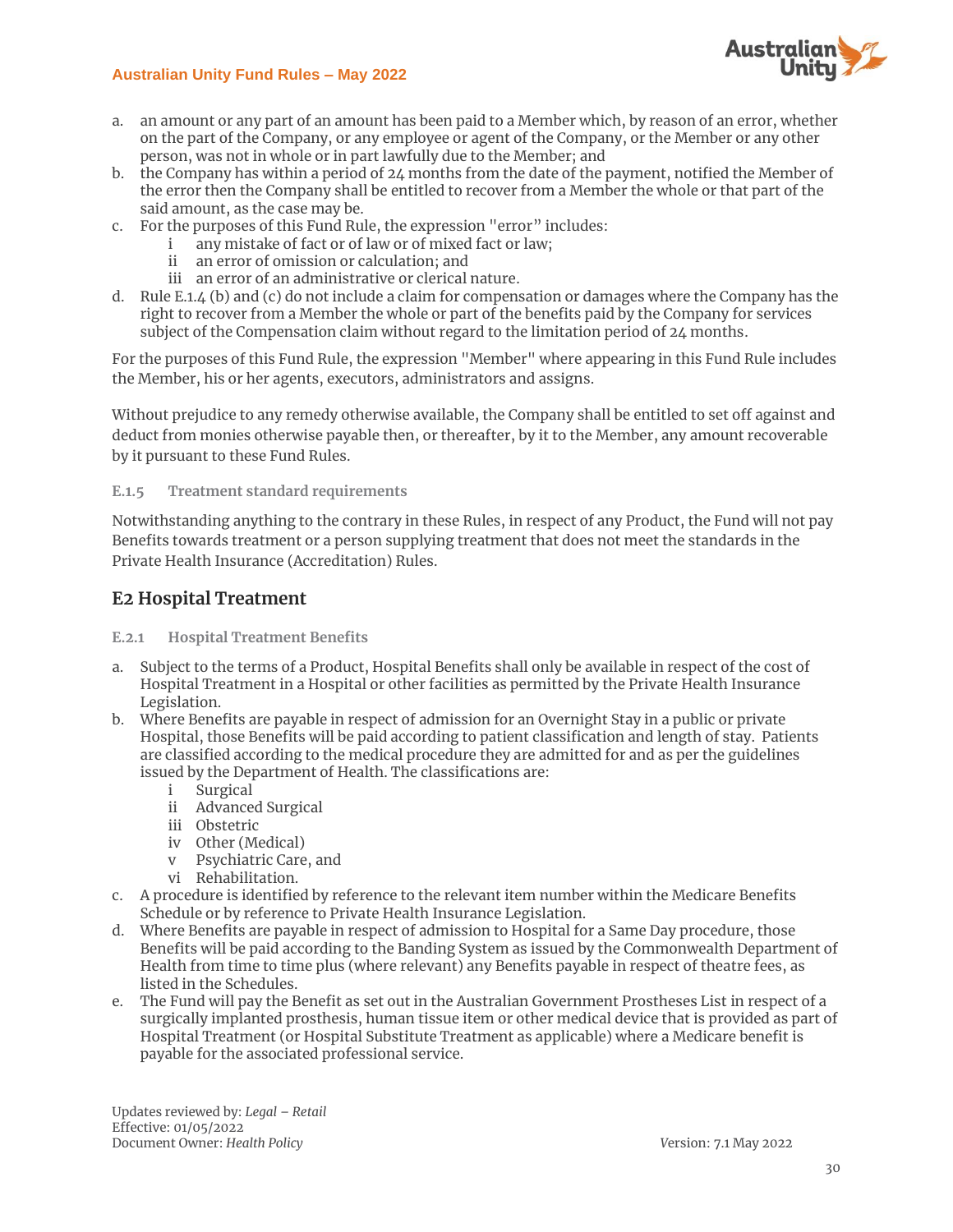

#### **E.2.2 Calculation of Benefits**

In the absence of any term to the contrary appearing in a HPPA, the following Fund Rules will apply in calculating Benefits:

- a. The day of admission and the day of discharge shall be counted together as one day.
- b. For a surgical patient, Benefits at the advanced surgical and surgical rates shall be payable commencing from the day prior to the day upon which the surgery was performed provided that the Proper Officer may in his or her absolute discretion approve the payment of additional Benefits at the advanced surgical or surgical rates after consideration of medical evidence and satisfactory proof that a longer pre-operative period was necessary for the particular procedure.
- c. For an obstetric patient, benefits at the obstetrics rate shall be payable only from the day upon which labour (including induction of labour) commences. Benefits are not payable for admission for bed rest or observation prior to commencement of labour, unless the attending Medical Practitioner certifies that the obstetric patient needs Acute Care in Hospital, in which case Benefits are payable at the medical/other rate provided that the Proper Officer may in his or her absolute discretion approve additional Benefits at the obstetrics rate in respect of other hospitalisation directly relating to obstetrics, after consideration of the medical evidence.
- d. For rehabilitation patients, Benefits at the rehabilitation rate shall be payable only where the treatment is provided in an Approved facility and is supported by a rehabilitation certificate Approved by the Company that medically evidences the patient's need for a rehabilitation program to recover from an acute illness or injury.
- e. For psychiatric patients, benefits at the psychiatric rate shall be payable only where the treatment is for a psychiatric condition that is grouped to a mental disorder diagnostic related group (DRG) and is provided in an Approved facility or Approved program and is supported by a psychiatric certificate Approved by the Company. Benefits for treatment in an Approved facility or an Approved program are payable at the other (medical) rate.
- f. Where a person is discharged from Hospital and readmitted (to the same Hospital or another Hospital) within a period of seven days, both periods of hospitalisation shall be regarded as continuous, unless the re-admitting Hospital establishes to the satisfaction of the Company that the readmission was for a different medical condition from the previous admission.
- g. Where a patient undergoes more than one operative procedure during one theatre admission, the procedure which attracts the highest fee under the Medicare Benefits Schedule shall be used for patient classification purposes.
- h. Benefits at the advanced surgical and surgical/obstetrics rates are payable only in respect of the period of hospitalisation at the Hospital where the procedure was performed. Where a Member is subsequently transferred to another Hospital, the medical/other rates of Benefits shall be payable from the date of transfer to that other Hospital.
- i. If the Member has been in Hospital for 35 days of Continuous Hospitalisation an Acute Care Certificate is required by the attending Medical Practitioner certifying the need for either ongoing Acute Care, psychiatric or rehabilitation treatment, together with any other information requested by the Company. Upon expiry of the certificate the Member will be entitled only to those Benefits detailed in Schedule 4 Part 2 of the Private Health Insurance (Benefit Requirement) Rules as amended or replaced from time to time.

#### **E.2.3 Benefits for Podiatric Surgery (Provided by a Registered Podiatric Surgeon)**

If a Product Schedule provides a Benefit for Podiatric Surgery (Provided by a Registered Podiatric Surgeon), the only Benefits payable will be for Hospital accommodation at the medical/other rate and the cost of prostheses as listed in the prostheses list set out in the Private Health Insurance Legislation.

**E.2.4 Purchaser Provider Agreements**

a. The Company may from time to time enter into a Hospital Purchaser Provider Agreement with a Hospital or Medical Purchaser Provider Agreement with a Medical Practitioner and may, as a result of such agreements, provide Benefits that vary from those listed in the Schedules.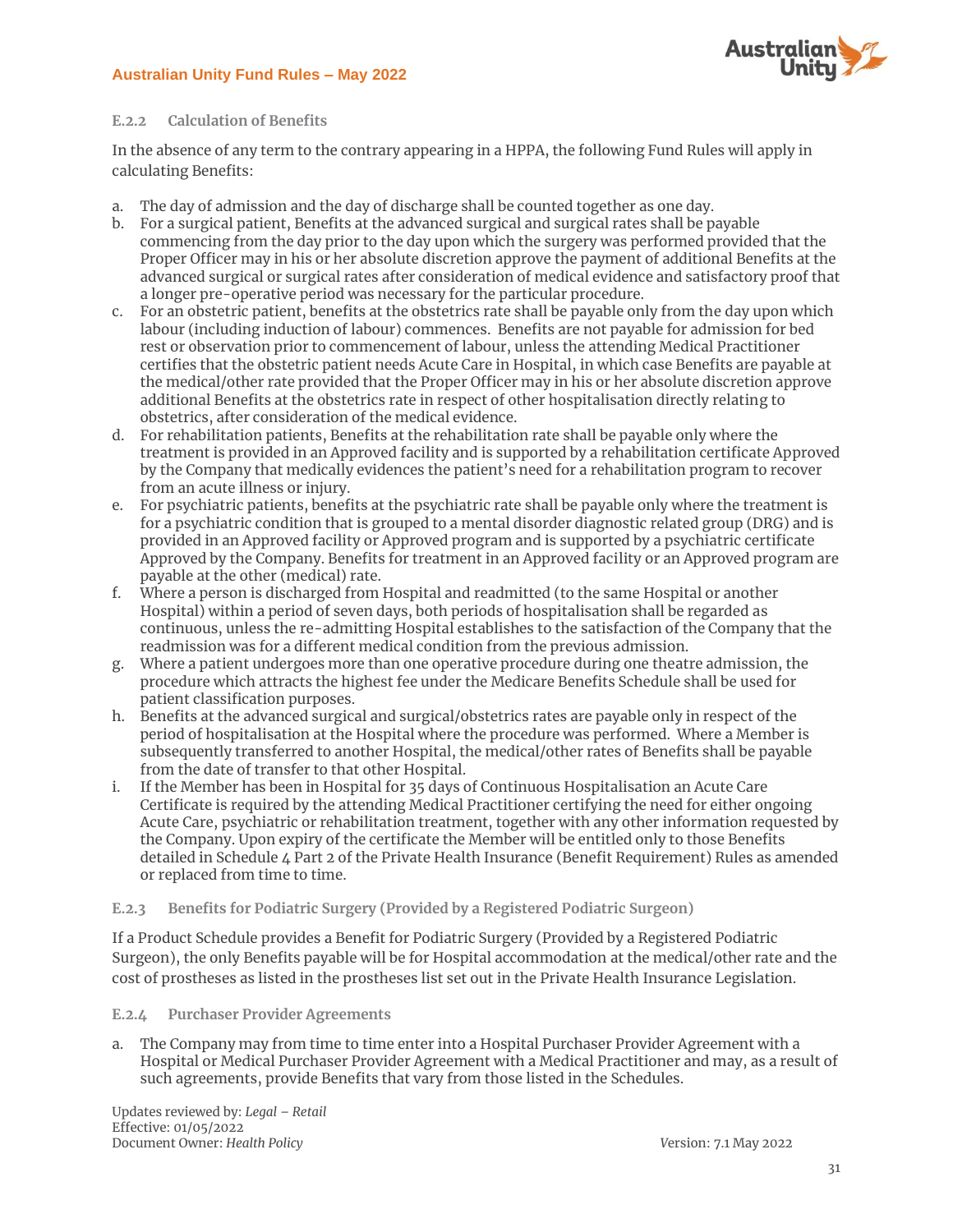

b. Where a Member is charged for Hospital Treatment or a professional medical treatment where a Hospital Purchaser Provider Agreement or Medical Purchaser Provider Agreement applies, the Benefits will, unless otherwise stated in these Fund Rules, be as specified in the Hospital Purchaser Provider Agreement or Medical Purchaser Provider Agreement (as the case may be).

#### **E.2.5 Non-agreement Hospitals**

Where a Member makes a claim for Benefits for hospitalisation in a Non-Agreement Hospital, minimum Benefits will be payable as detailed in Part 2 of the Private Health Insurance (Benefit Requirements) Rules 2011.

#### **E.2.6 In-hospital pharmacy Benefits**

- a. Subject to this Rule E.2.6, for the Hospital Treatment and combined Hospital and General Treatment Products described in the Schedules the Fund covers all costs that a Member incurs for pharmaceutical Benefits dispensed to the Member while the Member is an Admitted Patient at an Agreement (HPPA) Hospital.
- b. The Fund covers costs for pharmaceutical benefits up to a maximum quantity dispensed as listed in the Schedule of Pharmaceutical Benefits (Commonwealth Department of Health), or as recorded on an Authority Prescription Form (and authorised by the Department of Human Services).
- c. A pharmaceutical Benefit referred to in this Rule E.2.6 must be intrinsic to the Hospital Treatment provided, clinically indicated and essential for meeting satisfactory health outcomes for the Member and are non-experimental drugs. This does not include pharmaceutical Benefits that are Non-PBS or are dispensed to the Member but not directly related to treatment of the condition or ailment for which the Member has been admitted.
- d. Benefits will not be payable for high cost or experimental drugs that are not listed on the Pharmaceutical Benefits Schedule or are not Approved by the Therapeutic Goods Administration (TGA) for the use in the specific condition;
- e. Where the cost to a Member for a drug or medicinal preparation listed in the Schedule of Pharmaceutical Benefits Department of Health is less than the pharmaceutical benefit co-payment (as determined by the Department of Health), these drugs are not considered to be 'pharmaceutical benefits' and are not covered by the Fund under this section of the Fund Rules.
- f. Pharmaceutical benefits are not payable under this Fund Rule E.2.6 if the Member is treated for an illness, ailment or condition that is subject to exclusion, Waiting Period or the Minimum (default) Benefit as described in these Rules or the relevant Schedules.

#### **E.2.7 Accident Cover**

- a. Where a Schedule for a Product states that it includes "Accident Cover", the Company will, subject to the remainder of this section E.2.7, provide Benefits for Hospital Treatment (as relevant to the specific Product) required for injuries sustained in an Accident, including for treatments that are otherwise listed as Excluded Treatment, Restricted Benefits or Not Covered, provided a Medicare benefit is payable.
- b. Where the relevant Hospital Treatment for the purposes of (a) is the Clinical Category "Podiatric Surgery (provided by a registered podiatric surgeon)", Benefits will be payable for, and limited to, accommodation and prosthesis (even though no Medicare benefit is payable). Theatre fees will not be covered.
- c. Unless the Schedule for the relevant Product states otherwise, the Excess or Co-payment is payable in respect of the services described in Fund Rule E.2.7 (a) and E.2.7 (b)
- d. Out-of-pockets costs will apply for Hospital Treatment required as a result of an Accident if the Member is admitted to a Non-Agreement Hospital.
- e. A Benefit for treatment required as a result of an Accident will be payable only if the following is provided to the Company to the reasonable satisfaction of the Company:
	- i medical evidence to verify the occurrence of the Accident after joining the Product; and
	- ii for Hospital Treatment, documentary evidence of an admission to Hospital.
- f. Benefits payments under this Fund Rule E2.7 are subject to Fund Rule F7.
- g. Benefits will not be payable for attendance at a hospital emergency department.

Updates reviewed by: Legal - Retail Effective: 01/05/2022 Document Owner: *Health Policy V*ersion: 7.1 May 2022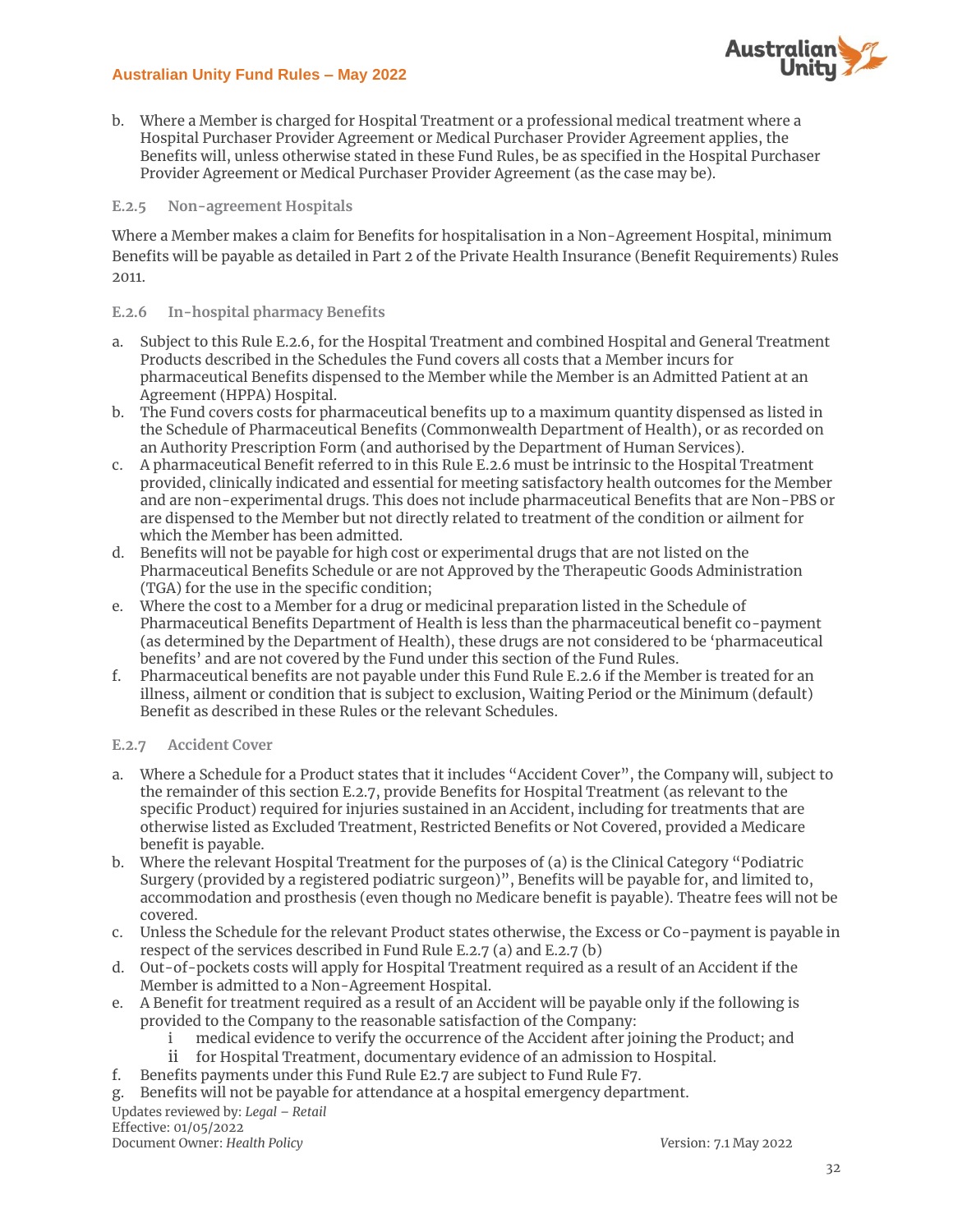

#### **E.2.8 Medical Gap Cover**

Where treatment is provided to a Member in a hospital facility and medical services in respect of an Approved medical professional are rendered to which a Medicare Benefits is payable the following shall apply;

- a. the difference between the Benefit paid by Medicare and the Medicare Benefits Schedule (MBS) fee for eligible services - 25%; or
- b. Under eligible Products where the service is rendered by or on behalf of a Medical Practitioner under the "Gap Cover" scheme then up to the agreed schedule.

A Medical Practitioner who provides treatment under a Gap Cover arrangement shall give the Member written advice of any amount they can reasonably be expected to pay for those services. This is called financial consent.

The Gap Cover scheme does not extend to costs such as hospital Excess or medical services listed under the Pathology or Radiology category.

#### **E.2.9 Miscellaneous matters**

- a. All Hospital Treatment Products and Combined Hospital and General Treatment Products offered by the Company will provide Benefits for Hospital Substitute Treatment provided by an Approved provider in Private Practice. Services can be provided in substitution for days spent in Hospital on the condition that:
	- i the cost of Hospital Substitute Treatment is less than or equal to the equivalent costs of these Hospital-based services; and
	- ii a Medical Practitioner has certified the care can be a substitute for hospitalisation and that the Proper Officer of the Company certifies the service to be reasonable and clinically appropriate.
- b. The Proper Officer may, after receiving evidence from a Medical Practitioner appointed by it, exercise discretion to extend the payment of Hospital Benefits beyond the maximum periods specified in this Fund Rule in individual cases.
- c. Hospital Treatment Benefits that will not be payable:
	- i where Hospital Treatments are experimental or involve a clinical pharmaceutical trial;
	- ii for a Surgical Prosthesis that has not been Approved and listed on the Private Health Insurance (Prosthesis) Rules, unless it is evidenced to be Clinically Relevant and then may be Approved by the Proper Officer for Benefit payment;
	- iii The Company shall have the right to seek the validity of an Acute Care Certificate.

# **E3 General Treatment**

- **E.3.1 When Benefits are payable**
- a. Benefits will only be payable in respect of charges made for services rendered by General Treatment providers who are Recognised Providers or who are members of organisations who are Recognised Associations and satisfy the requirements of the Private Health Insurance (Accreditation) Rules.
- b. The Company may at its discretion require a General Treatment provider to complete a declaration concerning his, her or its Private Practice status, in the form prescribed by the Company from time to time, prior to payment of Benefits.
- c. Benefits for General Treatment consultations will only be payable on the basis of one consultation per patient, per practitioner, per day.
- d. Benefits for General Treatment consultations will only be payable as described in the Schedules and only for the time during which a Member is receiving direct or active attention. It does not include preliminary or subsequent attendances such as making of appointments and writing reports and these cannot be treated as separate consultations.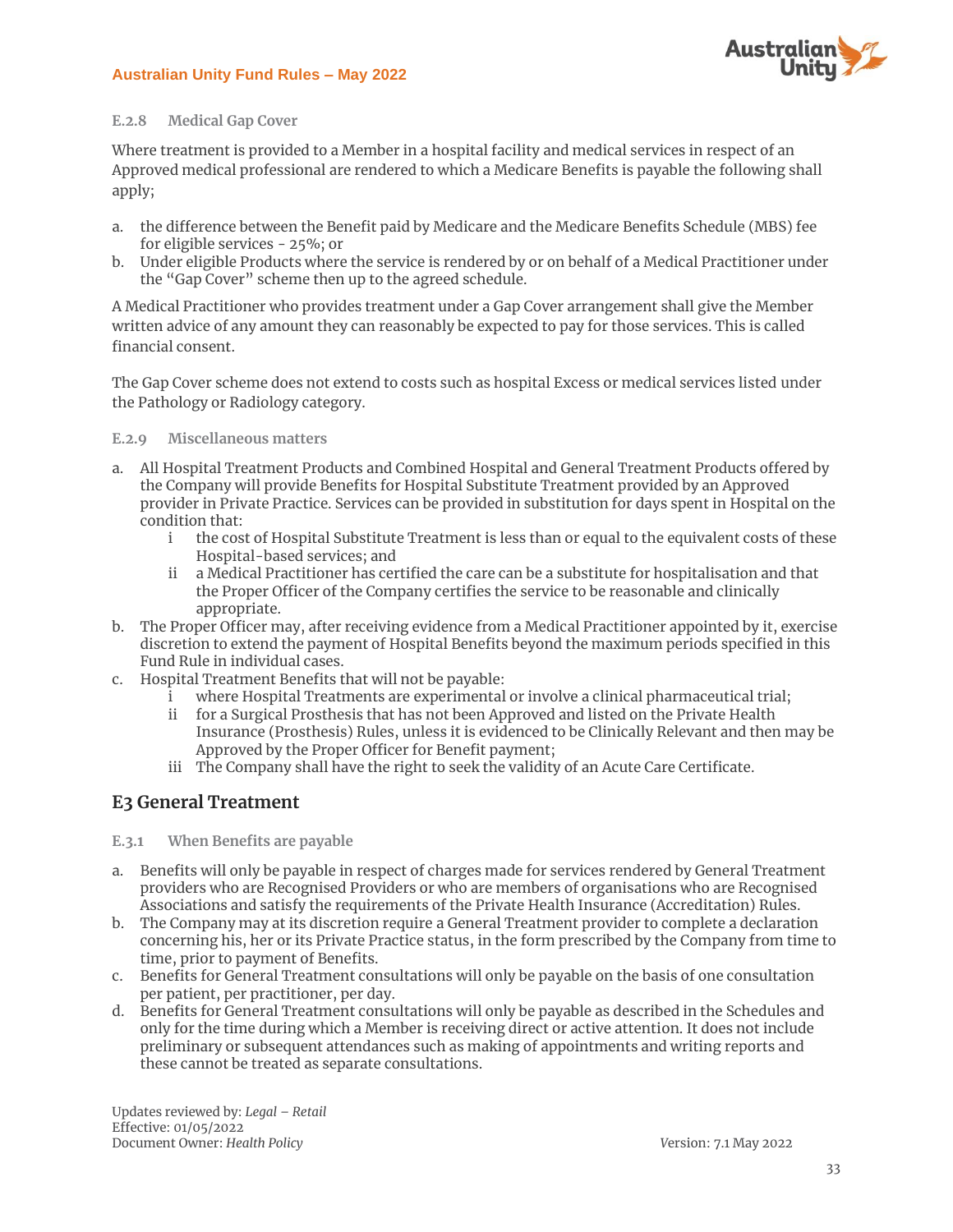

e. The Benefits payable and the conditions associated for General Treatment services by Recognised Providers are listed within the relevant Product Schedules. These Fund Rules are supported by the Ancillary Schedules and Dental Schedules as maintained by the Fund.

#### **E.3.2 Determination of Benefits**

**General Treatment Benefits for dental services** will be provided only in respect of procedures or services recommended by the Australian Dental Association and as set out in a relevant Product Schedules (the item numbers used therein being those provided by the Australian Dental Association). Benefits are payable only in respect of Approved procedures or services performed by a dentist or dental technician who is a Recognised Provider in Private Practice or employed by a Registered Health Insurer.

**General Treatment Benefits towards pharmacy** are payable after deduction of the current PBS contribution, on private prescription items (listedas a Schedule S4 or S8 pharmaceutical on the Australian Register of Therpeutic Goods ) which are:

- a. prescribed by a Medical Practitioner;
- b. supplied by a registered pharmacist in Private Practice;
- c. Approved by the Therapeutic Goods Administration for the indication for which they have been prescribed;
- d. not otherwise supplied or funded by a public arrangement scheme, including the Pharmaceutical Benefits Scheme;
- e. not otherwise excluded by the Company.

#### **E.3.3 Emergency Ambulance Transportation**

- a. Where a Product provides Benefits towards Emergency Ambulance services, Benefits will be payable in accordance with the Schedules for Emergency Ambulance Transportation or an Emergency Ambulance Attendance where it is coded or invoiced by the relevant State Ambulance authority as an Emergency Ambulance Transportation or Emergency Ambulance Attendance.
- b. There shall be no entitlement to Benefits:
	- i where coverage is included via a State levy included within the Contribution referable to a Hospital Treatment Product or Combined Hospital and General Treatment Product;
	- ii for non-emergency transportation provided by the Ambulance service that may be clinically necessary;
	- iii for transportation provided after hospital discharge to home or nursing home;
	- iv for non-emergency transfers between Hospitals or from medical facilities;
	- v where the Member holds a State based ambulance membership subscription; or
	- vi where the Member is a resident of a State that provides a free Ambulance transportation scheme.
- **E.3.4 Purchaser Provider Agreements - General Treatment**

The Company may from time to time for the Benefit of its Members enter into purchaser provider agreements with General Treatment providers and may as a result of these agreements provide Benefits which vary from those listed in the Schedules.

# **E4 Other**

**E.4.1 Chronic Disease Management and hospital substitution programs**

The Company may from time to time, at its discretion on eligible Products as referred to in the Schedules, make available a Chronic Disease Management Program and/or Hospital Substitute Treatment program to Members. The program/s must be provided by a Recognised Provider in Private Practice. Such services include but are not limited to: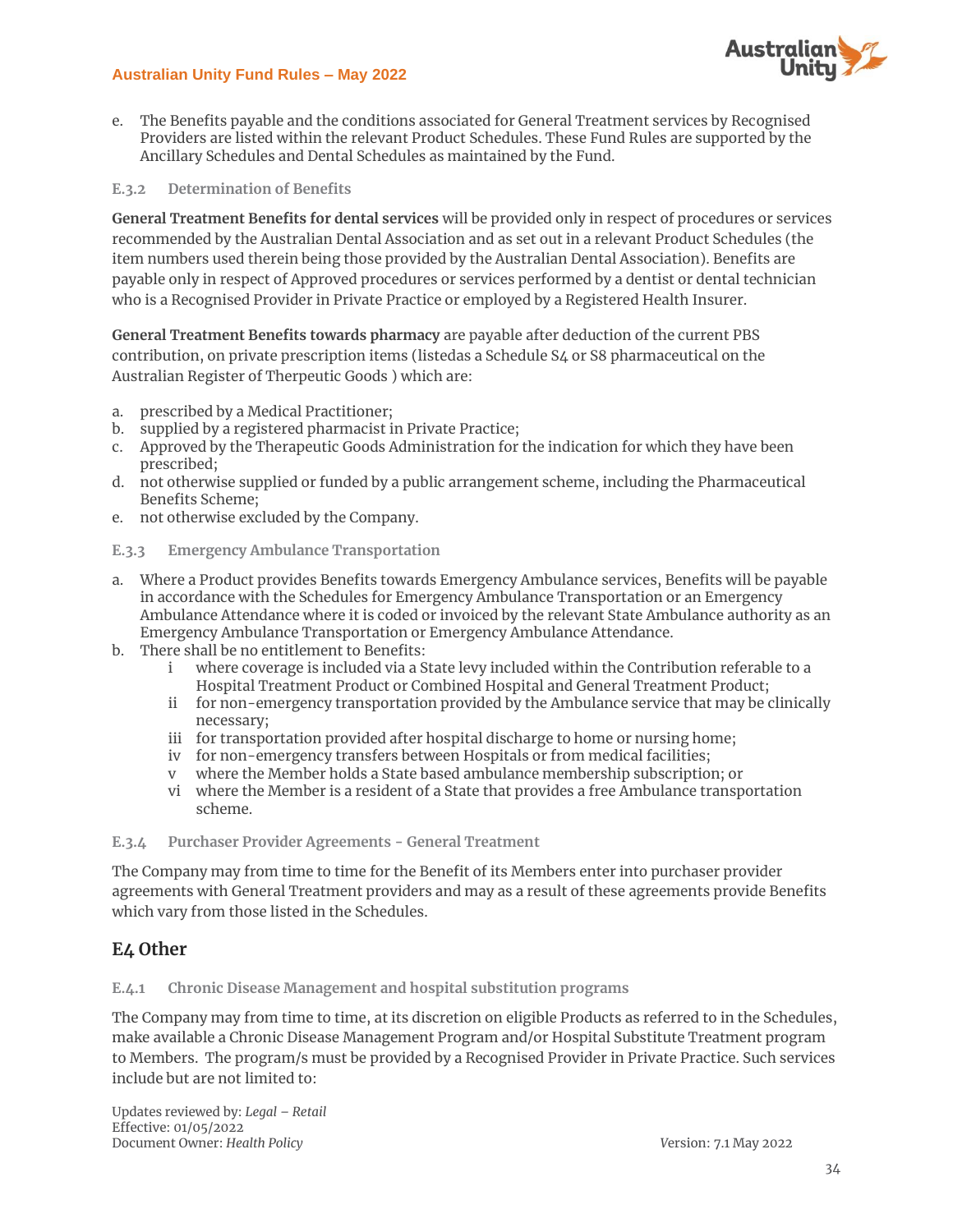

#### **Hospital Substitute Treatment programs (healthcare in the home)**:

- Hospital Care at Home
- Rehabilitation at Home
- Infusions at Home

#### **Chronic Disease Management Programs (Health Support Programs):**

- HealthierMe®
- MindStep™ Mental Health Program

#### **E.4.2 Preventative Health Benefits**

The Company may from time to time, at its discretion on eligible Products, make available as referred to in the Schedules, preventative health programs to Members of the Fund. The program/s must be provided by a Recognised Provider in Private Practice. Such programs include but are not limited to:

- Doctor Health Checks
- Lift for Life
- Cervical Cancer Vaccinations
- Quit Smoking Programs
- Weight loss programs
- Step into Life
- Diabetes Australia

#### **E.4.3 Other programs**

The Company may from time to time, at its discretion on eligible Products, make available as referred to in the Schedules, other programs to Members of the Fund. The program/s must be provided by a Recognised Provider in Private Practice. Such programs include but are not limited to:

• BumptoBaby

# **F LIMITATION OF BENEFITS**

#### **F1 Co Payments**

A Hospital Treatment Product or Combined Hospital and General Treatment Product chosen by a Member and as referred to in Schedule J will determine whether Co-payments for particular Hospital Treatment will need to be made by the Member towards the accommodation cost for a Hospital admission.

### **F2 Excesses**

#### **F.2.1 Products with Excesses**

The Company may offer Hospital Treatment Products or Combined Hospital and General Treatment Products with Excess options. The Excess is deducted from the Hospital Treatment Benefits that would otherwise be payable by the Fund.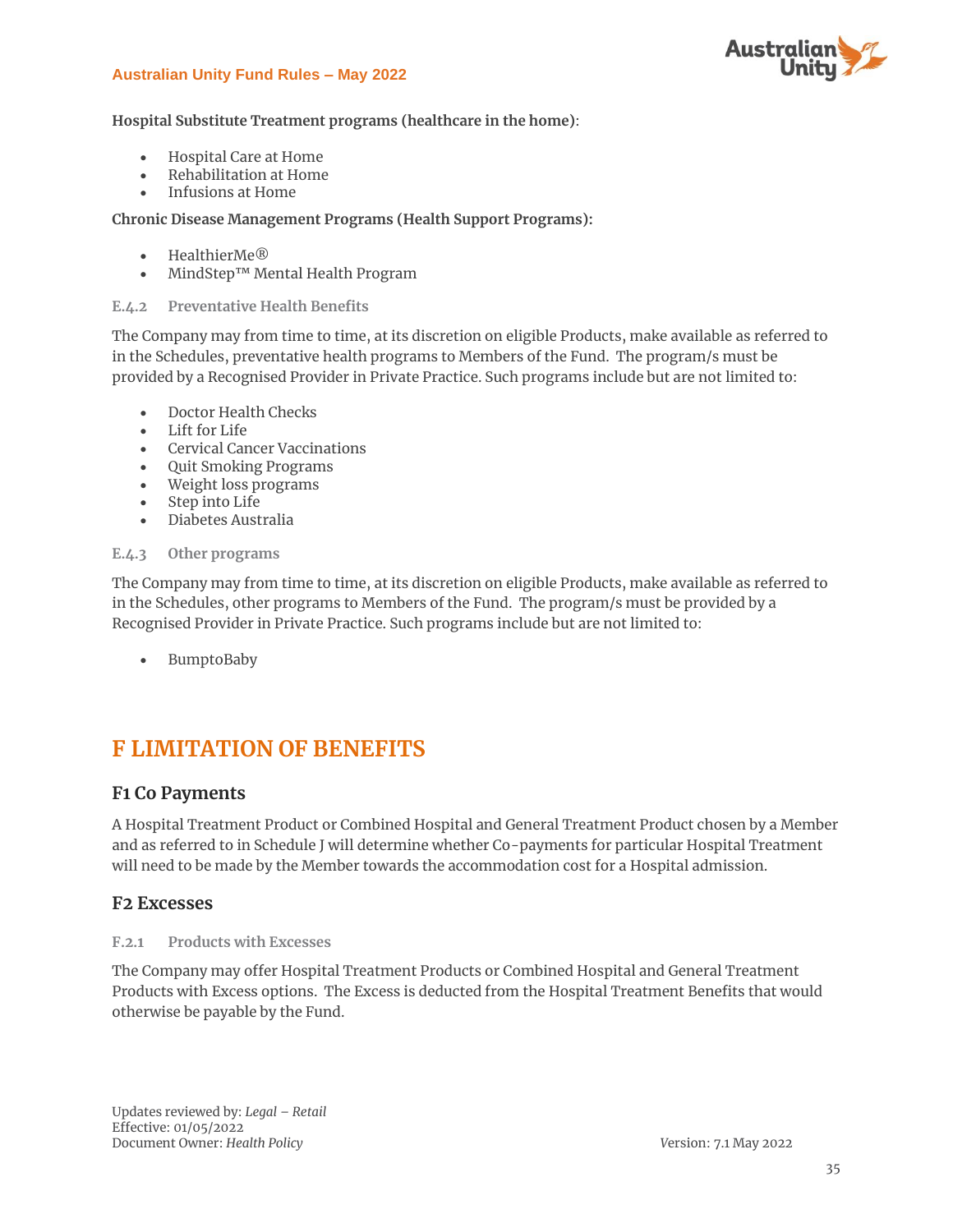

#### **F.2.2 Application of Excesses**

Where the Member selects a Product with an Excess, the amount of the Excess, relevant limits and conditions are specified in the in the Schedules together with the relevant Product Fact Sheet.

# **F3 Waiting Periods**

#### **F.3.1 Waiting periods to apply**

- a. Unless otherwise permitted by the Company, subject to Rule C6, a Member must serve the Waiting Periods set out in this Rule F3 before receiving Benefits available under a Product.
- b. When more than one Waiting Period applies to Benefits, each Waiting Period must be served independently of any others.
- c. A Waiting Period starts from the Commencement Date of the Membership or date of transfer from another Registered Health Insurer in respect of the Member for or the registration date of the Member on the Membership (whichever date is the later) as listed in this Rule F3.
- d. If during a Waiting Period the Member has upgraded to a New Product from a Product with lower Benefits and the Member would have been entitled to a Benefit under the Old Product, then Member shall be entitled to Benefits at the rate provided in the Old Product.

#### **F.3.2 Hospital Treatment Waiting Periods**

The following Waiting Periods apply to a Benefit for Hospital Treatment or Hospital Substitute Treatment subject to the Members chosen New Product;

| 0 months  | *Unless an eligible Member is making use of the Mental Health Waiver.<br>Hospital Treatment or Hospital Substitute Treatment that is required as a result of<br>an Accident that took place after a Member's Commencement Date. |
|-----------|---------------------------------------------------------------------------------------------------------------------------------------------------------------------------------------------------------------------------------|
| 2 months  | All other treatments not listed in this table.                                                                                                                                                                                  |
|           | Psychiatric*, Rehabilitation and Palliative Care (regardless of it being due to a<br>Pre-Existing Condition).                                                                                                                   |
| 12 months | Hospital Benefits for Pregnancy and Birth<br>Pre-Existing Conditions except Psychiatric, Rehabilitation and Palliative Care<br>services.                                                                                        |

#### **F.3.3 General Treatment Waiting Period**

The following Waiting Periods apply to a Benefit for General Treatment subject to the Members chosen New Product.

In line with Rule C.1.8 where a Member has undertaken a second General Treatment Policy to obtain further Benefits for General Treatment the Company will deem this to be a new cover not eligible for portability and all applicable Waiting Periods will apply:

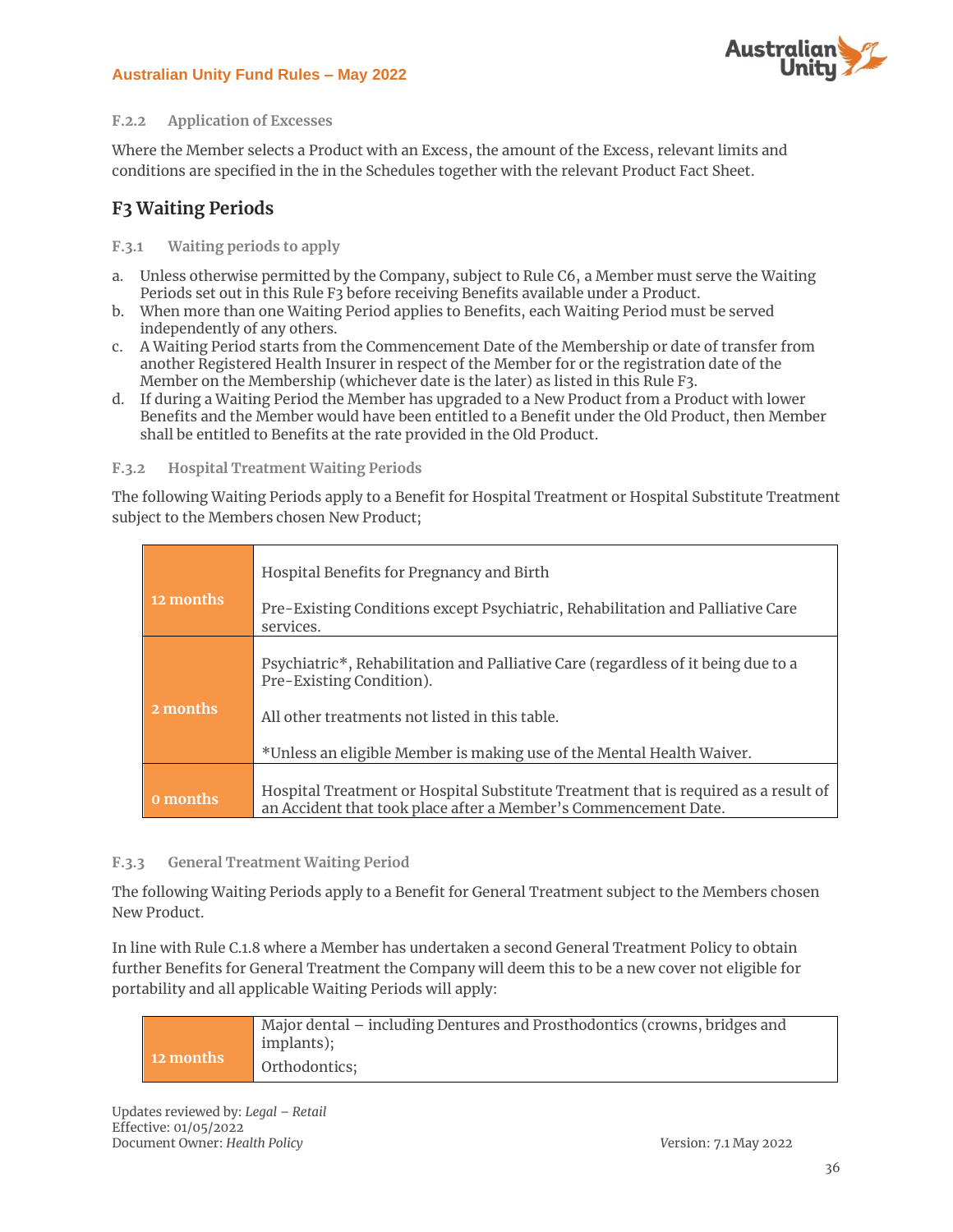

|          | Surgical extraction(s);                                                                                                                                                                                                        |
|----------|--------------------------------------------------------------------------------------------------------------------------------------------------------------------------------------------------------------------------------|
|          | Endodontic;                                                                                                                                                                                                                    |
|          | Periodontics; Orthotics;                                                                                                                                                                                                       |
|          | Hearing Aids;                                                                                                                                                                                                                  |
|          | Non-Surgical Prosthesis;                                                                                                                                                                                                       |
|          | Braces and Splints;                                                                                                                                                                                                            |
|          | Artificial Aid/Appliances such as Asthma Pumps/Nebulisers, Blood Glucose<br>Monitors, T.E.N.S. pain management machines, Blood Pressure Monitors, Peak<br>Flow Meters, Oral Device for Sleep Apnoea and C.P.A.P. airway pumps; |
|          | Midwifery and Homebirth;                                                                                                                                                                                                       |
|          | BumptoBaby and Health Support Programs;                                                                                                                                                                                        |
|          | All other Preventative Health Services not listed in this table.                                                                                                                                                               |
|          | <b>Optical Services;</b>                                                                                                                                                                                                       |
| 6 months | Health Management Programs.                                                                                                                                                                                                    |
|          |                                                                                                                                                                                                                                |
| 2 months | All other services and treatments not listed in this table.                                                                                                                                                                    |
|          | Preventative Dental (including scale and clean);                                                                                                                                                                               |
|          | <b>Travel Vaccinations;</b>                                                                                                                                                                                                    |
|          | <b>Cervical Cancer Vaccines;</b>                                                                                                                                                                                               |
|          | Doctor Health Checks;                                                                                                                                                                                                          |
|          | Quit Smoking;                                                                                                                                                                                                                  |
|          | Personal Health Coaching                                                                                                                                                                                                       |
| 0 months | Weight loss Programs                                                                                                                                                                                                           |
|          | <b>Dental Diagnostic Services</b>                                                                                                                                                                                              |
|          | <b>Home Nursing</b>                                                                                                                                                                                                            |
|          | On-Site Accommodation                                                                                                                                                                                                          |
|          | <b>Emergency Ambulance Transportation</b><br>Ambulance Attendance, as described in Rule E.3.3                                                                                                                                  |

#### **F.3.4 Not Used**

#### **F.3.5 No Waiting Period applies to Gold Card Holders**

Where a person joins the Fund within 2 months of ceasing entitlements to a Gold Card under the Veterans' Entitlements Act 1986; the Member will not be subject to any Waiting Periods or Restricted Benefits as described in this Rule F3 in respect of Hospital Treatment or General Treatment.

#### **F.3.6 Waiver of Waiting Periods**

The Company may, in its absolute discretion, waive or reduce a Waiting Period for Benefits, however, this waiver or reduction will not affect any other Waiting Periods, Restricted Benefits or other Fund Rule that applies to the same Benefit.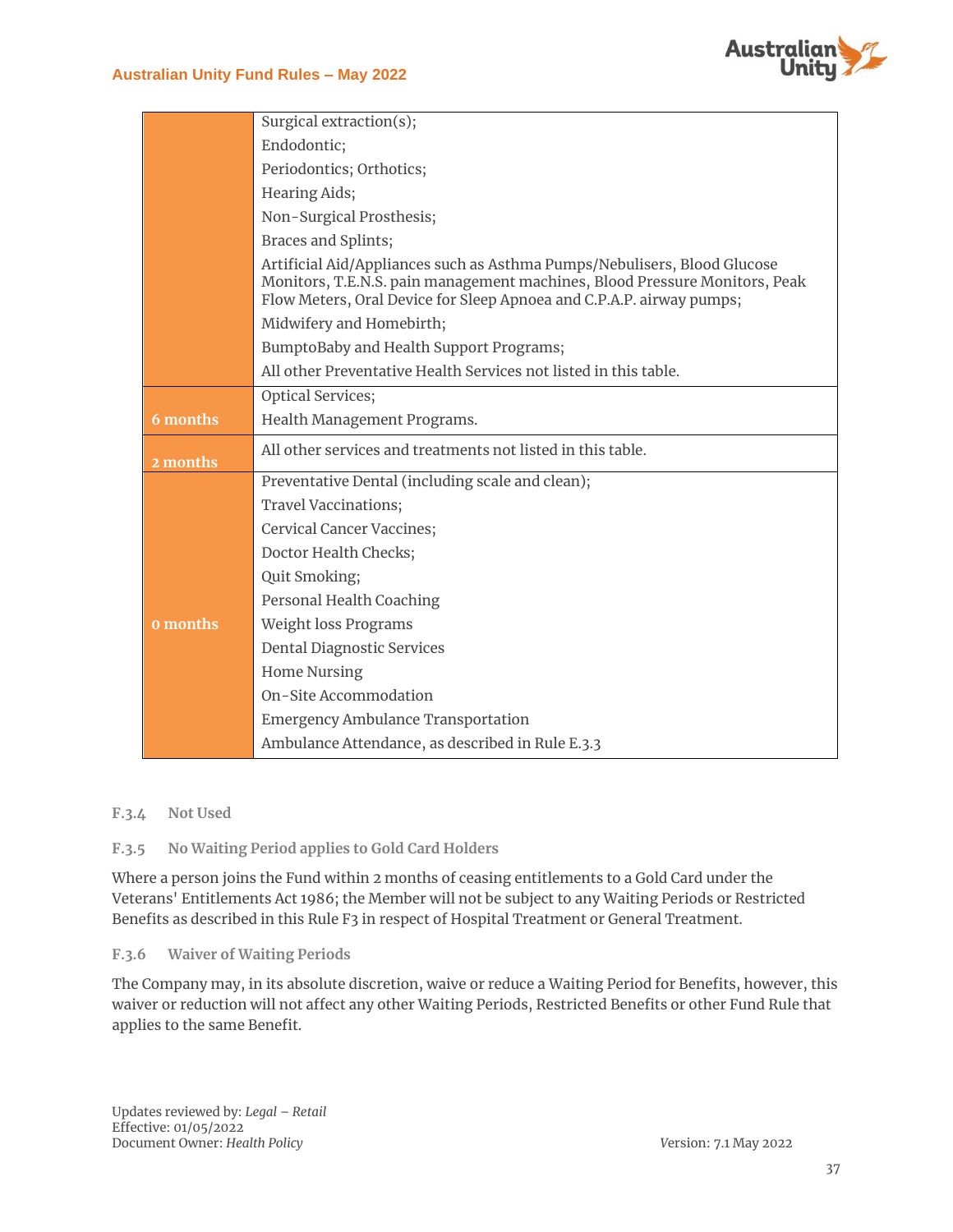

- **F.3.7 Waiting Periods – New Child Dependant**
- a. If a new-born or adopted child is added to a Membership and the conditions set out in either  $C.A.3(a)(i)$  or  $C.A.3(a)(ii)$  are met, the new Child Dependant will have no Waiting Periods.
- b. If a Child Dependant is added to a Membership and the conditions set out in either  $C.A.3(a)(i)$  or C.4.3(a)(ii) are not met, any Waiting Periods that apply to that Product will apply to the Child Dependant.

## **F4 Exclusions**

As determined by the Company, selected Hospital Treatment or Combined Hospital and General Treatment Products detailed in the Schedules will have specified treatments that are listed as 'exclusions' or 'excluded benefits', which means no Benefits will be payable by the Company towards to any costs incurred by a Member for those treatments.

General Treatment Products and the General Treatment component of a Combined Hospital and General Treatment Product will detail the included services only. Services not detailed in the Schedules will be deemed excluded which means no Benefits will be payable by the Company towards any costs incurred by a Member for those services.

# **F5 (Not Used)**

# **F6 Restricted Benefits**

Hospital Treatments that are limited to the Minimum (default) Benefit for the duration of a Product's cover are set out in selected Hospital Treatment or Combined Hospital and General Treatment Products' Schedules. Restricted Benefits under this Fund Rule F6 may apply to any treatments that are included under each Clinical Category.

# **F7 Compensation Damages and Provisional Payment of Claims**

#### **F.7.1 Where Benefits shall not be payable**

Benefits shall not be payable for a claim in respect of expenses incurred for any ailment, illness or injury:

- a. where a Member has made any claim or application or instituted any proceedings under any law of the Commonwealth, State seeking Compensation in respect of that ailment, illness or injury; or
- b. where a Member has sustained such ailment, illness or injury in circumstances where the Member is, in the opinion of the Proper Officer, entitled to make a claim or application or institute proceedings under law of the Commonwealth, any State seeking Compensation in respect of that ailment, illness or injury; or
- c. where the Member has received in respect of that ailment, illness or injury, any payment of any Compensation pursuant to any judgment, award, settlement or agreement whether or not any such judgment, award, settlement or agreement excludes or purports to exclude expenses in respect of any Benefits which may be provided under these Fund Rules.

#### **F.7.2 Where Benefits may be available**

Where the amount of entitlement of a Member for Compensation is in the opinion of the Company less than the Benefits which would otherwise be payable under these Fund Rules, the Company may in its absolute discretion determine to pay Benefits for the Member concerned in such amount as the Company may decide, but not in any event exceeding the difference between the amount of the Benefits otherwise payable and the amount of the entitlement for Compensation.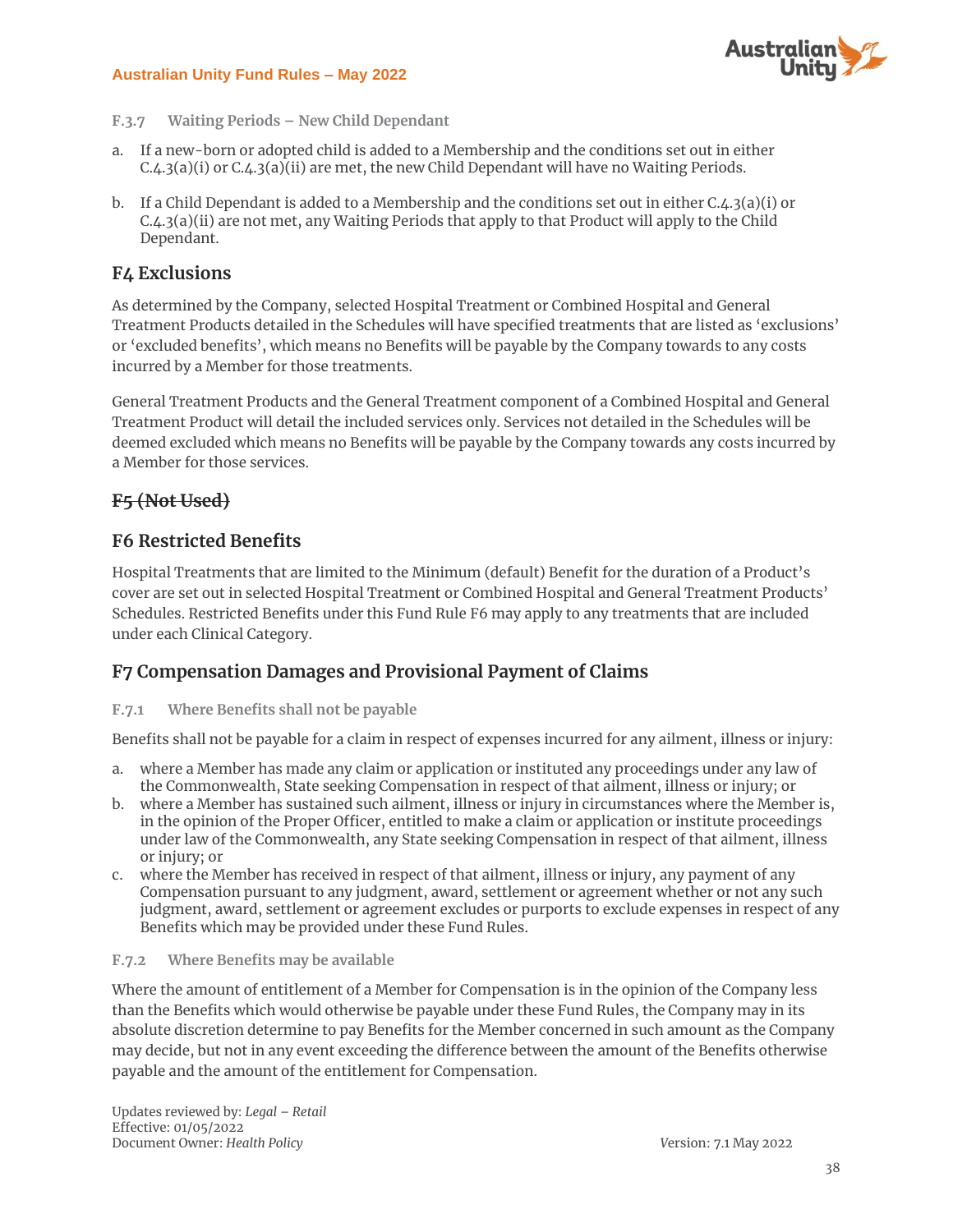

#### **F.7.3 Irrevocable Undertaking**

Where the Company is of the opinion that a condition, injury or ailment is one which may give rise to a claim for Compensation, or where Benefits have been paid which relate to such a claim, the Company at its absolute discretion may require that before payment or further payment of Benefits is made, the Member in respect of whom the Benefits are otherwise payable shall sign an Irrevocable Undertaking, or other such document as determined by the Company from time to time, in favour of the Company, in a form acceptable to the Company, pursuant to which the Member undertakes to:

- a. comply with the obligations set out in Rule F.7.5;
- b. make such a claim for Compensation and to include in any such claim all Hospital; paramedical and related expenses in respect of which Benefits otherwise are or may be payable by the Fund;
- c. not to withdraw the claim for such expenses in Rule F.7.3(b);
- d. to prosecute the claim with all diligence;
- e. to disclose to the Company and its legal advisers all matters relevant to the prosecution of the said claim;
- f. to notify the Company upon payment of the claim or any part payment and directs that from the proceeds of any such claim there is first deducted and paid to the Fund by way of reimbursement, an amount equal to the amount of Benefits paid by this Fund in respect of such condition, injury or ailment.

**F.7.4 Non-compliance with Irrevocable Undertaking**

If, in the reasonable opinion of the Company, the Member fails to comply with Rule F.7.5, then:

- a. the Company may assume that all expenses in relation to the condition, injury or ailment have been met from the Compensation payable or received pursuant to the claim; and
- b. the Company may pursue the Member for repayment of Benefits paid by the Company in relation to the condition, injury or ailment; and / or
- c. assume the legal rights of the Member in respect of all or any parts of the claim.

#### **F.7.5 Member Obligations**

- a. Where, in respect of a claim for Benefits, it appears to the Company that a Member may be entitled to receive a payment by way of Compensation, but the Member has not established his or her right to that payment, Benefits are not payable. The Member shall be required to establish his or her right to receive payment by way of Compensation before the claim may be considered by the Company. If it is established that the Member has no right to payment by way of Compensation through another source, then the relevant Benefits shall be payable.
- b. Where a Member establishes his or her right to a payment by way of Compensation and accepts a settlement, whether or not such settlement is later Approved by a duly constituted Court or Tribunal, and where the terms of such settlement specify that the sum of money paid under the settlement does not relate to expenses past or future in respect of which Benefits from the Company are otherwise payable, or where the Member abandons or compromises any part of the claim so that such expenses are excluded, then Benefits are not payable.
- c. For the avoidance of doubt, where, in respect of a claim for Benefits, it appears to the Company that a Member has, or may have a right to Compensation, the Member is obliged to:
	- i inform the Company as soon as the Member knows or suspects that such a right exists;
	- ii inform the Company of any decision of the Member to claim for Compensation;
	- iii include in any claims for Compensation the full amount of all expenses for which Benefits are, or would otherwise be, payable by the Company;
	- iv take all reasonable steps to pursue the claim for Compensation to the Company's reasonable satisfaction;
	- v keep the Company informed of and updated as to the progress of the claim for Compensation; and
	- vi inform the Company immediately upon the determination of settlement of the claim for Compensation or the establishment of a right to receive Compensation.

Updates reviewed by: Legal - Retail Effective: 01/05/2022 Document Owner: *Health Policy V*ersion: 7.1 May 2022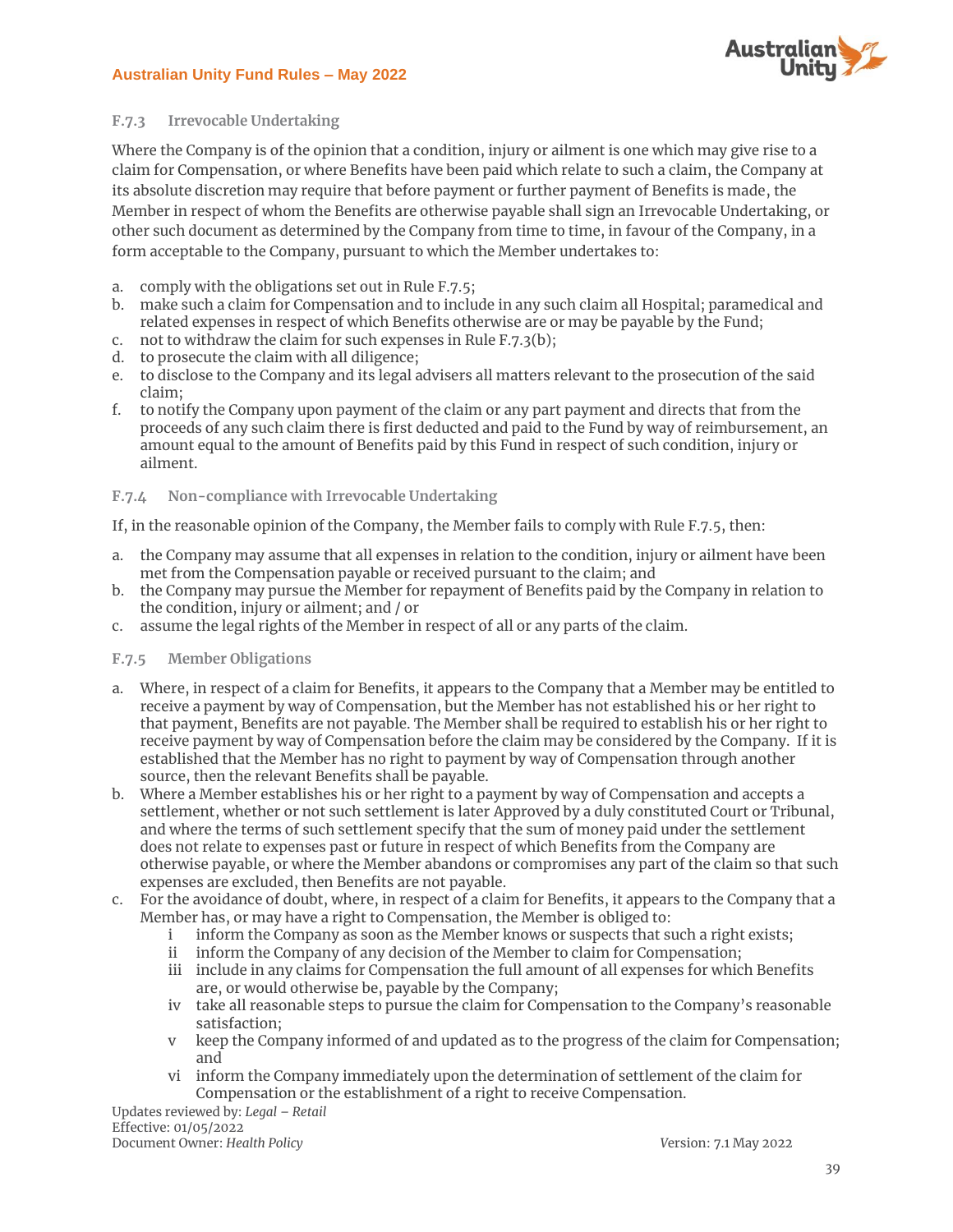

# **F8 Other**

#### **F.8.1 Lifetime Limits**

Lifetime Benefit limits or 'lifetime limits' apply for the lifetime of the individual Member and apply equally to Members for particular General Treatments and are not tied to the duration of Products. The amount of Benefits that count towards a lifetime limit can be accumulated over 2 or more Products that may cover a Member and Benefits received by Members for similar services and treatments from other insurance products provided by Registered Health Insurers will be included in the calculation of a Member's total lifetime limit for a treatment or service.

#### **F.8.2 Benefits Not Payable for an Epidemic**

Benefits towards Hospital Treatment will be limited to the Minimum (default) Benefit where:

- a. the Company has received official certification from a relevant State or Federal Government, that an epidemic of any disease or illness exists in all or any part of that State, or other region of Australia; and
- b. it is the Company's opinion that the interests of Members of the Fund warrants the change to Benefits.
- c. The Company will give at least 7 days' notice of its intention to pay the Minimum (default) Benefit for Hospital Treatment in relation to the epidemic by notice in a daily newspaper published in the capital city of the relevant State affected by the epidemic in addition to advice posted on the Company's website.

For the avoidance of doubt, the Company may use this Fund Rule F.8.2 on a national or State basis depending on the extent of any epidemic.

#### **F 8.3 Limitations of General Treatment Benefits**

As determined from time to time by the Company, the General Treatment Benefits specified in Schedules I and J are subject to limitations of frequency of treatment for particular items and/or combinations of items, which may be provided at the same time or within particular periods.

Unless otherwise stated, limitations apply to each Member covered by a Membership.

#### **F.8.4 Services Rendered by a Government Body**

The Company will not pay Benefits for a treatment or service provided to a Member by, or on behalf of, or under an agreement with one of the following;

- a. the Commonwealth;
- b. a State;
- c. a local government; or
- d. an authority established by a law of the Commonwealth or a State,

unless under special agreement between the Company and the provider.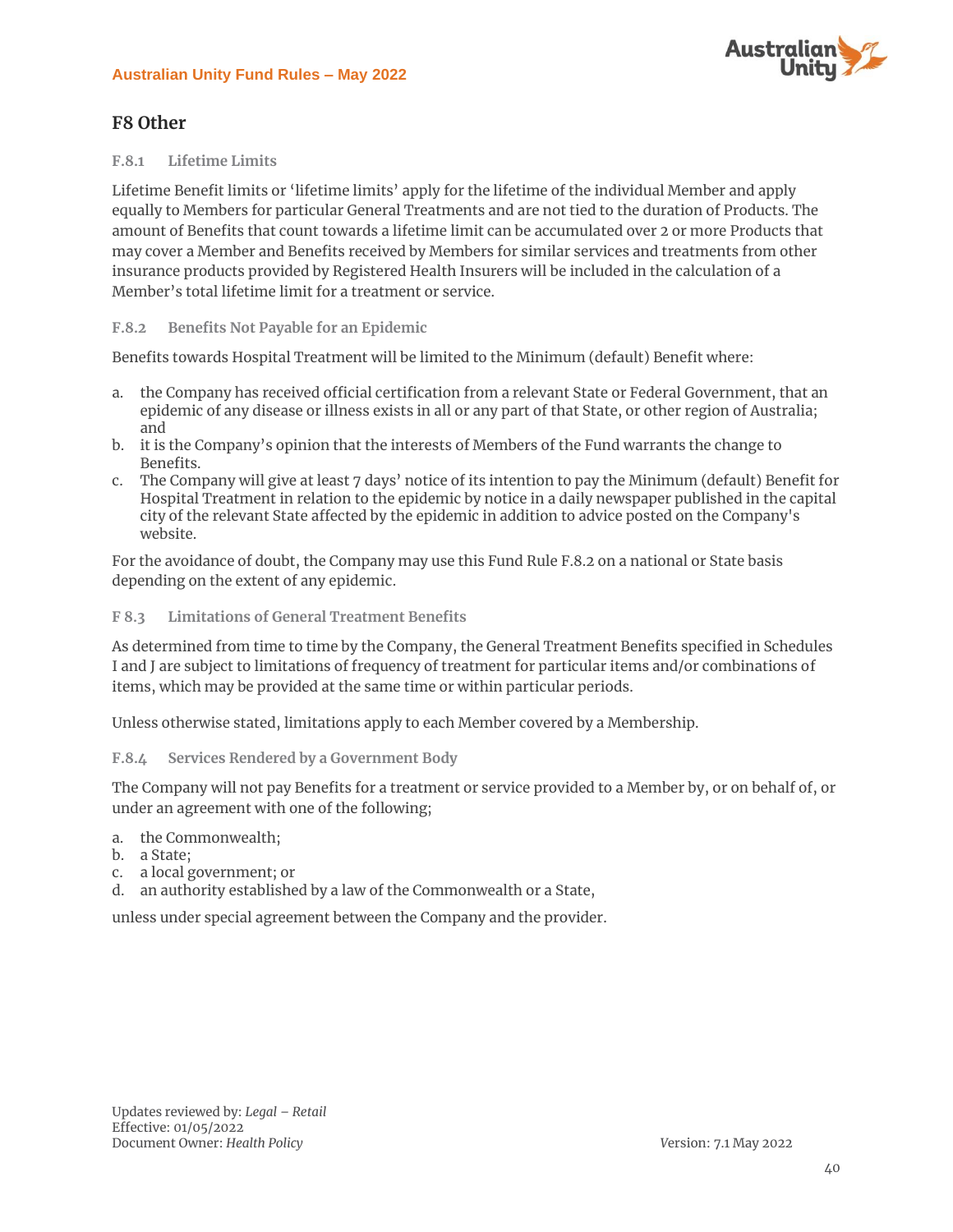

# **G CLAIMS**

# **G1 General**

#### **G.1.1 How claims may be made**

- a. Claims for Benefits shall be made in writing in a form as required by the Company from time to time (being electronic or in hard copy) and where required by the Company, be accompanied by the account of the Hospital, Medical Practitioner or Recognised Provider for the period of hospitalisation or for the services or treatments rendered or such other evidence as may be considered by the Company to be sufficient proof that the hospitalisation has occurred or the services were rendered (Documentation).
- b. A Member must make full and true disclosure in the claim form as to all matters referred to therein.
- c. The Company may retain all such Documentation it receives under this Fund Rule G1 and such documents will become the property of the Company.

#### **G.1.2 Evidence in support of claim**

If required by the Proper Officer, a Member shall in support of any claim for Benefits under these Fund Rules:

- a. deliver to the Proper Officer a signed authority authorising that Officer to obtain from any Hospital, Medical Practitioner or Recognised Provider of the Member such medical evidence as the Proper Officer may in his or her absolute discretion require; or
- b. provide such further evidence in support of the Member's claim for Benefits as the Proper Officer may in his or her absolute discretion require.

#### **G.1.3 Appointment of Medical Practitioner**

The Company may appoint a suitably qualified Medical Practitioner to advise the Company on medical and technical aspects of any claim as necessary from time to time.

#### **G.1.4 Assessment of a claim**

The Company may request and review personal information (including sensitive information) from a Member (or someone acting on their behalf), or their provider, prior to or after the payment of a Benefit for a claim. The information that may be requested is information necessary to assist in reviewing the claim. By submitting a claim, the Member provides consent for the Company to obtain such personal information (including sensitive information) from the relevant provider(s), which may include but is not limited to:

- **Prescriptions**
- Signed receipts
- **Invoices**
- Treatment plans
- Medical/Patient records, and
- Appointment schedule.

Where adequate information is not provided and/or the Company is unable to substantiate the requisite details in relation to a claim, Benefits may not be payable, or if already paid, may be recovered in accordance with Fund Rule E.1.4

#### **G.1.5 Claim lodgement**

a. The Company will not pay Benefits for a claim submitted to the Fund more than two (2) years after the date of hospitalisation or the date services were rendered.

Updates reviewed by: Legal - Retail Effective: 01/05/2022 Document Owner: *Health Policy V*ersion: 7.1 May 2022